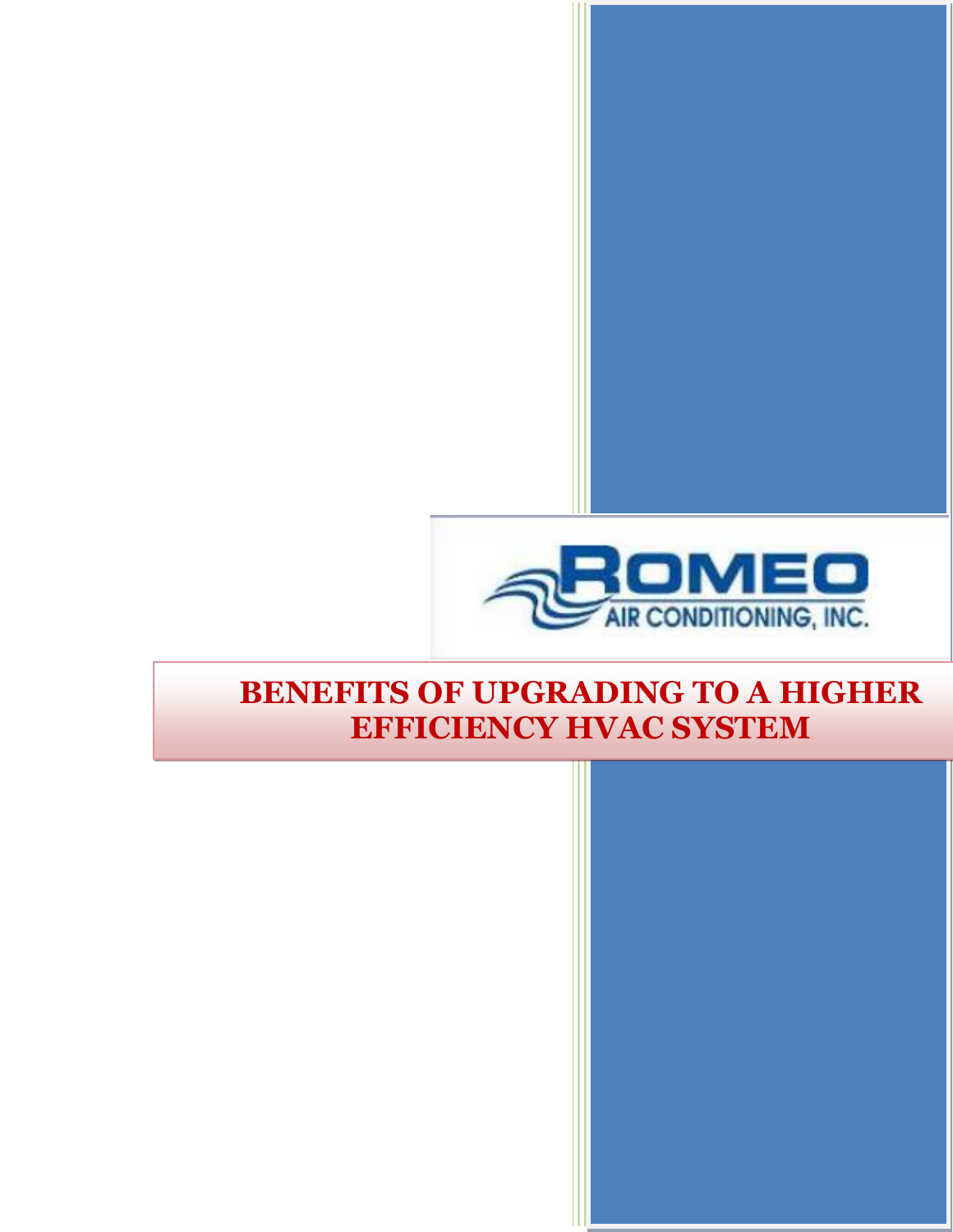# **TABLE OF CONTENTS**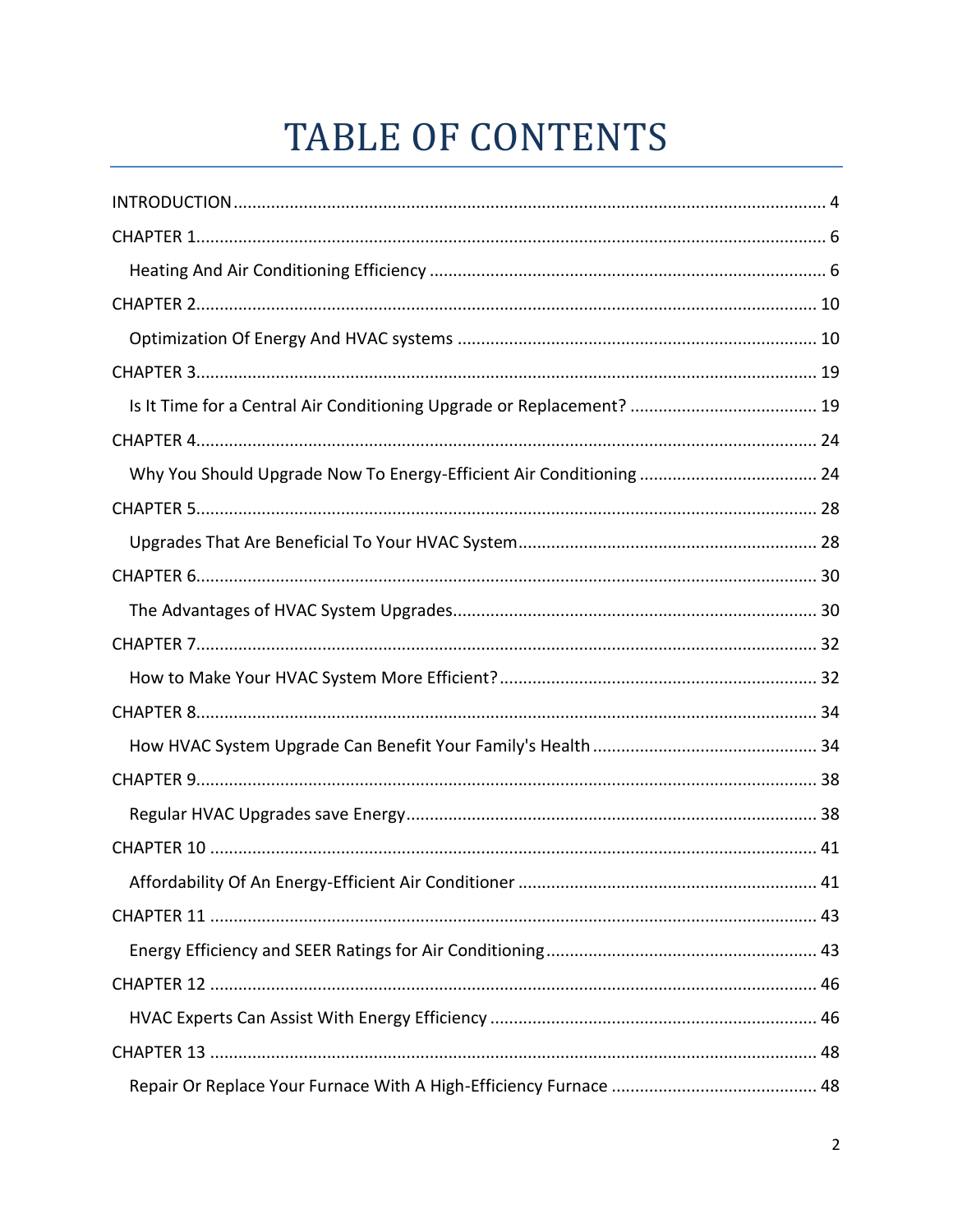| New Energy Efficiency Standards Encourage Air Conditioner and Furnace Upgrades 50 |  |
|-----------------------------------------------------------------------------------|--|
|                                                                                   |  |
|                                                                                   |  |
|                                                                                   |  |
|                                                                                   |  |
|                                                                                   |  |
|                                                                                   |  |
|                                                                                   |  |
| Upgrading To A Solar-Powered Heating And Air Conditioning System  60              |  |
|                                                                                   |  |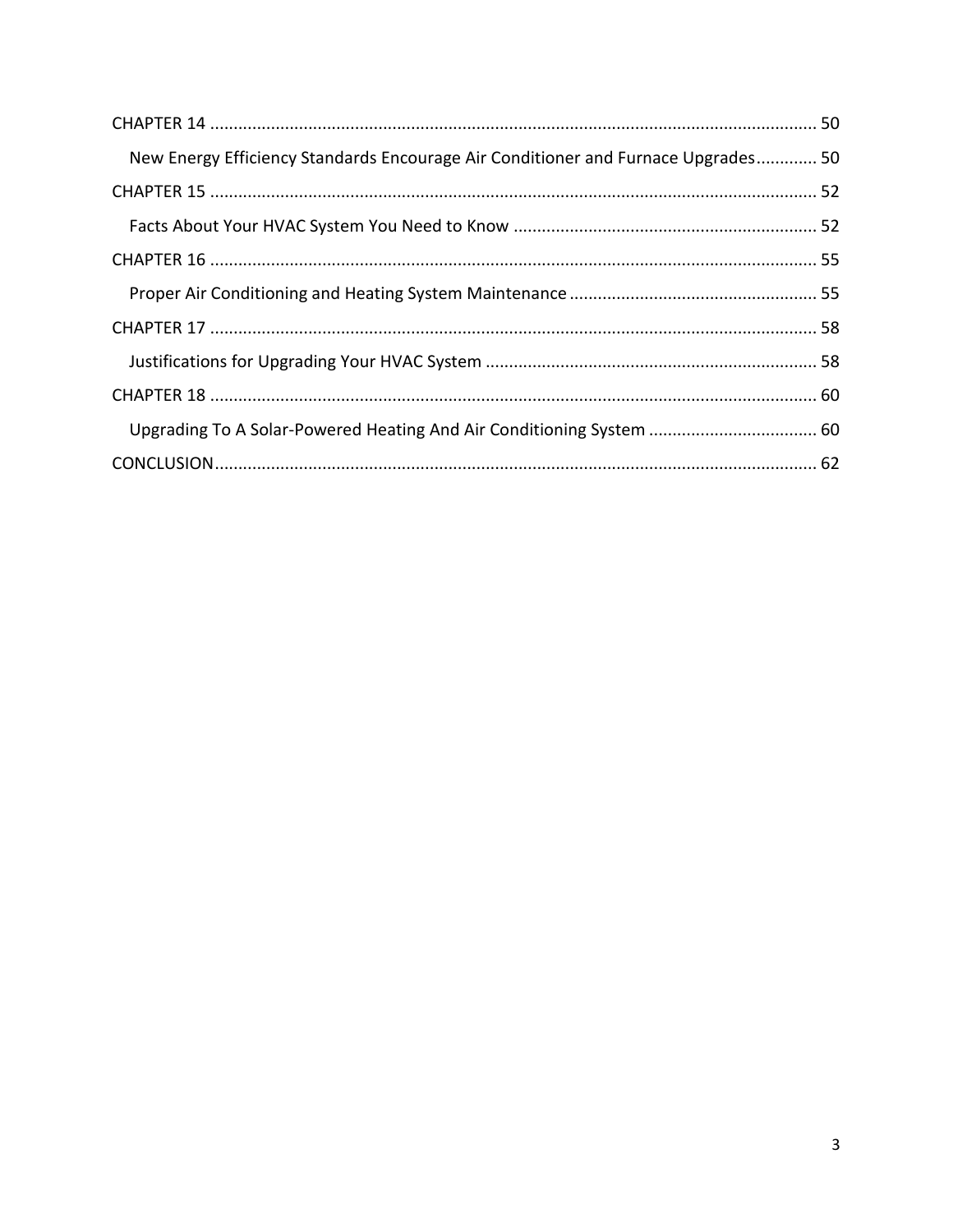# <span id="page-3-0"></span>INTRODUCTION

When the flurries blow in, the first thing you do is leap to the heater. When the summer heat beats down on your window, you instantly reach for the air conditioning unit. Seasons change regularly and indoor temperatures rarely naturally reflect the temperature that is most comfortable for you.

What should you do if you find your HVAC system is nearing the end of its useful life? Upgrades are now available to help replace spoiled devices and providing you with the clean, comfortable air you've been accustomed to.

By focusing on the first letter of the acronym 'H', which refers to heat, there are a few methods for keeping your machine current with the latest advancements. First, simple repairs and routine maintenance are the most effective ways to keep your machine in good condition.

Upgrades, often known as preventative maintenance, resolve all present issues permanently. Repairing heat pumps or changing UV bulbs are two examples. Whether your **[HVAC system](https://romeoair.com/)** is located inside your home or on your roof, you can have a professional handle these quick upgrades in no time.

Ventilation is the next important characteristic that an HVAC system regulates. The most important part of property ownership is the air quality within your home or commercial structure.

If your HVAC system introduces toxic compounds into the air and does not effectively clean it, space becomes a hazard to humans. Why not improve the air ducts and cleaners to get the most out of the machine? Even the tiniest alteration will have you inhaling the fresh air you think most appropriate for your guests.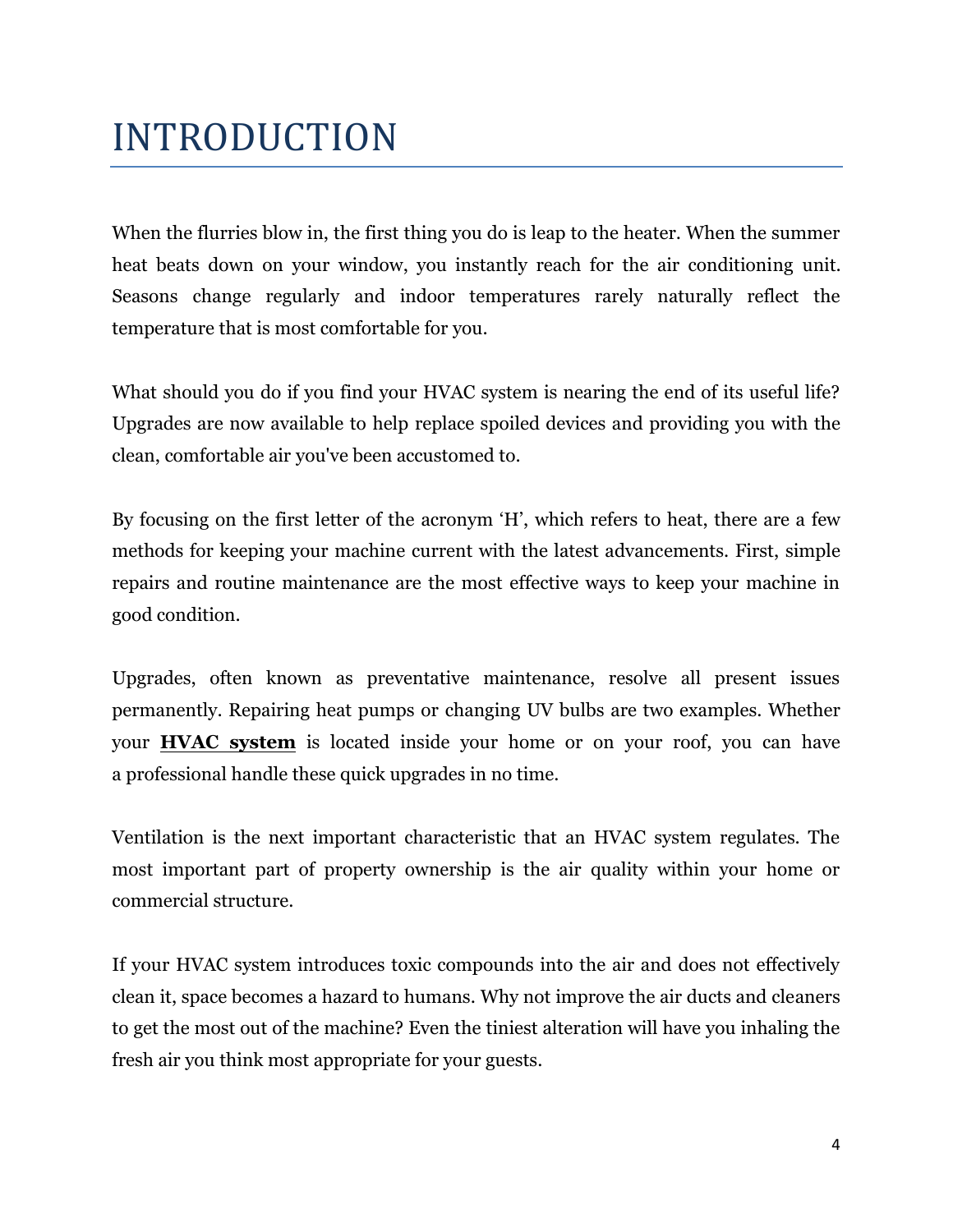Finally, your building's air conditioning will be controlled by your normal HVAC system. It is important to have a functioning device, even more so when the scorching sun is just around the corner. One significant upgrade you can make is to replace outdated thermostats with programmable ones.

These thermostats can help you save money and energy by being programmed to operate at lower temperatures when buildings are vacant. Since temperatures fluctuate throughout the day and night, you can handle a range of temperatures while remaining energy efficient. As a result, as the sun sets, your air conditioning will also turn off.

As you have seen, there are many strategies to ensure the highest possible quality in your HVAC system. For extremely old machines, it may even be worthwhile to consider a completely new replacement.

These modifications are available in all-in-one units or as separate systems. You can make significant improvements, minor tweaks or complete replacements. This GUIDE explores numerous benefits of upgrading to a higher efficiency system.

At Romeo Air Conditioning Repair Services, we're dedicated to keeping your home safe and comfortable, so schedule an appointment with our trained technicians here>> [http://www.romeoair.com](http://www.romeoair.com/) or give us a call at (239) 237-1518.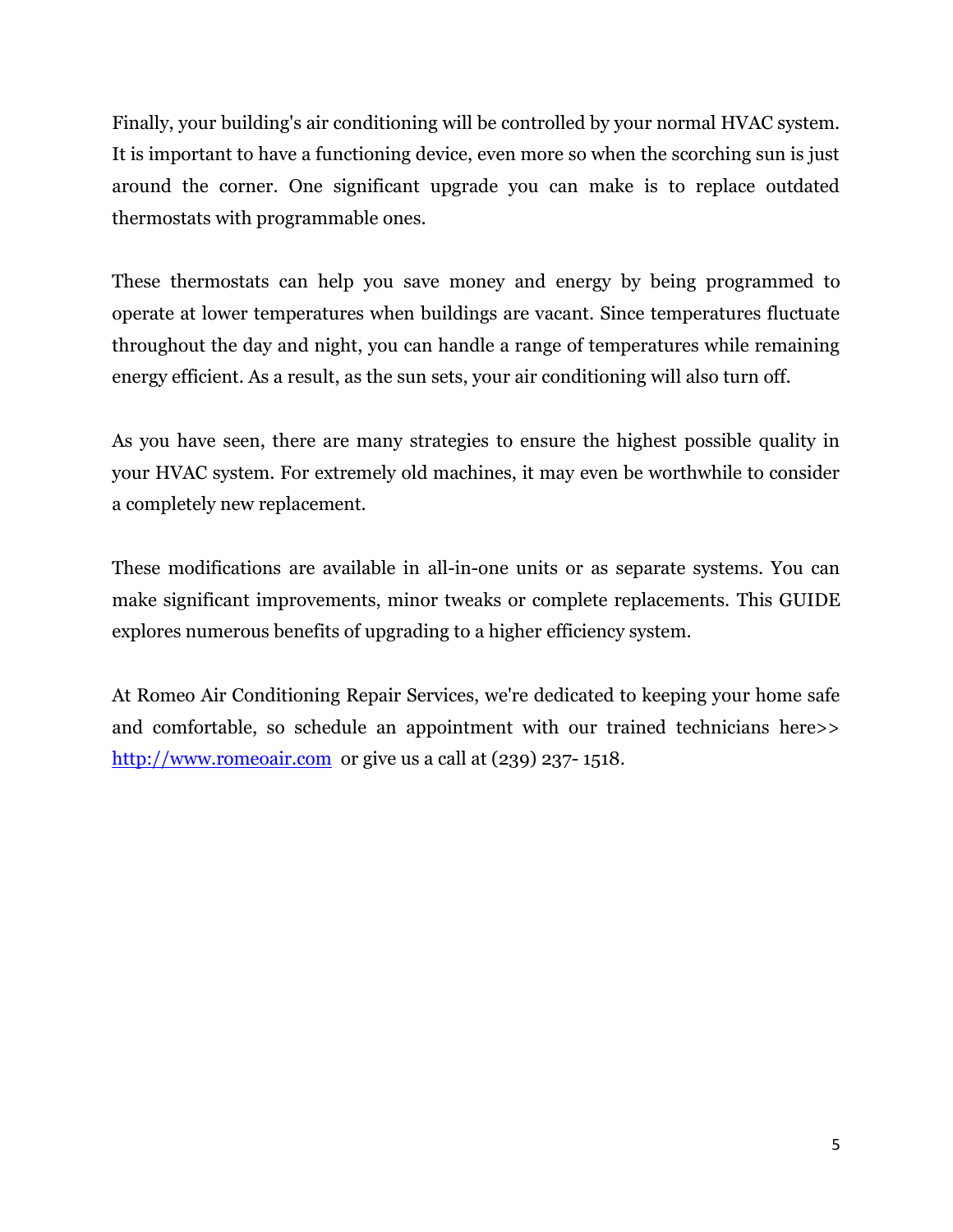### <span id="page-5-1"></span><span id="page-5-0"></span>*Heating And Air Conditioning Efficiency*

Heating and air conditioning efficiency are all about reducing the amount of energy used by your heater and air conditioner. This will save your money on utility bills, extend the equipment's life, and reduce maintenance costs, saving you even more money.

 Along with financial benefits, heating and air conditioning efficiency benefit the environment. The less you run the heating and cooling system, the less energy you consume. By consuming less energy, less energy must be generated, resulting in reduced carbon emissions.

Carbon emissions deplete the ozone layer and contribute to major problems such as global warming. Now that we've established that reducing your reliance on your heating and air conditioning is a smart idea, it's time to choose how to attain this goal.

The first method for lowering your HVAC system's operating costs is straightforward and free. It's as simple as adjusting your thermostat according to the season. Most energy experts recommend setting your thermostat to 78 degrees Fahrenheit in the summer and 69 degrees Fahrenheit in the winter.

This results in less energy being used by your system because the temperature you set is closer to the outside temperature. This approach is completely free, but you'll often forget to change the setting if you're like most people.

Thus, an economical choice is to purchase a programmable thermostat. You can get one for roughly twenty bucks and easily install it yourself. You may even configure it to operate at a greater level while you are away, which will save you even more money.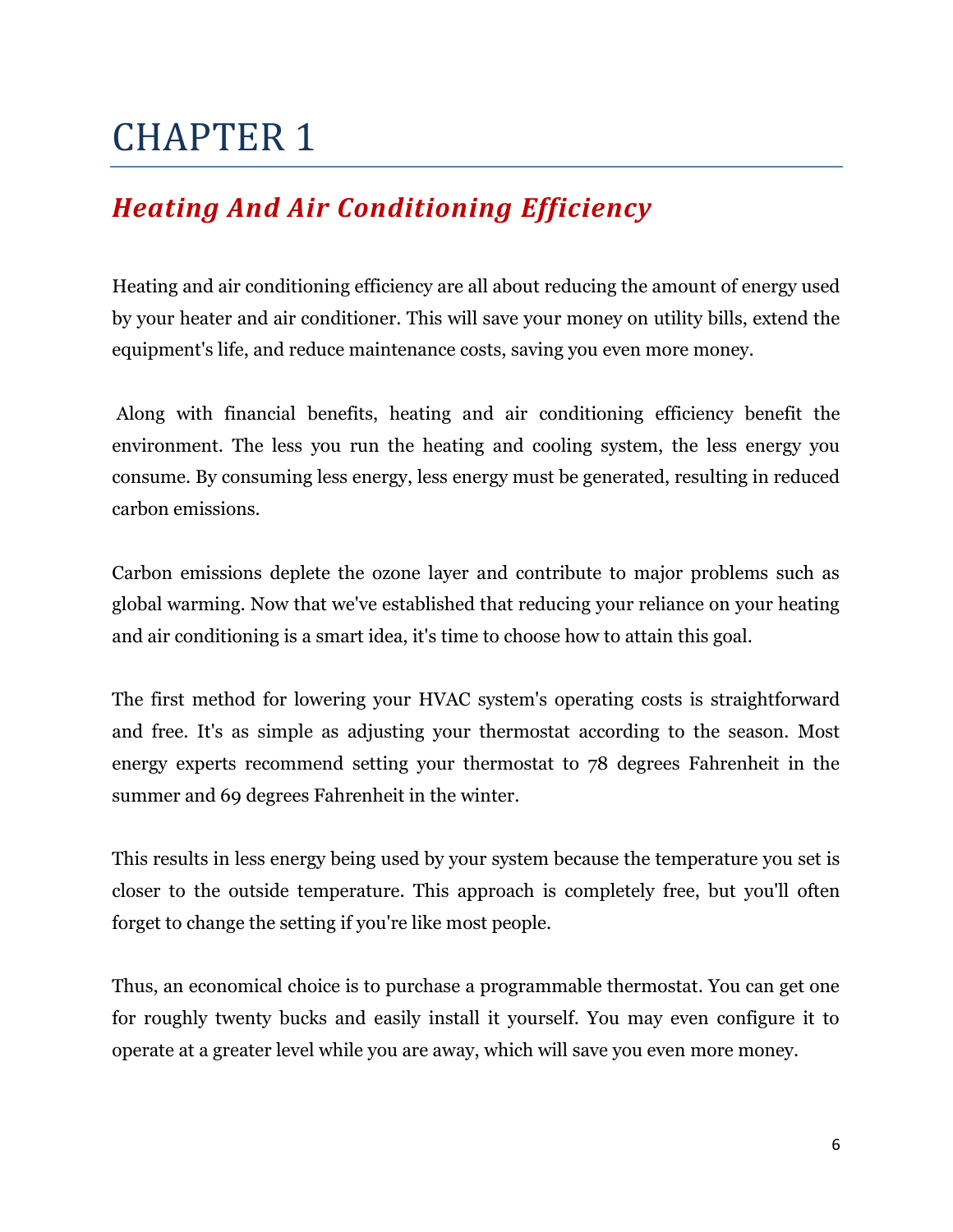The next best way to increase your heating and air conditioning effectiveness is to install or replace insulating materials in your home. It's usually a good idea to upgrade or replace your insulation if it's outdated.

Not only will you save money but you may also qualify for a tax credit for making a move. Also, caulk the windows and doors. Replacing worn caulk or putting fresh caulk is comparable to closing a standard-sized window in your home.

Also, you can apply window film to your windows. Window film blocks out sunlight and helps keep your home cooler in the summer. All these factors added together can cause significant savings and a substantial tax credit.

Another thing you can do to increase your heating and air conditioning system's effectiveness is to have them maintained and "tuned up" regularly. Maintaining your system properly enables it to run more efficiently and with fewer interruptions. Not only does this help you save money on your electricity bill but it also helps you save money by reducing the frequency with which system components need to be replaced.

With a little money and planning, you may significantly cut your heating and cooling costs. It's beneficial to both you and the environment. A federal tax credit of up to \$1,500.00 covers 30% of a new energy-efficient unit cost.

This incentive is only available on primary residences; new construction and rentals are not eligible. This program is scheduled to conclude on December 31, 2010. Many utilities also provide rebates for renovations.

If your unit is between three and five years old, you may be better off repairing it than replacing it. If your unit is five years or older, it may be worthwhile to replace it owing to inefficiency.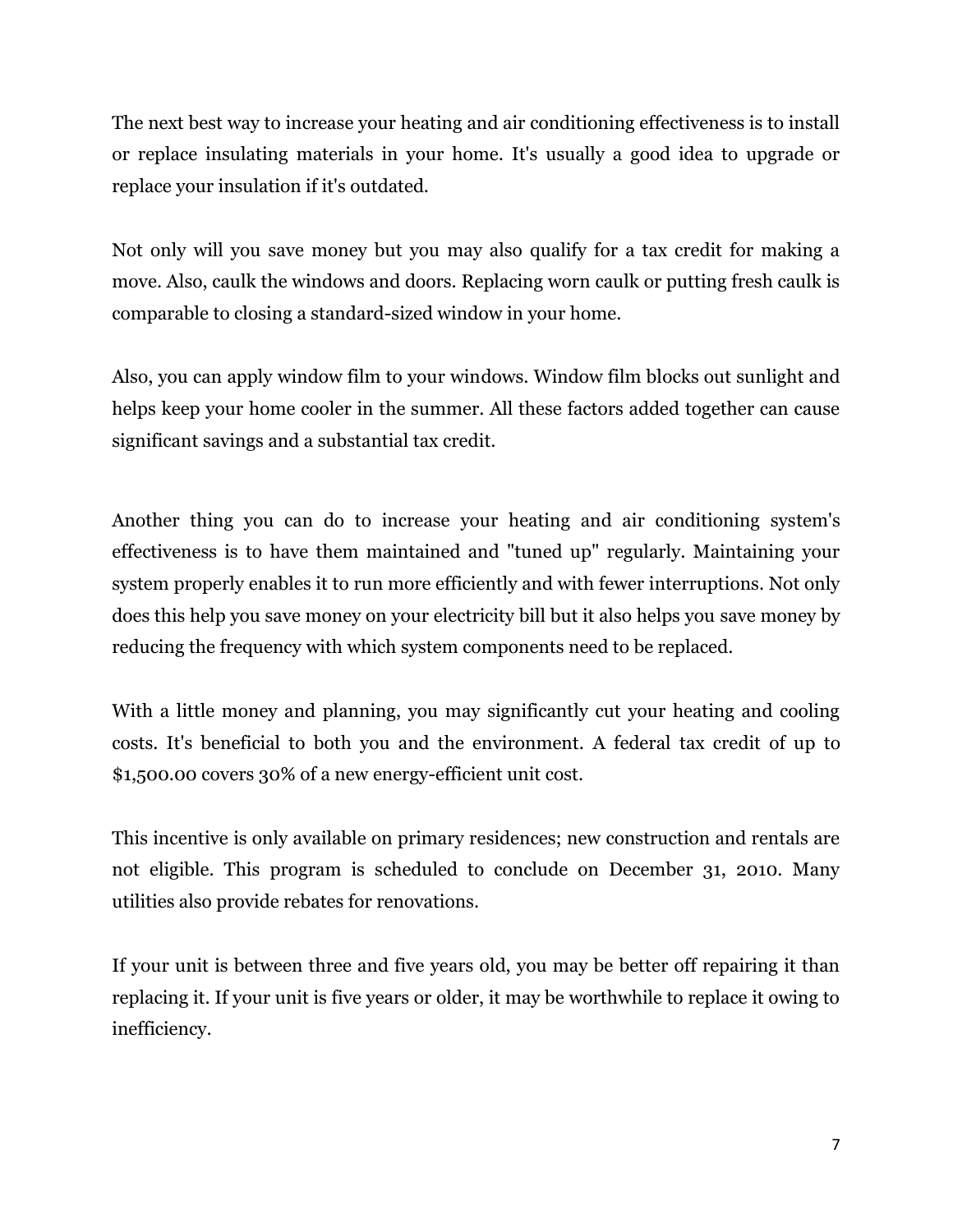Today's air conditioners consume 30% to 50% less energy to produce the same amount of cool air as air conditioners manufactured in the mid-1990s. Replacing a ten-year-old unit saves between 20% and 40% on cooling expenditures.

Each unit is labeled with its energy efficiency rating. These ratings are based on the number of SEERs contained within a unit. Seasonal Energy Efficiency Rating (SEER) is an acronym for Seasonal Energy Efficiency Rating. The SEER rating of a unit is shown on the unit's bright yellow label. The greater the SEER value, the more energy-efficient the unit.

The US Department of Energy developed minimum efficiency criteria for air conditioners. Before 2006, the minimum permissible SEER was ten but was increased to thirteen in January 2006. SEERS values of 15-17 are found in the most efficient models.

This improvement is always preferable for greenhouse gas emissions into the environment and is almost certainly preferable for your wallet. It would pay for itself in energy savings over the years in a warm area where the air conditioner is used most of the year. Replacement of the outdoor condensing unit and inside the evaporator is required or you may lose part of the benefits.

Maintenance is important to keep your machine operating at peak performance. Changing the filter and cleaning the coils regularly will help extend the life of your device. Proper operation is also important; keeping windows and doors closed, besides proper insulation, will significantly impact.

Other common issues that could cause a decrease in efficiency are freon leaks or electrical failure. Your certified HVAC expert can evaluate your system and isolate the source of the problem. Also, they may compute the size and other characteristics to assist you in determining the appropriate size unit for your location.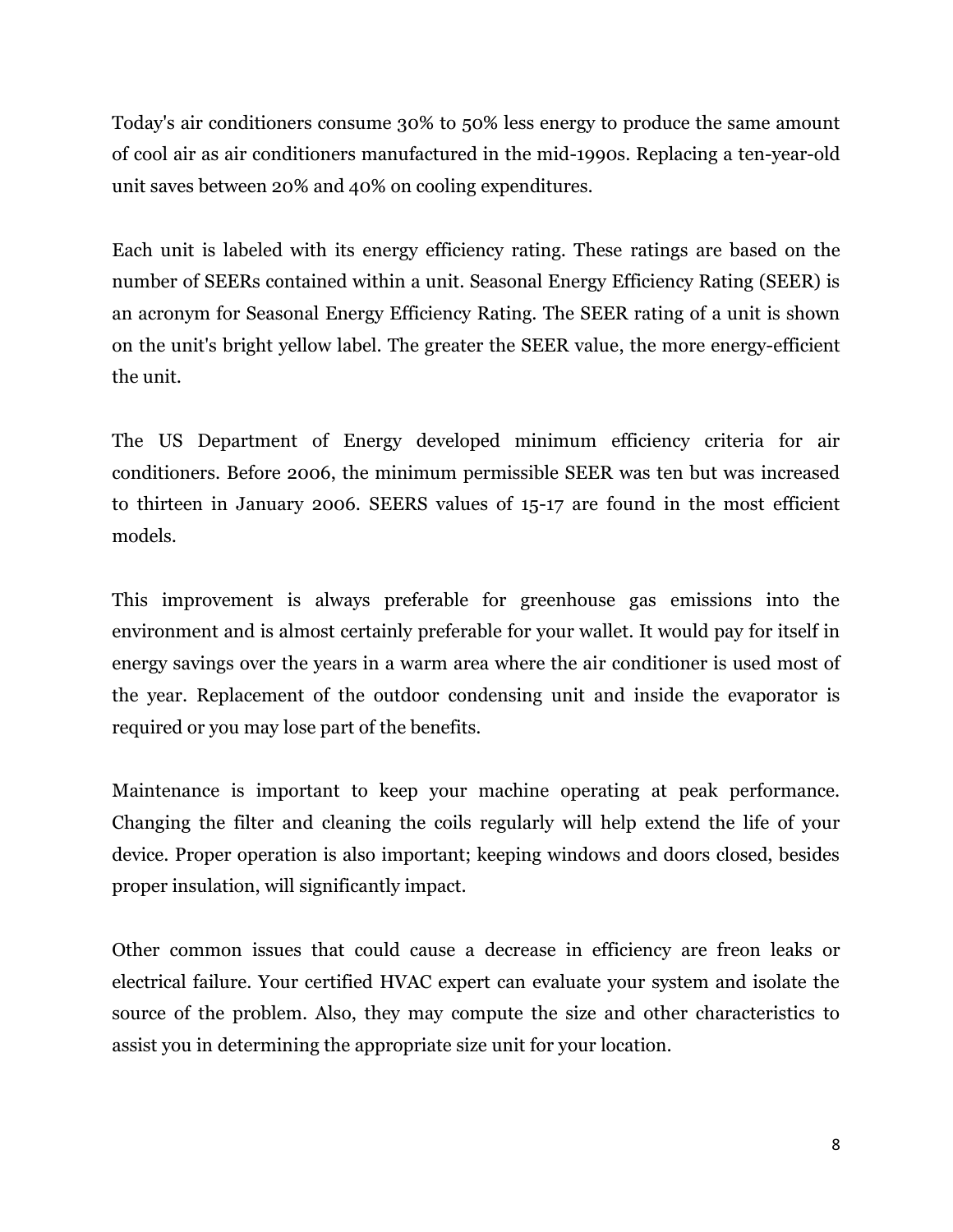Another factor that could cause a loss of cold air and efficiency is if your ducts have leaks. Older ones do, as they were once sealed together with duct tape.

Nowadays, HVAC technicians use mastic and foil tape to join the duct board, which significantly improves the seal of any potential leaks. Also, time, wear and tear from hairy creatures in your attic may wreak havoc on your ducting.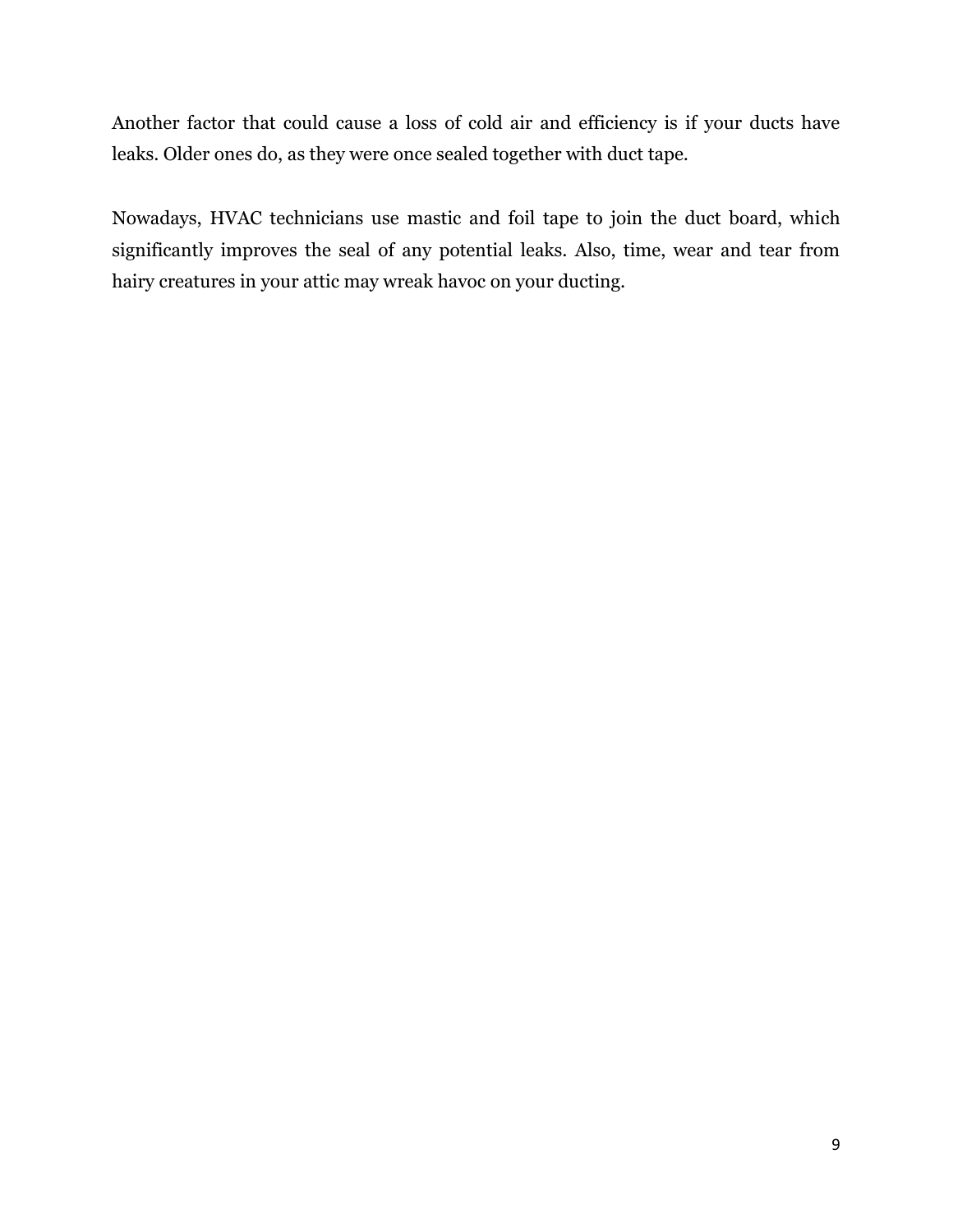### <span id="page-9-1"></span><span id="page-9-0"></span>*Optimization Of Energy And HVAC systems*

HVAC or heating, ventilation and air conditioning refer to all the systems and networks used to provide filtered air, heat and cool a structure and manage humidity levels. These systems are customized to meet specific requirements and range in complexity. However, energy conservation is an important part of HVAC design.

According to the government's Energy Star website, heating and cooling your home in the winter and cooling it in the summer account for over half of your annual energy expenses. Therefore, it is important to look for strategies to cut your heating and cooling expenses.

You are not required to spend more than \$1,000 on a new furnace or geothermal heat pump. You might begin by purchasing a programmable thermostat. This is a low-cost update that can help you save money on your energy expenses. It can assist you in regulating your air conditioning while you are away. It's a good idea to keep it cooler in the winter and warmer in the summer when you're not home.

A programmed thermostat will save you money by preventing you from heating or cooling a home when no one is present to benefit. You may have an HVAC technician come out and perform a tune-up on your heating and cooling system each year before the start of each season to ensure it is operating properly.

Also, you can insulate your heating and cooling ducts with heavy-duty insulation to reduce the amount of energy spent moving hot air from your furnace or cold air from your central air-conditioning system to you.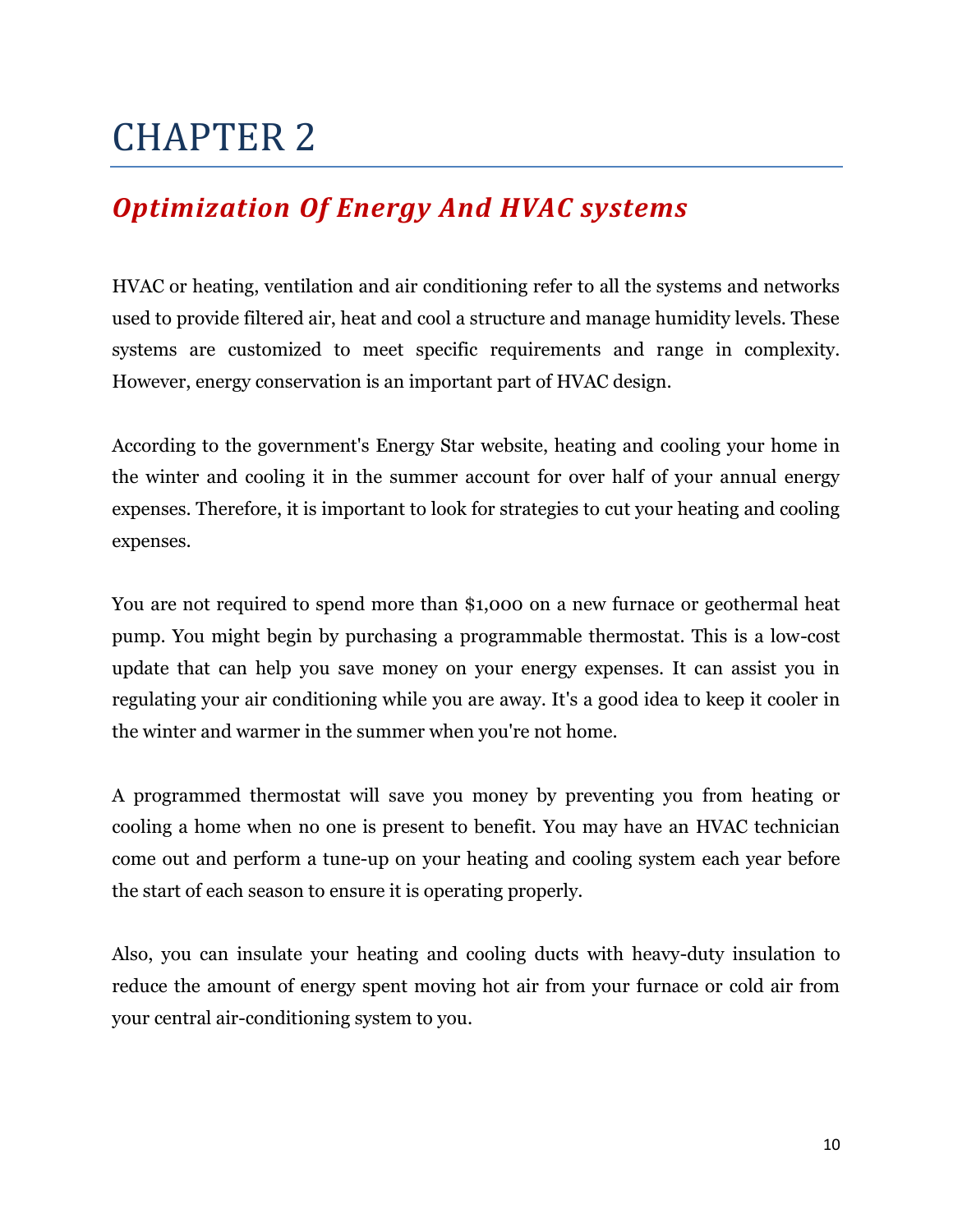These adjustments can be made to your home without purchasing a new system. However, if your system is on the fritz and you'd like to take advantage of the government's free money, pay attention.

Energy Conservation Possibilities

Energy conservation opportunities and approaches in HVAC systems depend on their modes of operation, operating standards, design, maintenance and monitoring practices and, of course, the operator's efficiency. Many methods for establishing energy-efficient systems are explored here.

1. Eliminate or restrict usage in unoccupied spaces.

2. Conserve energy by limiting your usage hours and establishing night setback controls, turning off equipment when not in use, regulating the thermostat in response to climatic changes and installing separate controls for different zones are all ways to preserve energy.

3. Use window blinds or shades to change zones with too hot or too cold, light-colored roofs to reflect heat, trees to provide natural shade and cooling and adjusting air duct registers.

4. Reduce exhaust and make-up air loss by sealing and insulating air ducts, keeping doors closed, walls and ceilings, preventing leaks, lowering air volume loss and adding thermal windows.

5. Develop a routine maintenance schedule that includes checking for leaks, cleaning coil surfaces and fans, tuning the system, cleaning or changing air filters, correcting leaks and shutting off hot water pumps when not in use.

6. Implement energy management systems that enable operations to be adjusted and optimized in response to changing requirements, environmental conditions, and so on.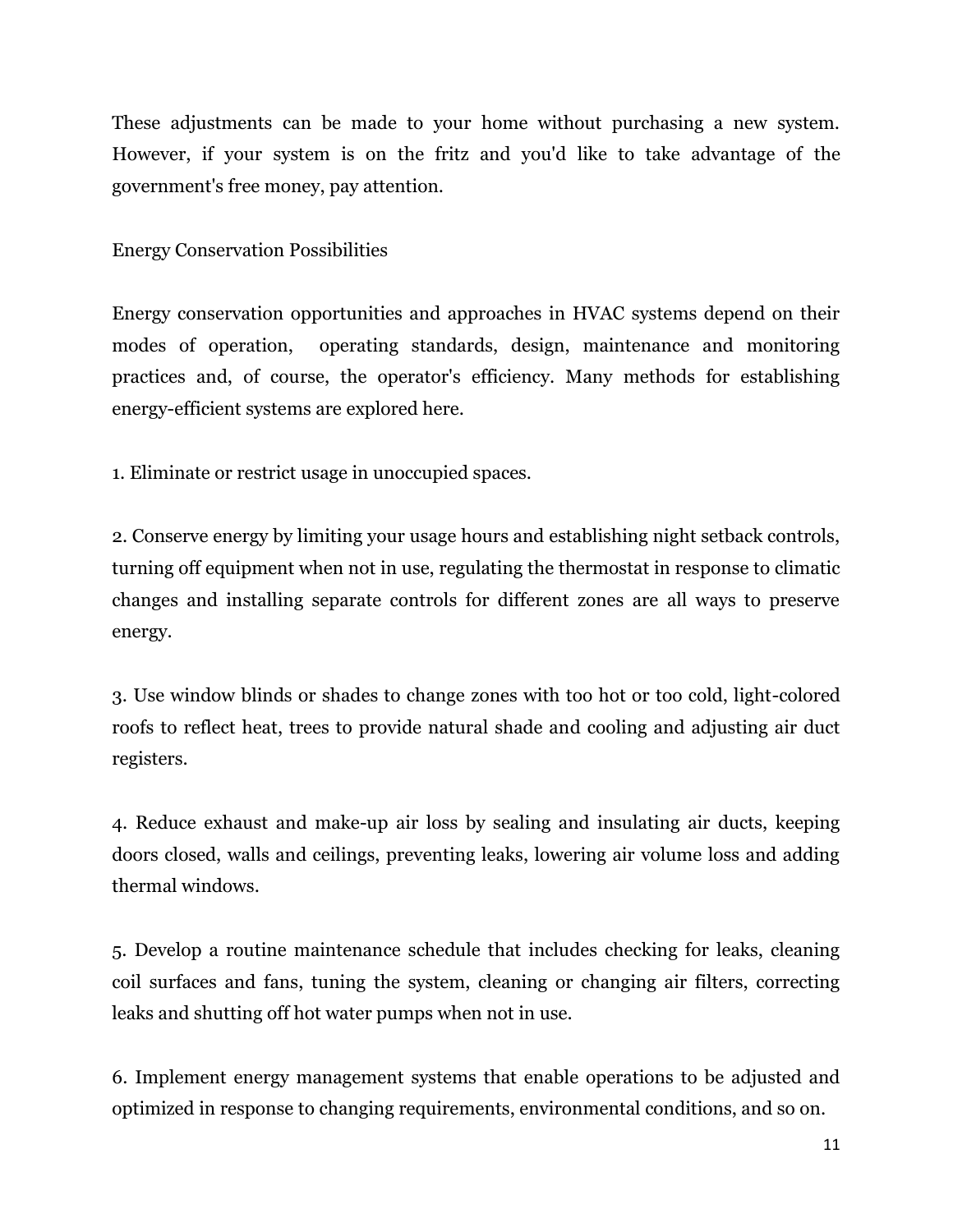7. Replace inefficient equipment with more energy-efficient equipment or install new energy-efficient equipment. Most states have minimum standards for high-energyconsumption equipment. It is always prudent to purchase equipment or devices that meet higher energy saving criteria than those stipulated in these regulations.

Let's take 30%-40% of your electricity bill as an example. That is the expense to the ordinary homeowner or business property owner of providing adequate heating, ventilation and air conditioning (HVAC).

A well-designed HVAC system is important for maintaining a healthy, comfortable indoor atmosphere. Many owners have contacted me for advice on how to lower their energy and HVAC costs throughout the years.

They do not wish to jeopardize the internal environmental conditions but they do desire a step-by-step approach. The intriguing part is that this often results in significant energy bill savings and increased HVAC system performance. This is a required skill set for any mechanical engineer with interest in energy and HVAC.

This section contains information to assist homeowners, building owners and building operators in making informed decisions regarding existing HVAC systems or planned upgrades.

- Reduced Load
- Control Systems for HVAC Systems
- Operation and Maintenance

#### Reduced Load

Load reduction is the first step toward energy and HVAC system optimization. This step is typically composed of a long-range strategy outlining the steps to be followed to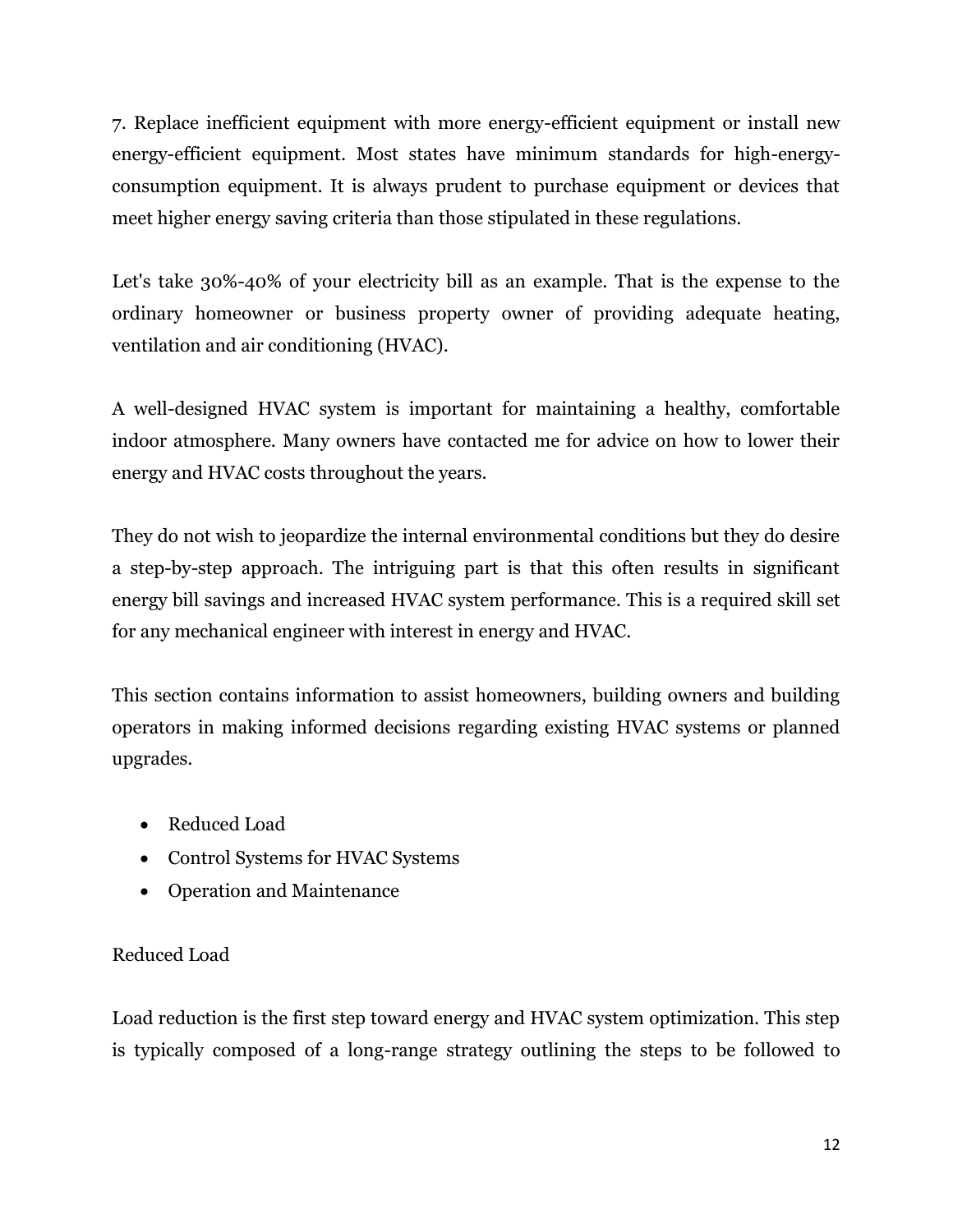maximize return on investment. By reducing the load on your building, you can increase the efficiency of your existing HVAC system.

If a new system or systems are being considered, designing for the reduced load will be more cost-effective than designing for the existing load. Many common load reduction strategies include:

Construct a stronger casing for the structure and provide additional insulation. Because adding insulation to older structures may sometimes not work, greater attention should be paid to the outer shell, particularly the windows and doors.

Adding energy-efficient windows to your home

This is a significant item on some structures that keep single-pane windows. Installing double-glazed windows with a thermal break provides an excellent return on investment. Find out that the windows are ENERGY STAR approved. Even better would be tint or low-E coatings.

Increasing the efficiency of lighting systems

The typical business building has a lighting density of 2-3 watts per square foot, which provides adequate illumination. This is a sizable portion of the HVAC load and practically any effort in this direction will reduce the building's cooling requirement.

Accent lighting (sometimes referred to as architectural lighting) is not necessarily energy-efficient and should be avoided if energy and HVAC costs need to be reduced.

Energy-efficient lighting technologies emit less heat into conditioned areas than incandescent lighting did in the past. If you have a return air plenum rather than a return air plenum,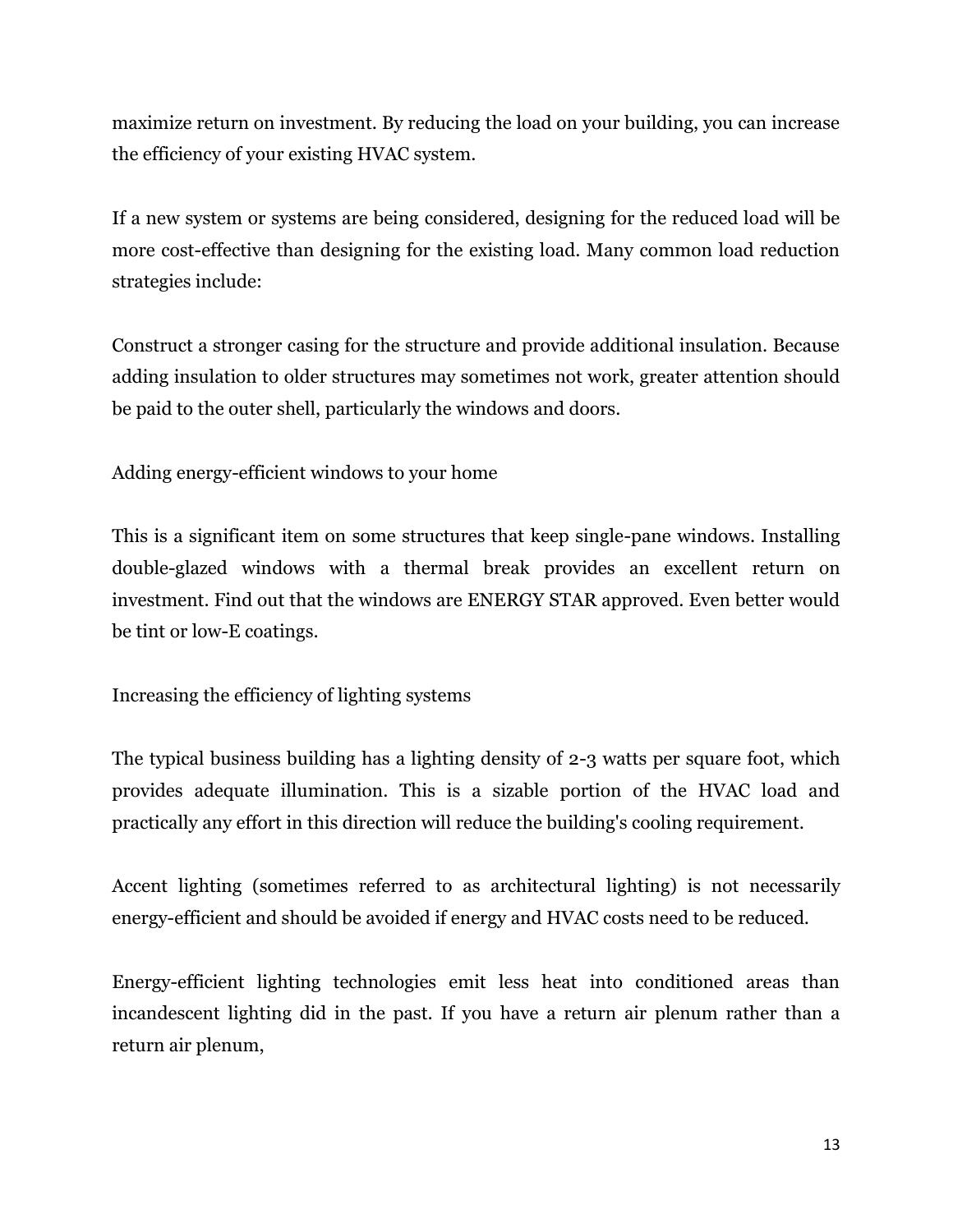Consider installing light troffers in the air ducting so that part of the heat generated by the lights is returned to the HVAC system rather than entering the occupied space.

By selecting energy-efficient equipment and electrical gadgets with a power-saving mode, the sensible heat buildup in the area can be reduced. Copy machines, kitchen equipment, computers and refrigerators are all items to consider.

Control ventilation by balancing the outside air. Most building owners have schematics of the HVAC system's first installation. Consult a mechanical expert to ensure your exterior airflow rates comply with the most recent code requirements. Even in the absence of drawings, your mechanical engineer should be able to give recommendations for improvement.

Taking care of these items is the first step toward lowering your energy and HVAC expenditures.

Air Conditioning and Heating Systems

The second step toward optimizing your energy and HVAC systems is to become familiar with them. While your HVAC system is vital to maintaining a comfortable indoor atmosphere, it also accounts for a sizable portion of your electricity costs. While discussing each system is beyond this essay, a few recommendations can be made.

Each component of the HVAC system has improved inefficiency. If your system is over 13 years old, it's time to plan for a system upgrade. Residential systems with proper maintenance have a life expectancy of roughly 15 years but often fail during the worst times. Prepare a backup plan in case your equipment fails.

Commercial systems differ in their lifespan; however, if your building is equipped with packaged or split systems, the same lifespan can be assumed. For bigger commercial and industrial systems, the HVAC system may be more complex, causing a customized examination by a mechanical engineer.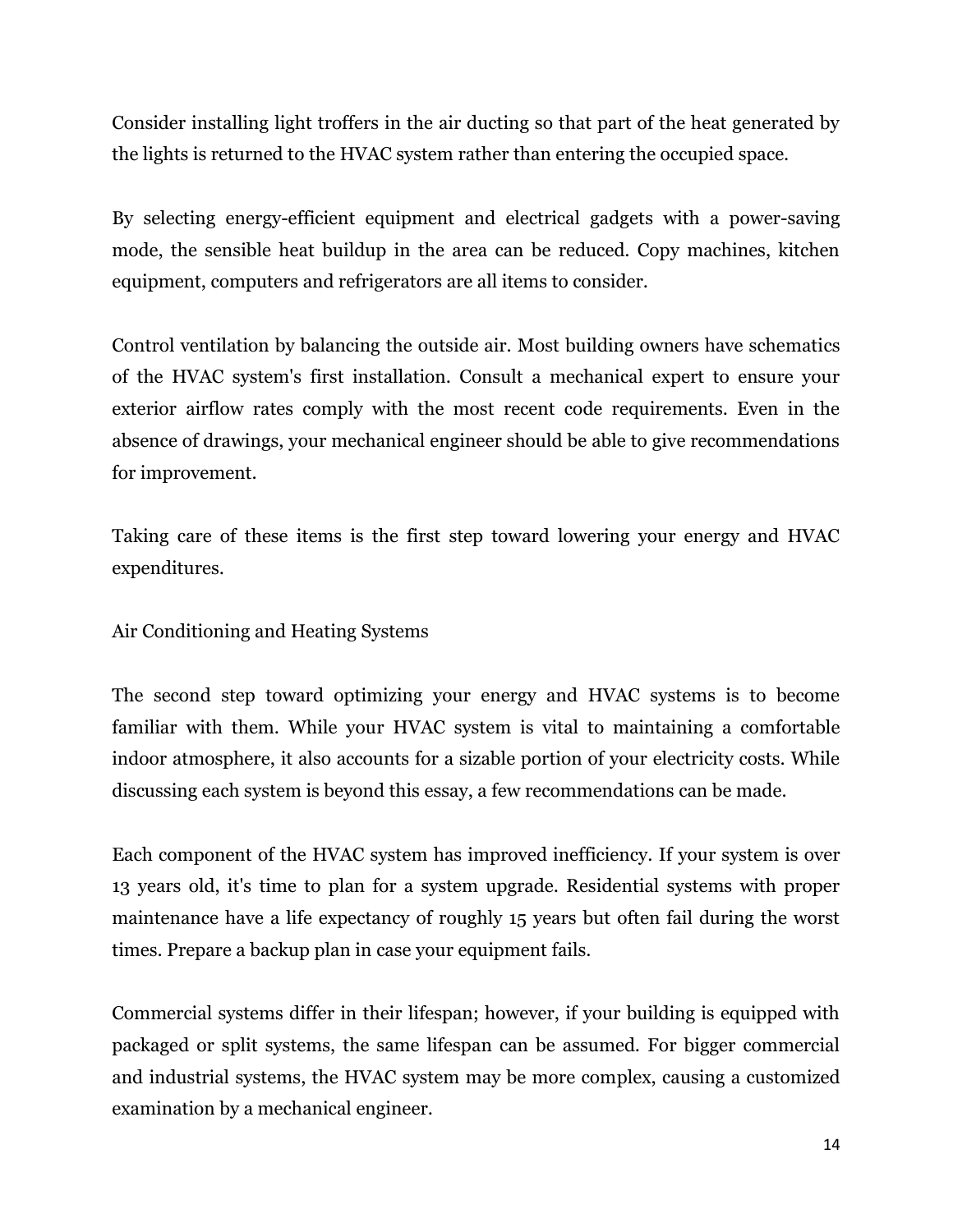HVAC systems vary considerably and no one-size-fits-all study applies to bigger systems. All these systems have one thing in common: they are often powered by electricity. Electricity is a costly commodity. Therefore, every endeavor toward better efficiency is beneficial.

#### HVAC System Suggestions

Locate a knowledgeable consultant with whom you have confidence. If you own a house or a small commercial facility, seek a reputable HVAC firm or mechanic to examine and repair your system.

If you own a large business facility, hire a commercial HVAC company to perform routine maintenance and a qualified mechanical engineer to assist with specific projects. I do not recommend using a mechanical engineer hired by the HVAC company; instead, get independent advice from a third-party expert.

Verify the load on your HVAC system. Homeowners should use the ACCA's Manual J calculation method, while others should have a mechanical engineer conduct a load. Commercial buildings have additional requirements for code compliance, minimum ventilation rates, and other unique factors to each building.

Reduced load—Refer to the information above.

Choose equipment that is appropriately sized for your load. NEVER OVEREXPAND! For HVAC systems, the maxim "more is better" does not apply. It will cost more to purchase and run the equipment. Correctly calculate the load and equipment selection for the first time.

Purchase energy-efficient or Energy-Star-certified equipment. Many innovative systems incorporate variable frequency drives for fans and compressors.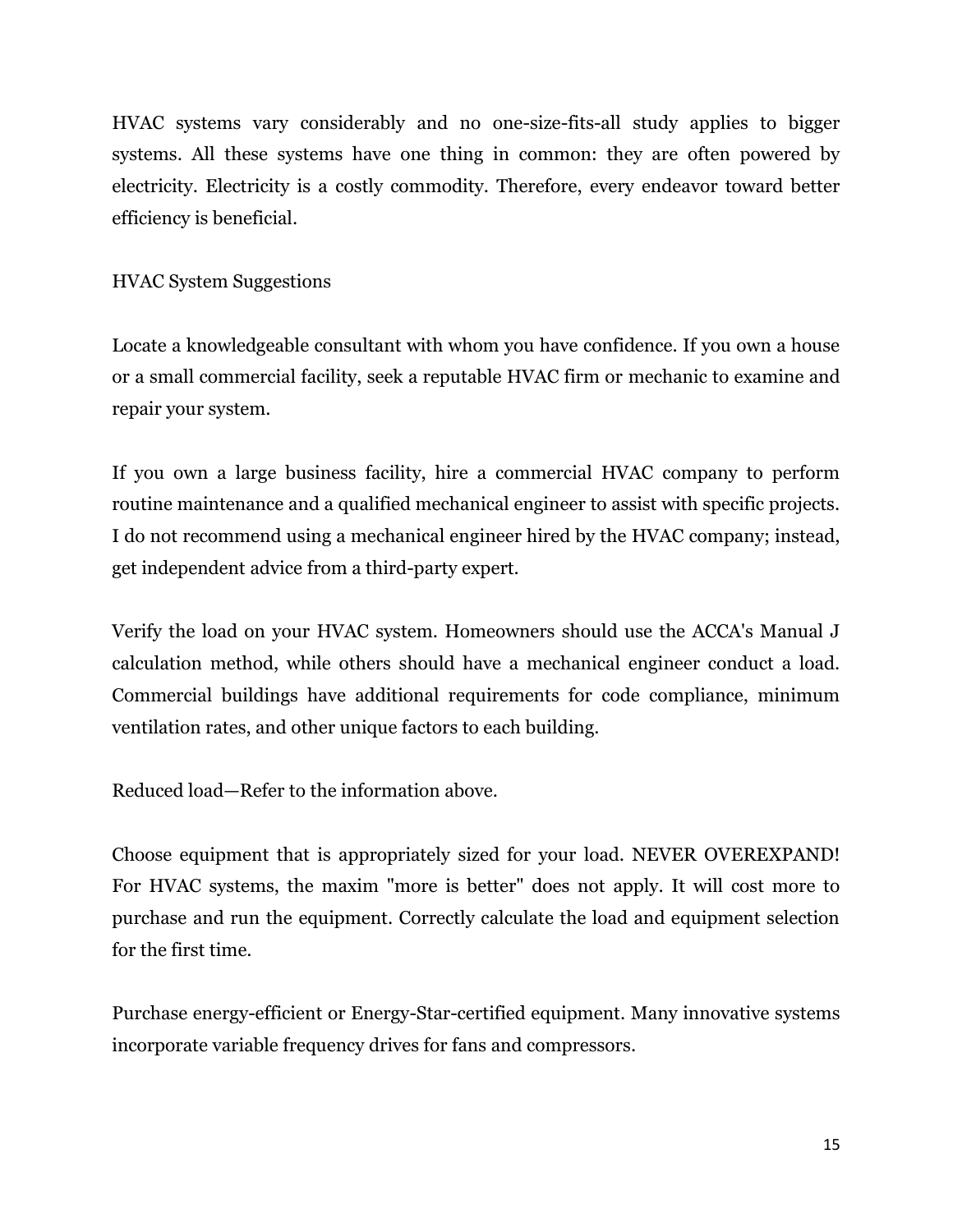This will be repaid many times over during the years of ownership. In terms of initial cost and life cycle costs, compare standard efficiency equipment versus high-efficiency equipment. This information is readily available from any reputable HVAC firm or mechanical engineer.

Consider using some type of energy recovery for any air exhausted from the building and conditioning the entering fresh air. This is conditioned air you have paid for, so recovering some energy before it is exhausted should prioritize.

Consider conditioning the outside air in large business buildings with a specialized outside air unit. In most cases, this will resolve any issues with humidity management. Also, it will improve occupant comfort and allow for further equipment downsizing.

Commercial structures should include equipment economizers. Most contemporary rules mandate economizers on equipment larger than 15 tons. These machines, which are often available at a modest incremental cost, suck in fresh air from the outside when the temperature (and occasionally the humidity) outside is lower than the temperature within.

Programmable thermostats are recommended for homeowners and small business building owners. The owners of commercial buildings should have a Direct Digital Control (DDC) system. In a short period, either of these investments will pay for themselves. Continue reading below.

#### Control Systems

The final stage toward energy and HVAC system optimization is system control.

Programmable Thermostats-The age of digital controls has simplified conserving energy. A programmable thermostat is one of the best investments a household or small commercial property owner can make.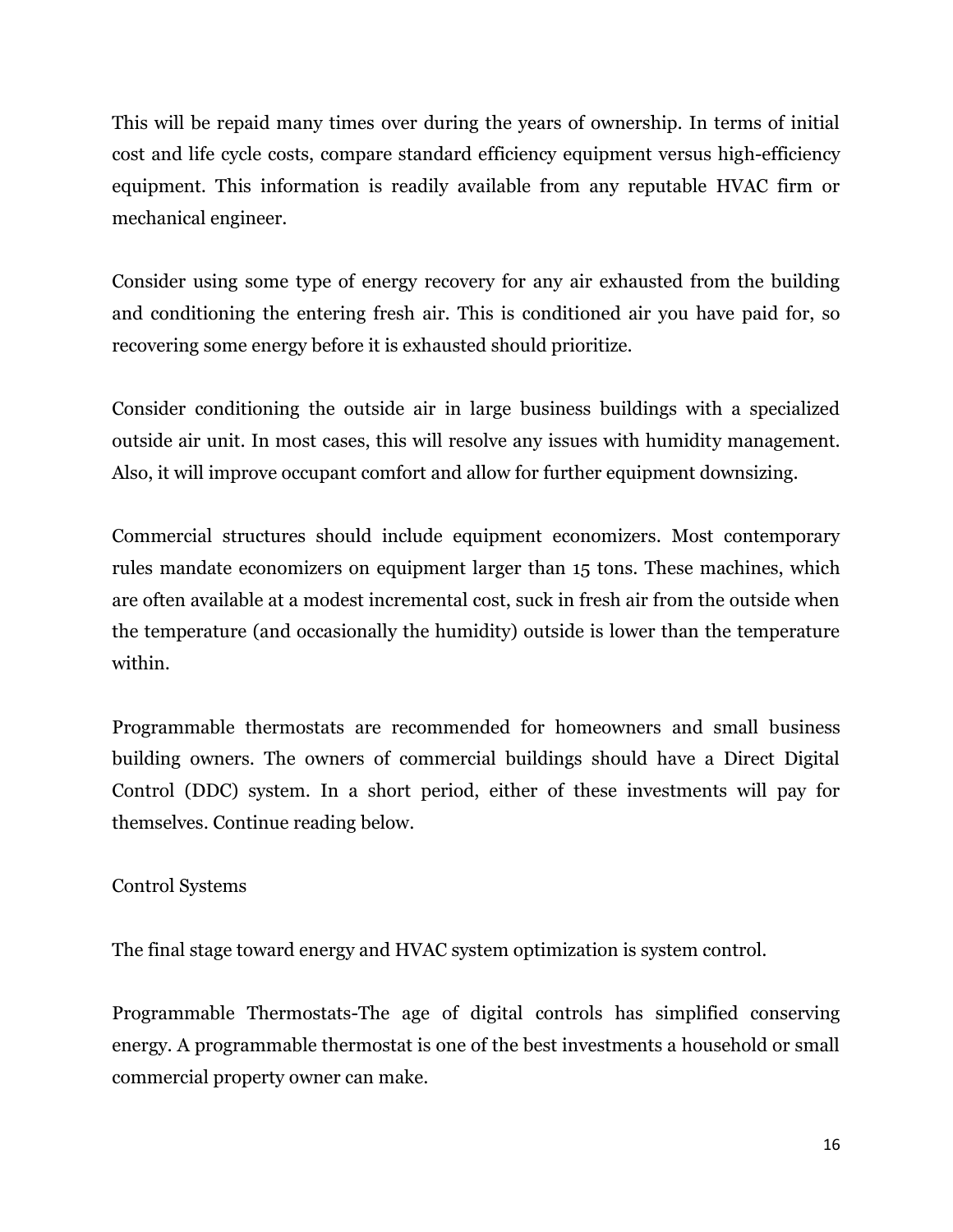These are simple to use and contain time management principles. Most manufacturers provide seven-day programs and setback/setup programs that automatically adjust the HVAC system's operation to your schedule and desired indoor temperature. This is an excellent approach to ensure that HVAC systems are only used when essential.

DDC Systems-For the large commercial building, I see this as a must-have system. Installation prices have fallen steadily while performance reliability has grown progressively. They are compatible with any system and can be expanded as needed.

Many of these systems' more popular features include optimum HVAC start/stop, multiple zone control, temperature sensor locations and ventilation control.

The best feature of these systems is their scalability to the most demanding commercial applications. This means you can install a basic system and add more controllers to integrate your entire HVAC system. Again, the return period is brief, and the investment is worth it.

Maintenance and Operation

The fourth and last step toward optimizing energy and HVAC systems is operation and maintenance. Most efficient HVAC systems are well maintained. Follow these guidelines to ensure your HVAC system's durability, efficiency and longevity.

Locate a knowledgeable consultant with whom you have confidence. If you own a house or a small commercial facility, seek a reputable HVAC firm or mechanic to examine and repair your system.

If you are the owner of a large commercial facility, hire a commercial HVAC company to do routine maintenance. Ensure that you record and document all servicing, including dates, times and the servicing person's name.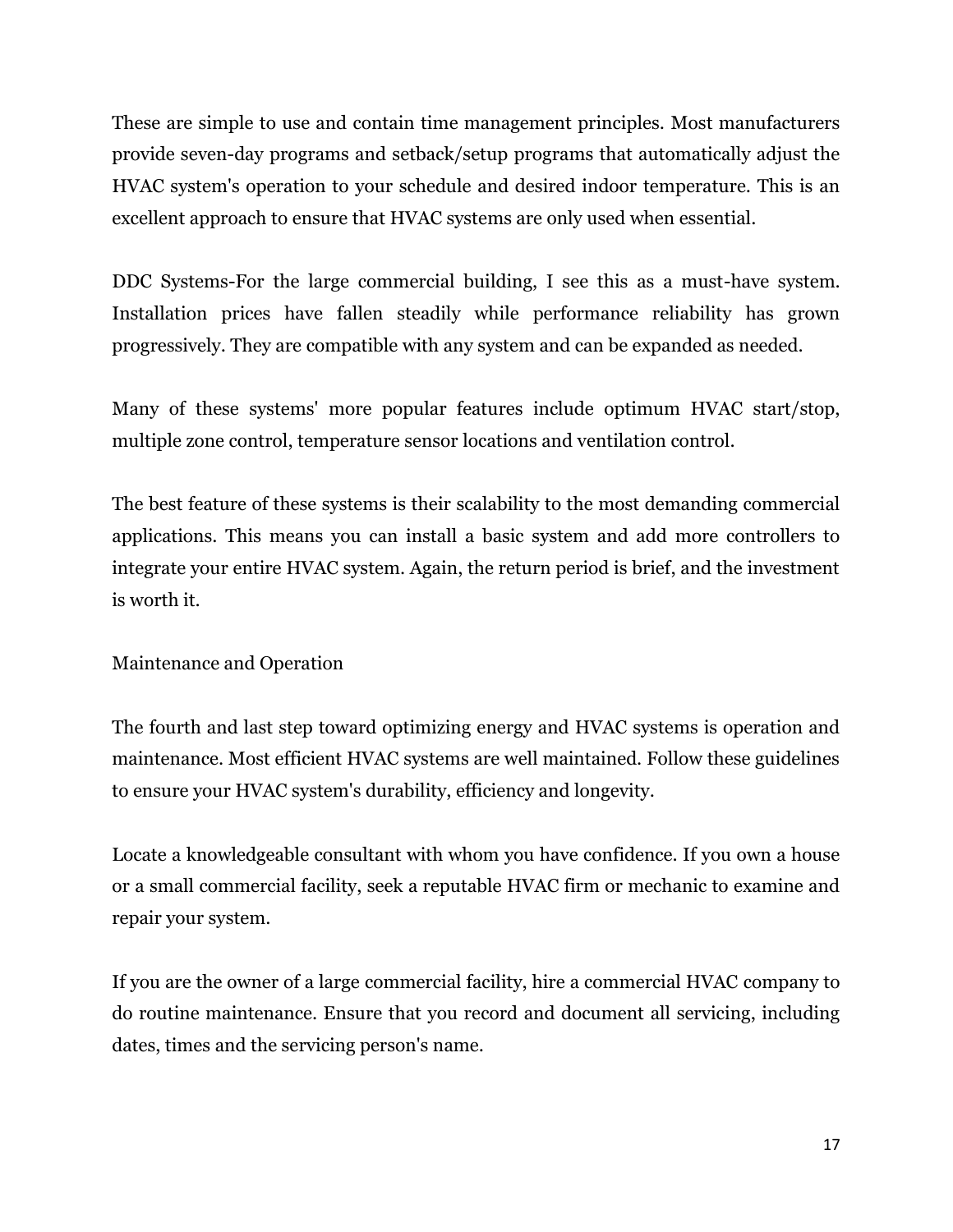Seasonal tune-ups are always recommended for homeowners. Your system's functionality will change according to the season.

Replace air filters regularly. Use a MERV 5 filter or higher to ensure that dust and fibers are eliminated. Maintaining clean filters will help you save money on fan energy.

Coil Cleaning-This is a significant thing that residential and commercial building owners often ignore. Because of their outdoor location, condenser coils gather dirt and debris on their surfaces.

This increases the load on the compressor, resulting in a greater refrigerant temperature in your refrigeration system. Dust and fibers are collected on the evaporator and heating coils as they circulate throughout your home or building. They should be cleaned at least once a year.

Energy and HVAC optimization will help you save money on your power bill. Spending some time learning about your system and being familiar with improvement ideas will save you money and extend the life of your equipment.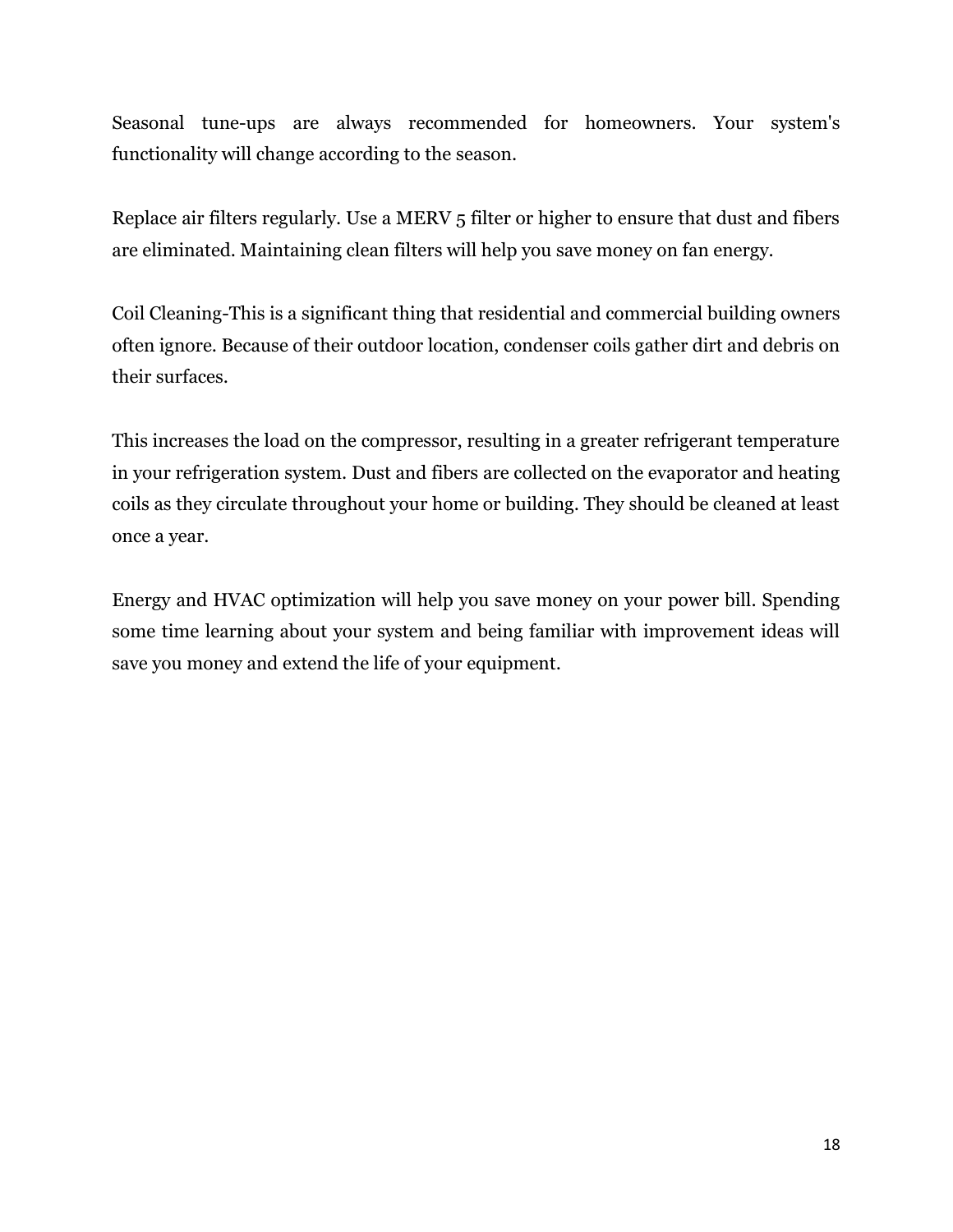## <span id="page-18-1"></span><span id="page-18-0"></span>*Is It Time for a Central Air Conditioning Upgrade or Replacement?*

When you notice problems with your **[HVAC system,](https://romeoair.com/)** you should immediately recognize that your system either requires maintenance or that you should.

To decide, you must always examine your financial situation, determining if you want to continue spending money on the care of your present HVAC system or invest in a brand new one. While newer systems are more efficient, consider replacement only as a last resort if your present system has failed you multiple times in a short period.

There are many elements to consider when determining whether you should replace or repair your HVAC system. The following are some indicators that the time updates your HVAC system:

The air conditioner or heat pump is more than a decade old if your heating units are over ten years old, to more energy-efficient equipment that will save you money on heating and cooling expenditures.

The boiler or furnace has been in operation for over fifteen years: both boilers and furnaces are significant energy consumers. By installing energy-efficient boilers/furnaces, you can ensure that you save about 15% on your energy expenditures.

Your HVAC system is squandering money on repairs and driving up your energy bills: this merely shows that your heating/cooling equipment has degraded inefficiency and should be replaced.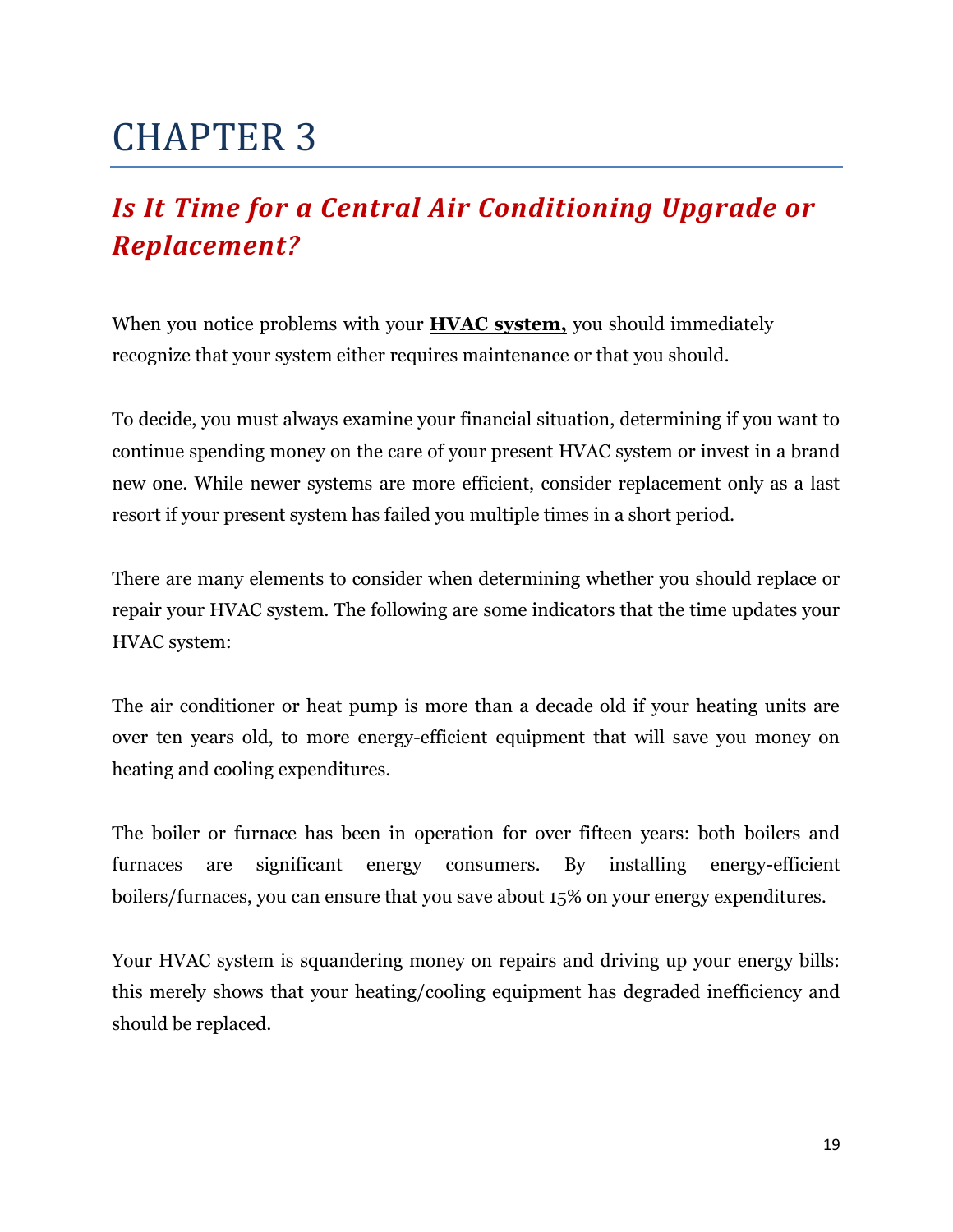Uneven heat distribution in your home/workspace: your system may operate improperly due to duct difficulties or insufficient insulation.

Your thermostat is not programmed and you are not home for extended periods: You should have an HVAC service firm install a programmable thermostat to save money and energy even when you are not present to monitor the thermostat.

You have a humid house: if your equipment is inefficient or insufficient, you may encounter humidity inside your home during the hot summer months. Also, if your ducts are leaky, you will suffer oppressive dryness indoors during the winter and high humidity levels during the summer.

You've got many dusts in your house: Excessive dust is caused by leaky ducts. This is because leaking ducts have a tendency to draw particles and air from enclosed locations such as attics, basements and crawl spaces and spread them throughout the rest of the house. You may choose to consider sealing your ducts as an alternative to replacing your HVAC system.

Your cooling/heating system is too loud: this can occur if your duct system is undersized or issues with your cooling equipment's indoor coil.

If your air conditioner is over ten years old, it is probably inefficient and useless and should be replaced with a more energy-efficient model. Typically, older air conditioners result in greater energy expenses.

If your air conditioner requires regular maintenance, it is possible that it is not sized properly for your home. You require an assessment of your current heating, ventilation and air-conditioning (HVAC) system by a heating, ventilation and air-conditioning (HVAC) specialist.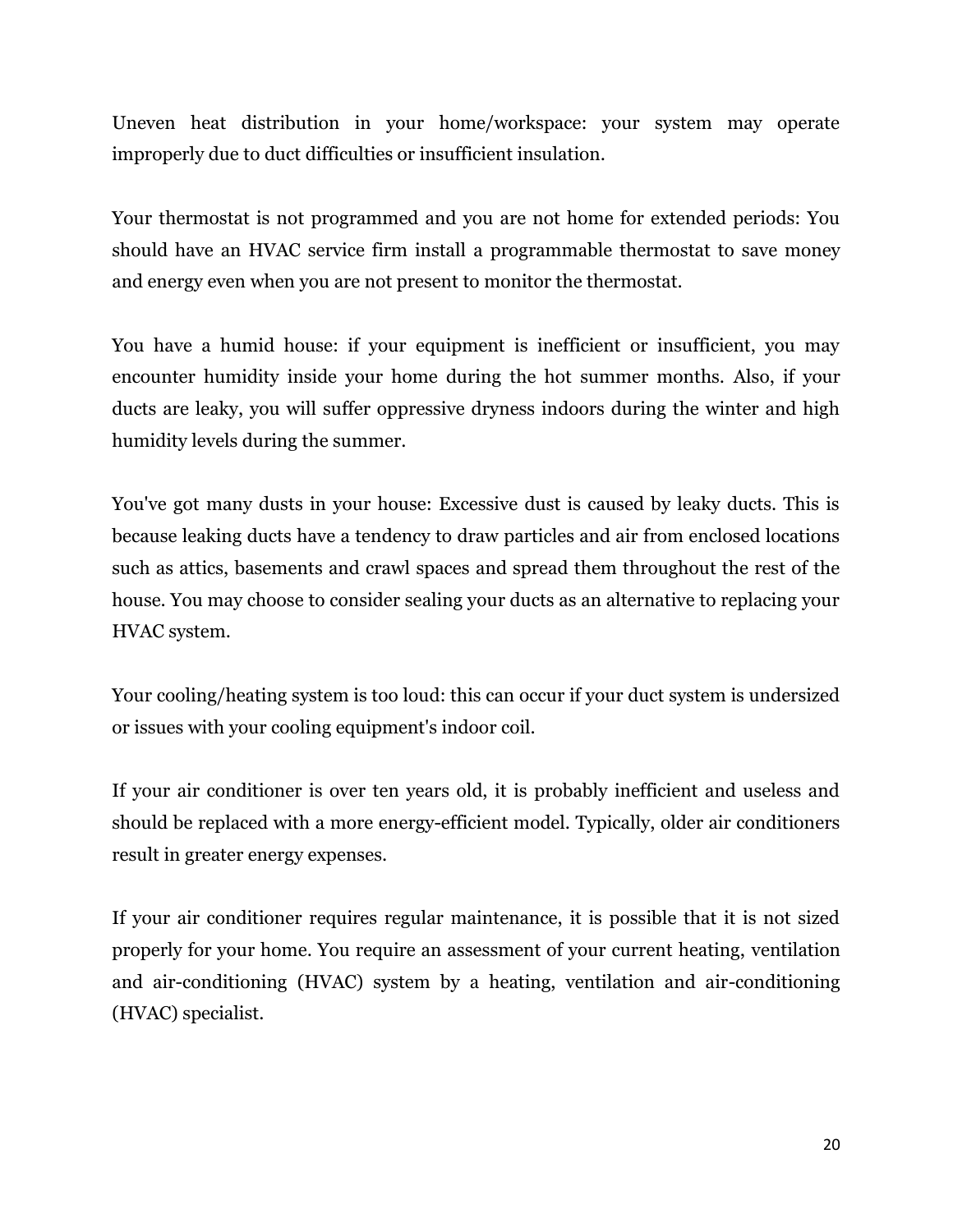If your cooling expenditures continue to grow, your system may operate inefficiently. Reduced energy expenditures will cover some of the cost of a new air conditioning system.

If some rooms in your home are excessively hot or excessively cold, the cause could be a defective or inefficient air conditioning system resulting from the ductwork or poor insulation.

If you are experiencing humidity difficulties, your air conditioning system may malfunction or be inefficient or you may have leaky ductwork, which a trained HVAC contractor can repair.

If your air conditioning unit is making many noises, there may be an issue with its indoor coil or your duct system may be too narrow. Contact a local HVAC consultant for an assessment and recommendations in any of these instances.

Contact a local HVAC consultant for an assessment and recommendations in any of these instances.

Not always is a larger system preferable.

When selecting a central air conditioning system, the most important element is that it is the correct size. Larger is not always better. If your system is too large, it will be ineffective in dehumidifying, which can increase the temperature in your home. Also, because big systems cycle on and off more often than necessary, they often fail more often, require more maintenance and wear out sooner.

A system that is too small will be cannot appropriately chill your home. It will be overworked, consume an excessive amount of electricity, operate at a high volume and be prone to early failure. On the hottest days, it may even ice over.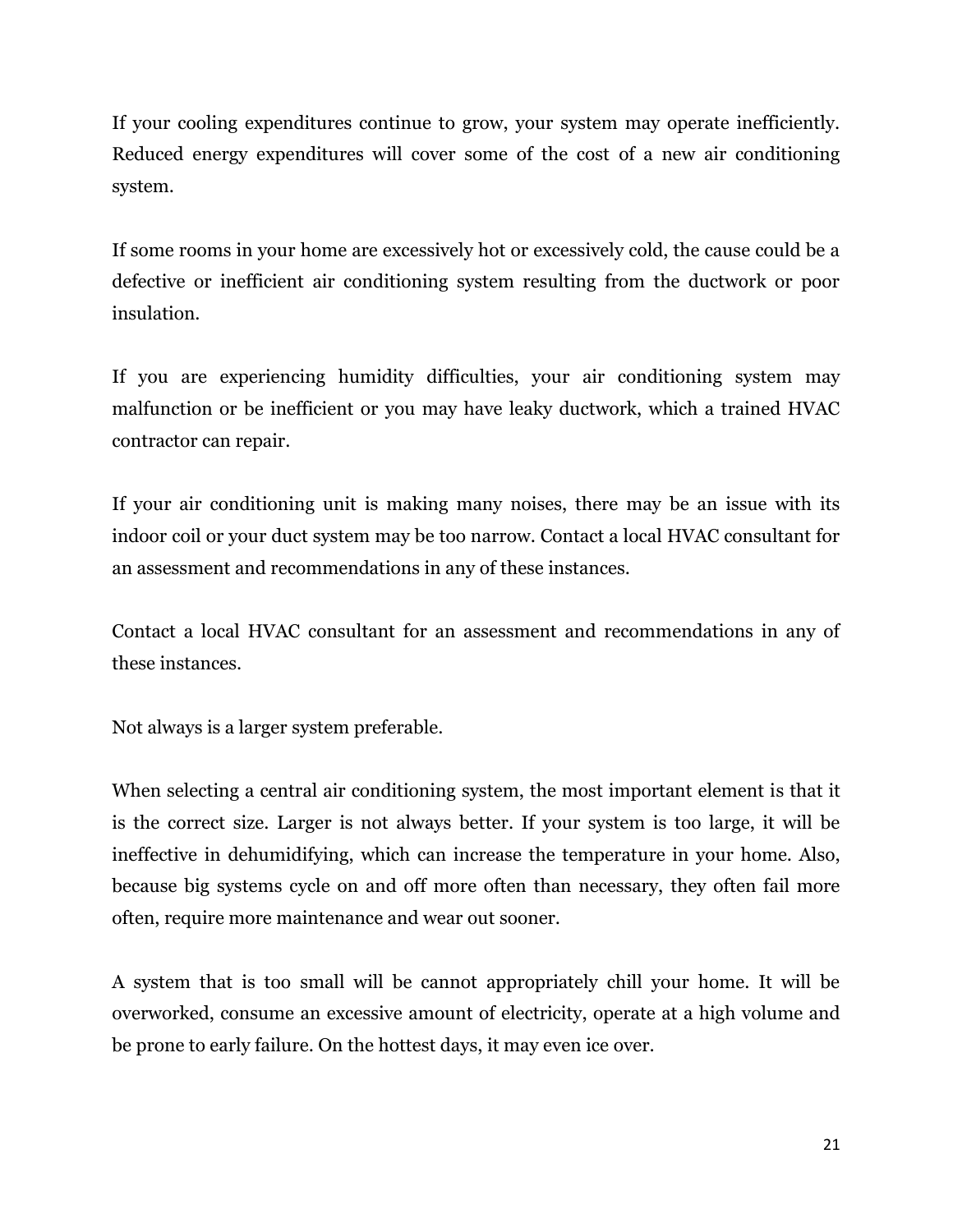Engage a specialist to assess your system's requirements.

Beyond square footage, a professional installer is trained to examine various factors when determining the size of air conditioning equipment for your home. Factors such as the house age, size, number of stories, insulation level, quantity and quality of windows, and local energy rates are crucial.

They should follow industry-standard "Manual J" and "Manual S" sizing calculations but their years of expertise may influence the outcome. They may consider additional aspects, such as the shade effect of trees or placing the house's windows, to bolster their recommendations. As a result, it is prudent to get multiple opinions.

Once you've determined the size of the air conditioning unit for your home, you may compare many models based on their energy efficiency, price, warranty coverage and silent operation, among other factors. Each system is assigned a Seasonal Energy Efficiency Rating or SEER to compare its energy efficiency (look for the yellow Energy Guide tag attached to each appliance).

Consider SEER 13 or above.

To put it simply, a higher SEER rating shows a more energy-efficient system. At the moment, the lowest SEER-rated air conditioner that may be marketed legally is one with a SEER of 10. On January 26, 2006, however, the law will be amended to require a minimum obligatory SEER rating of 13.

Thus, while SEER 10, 11 and 12 air conditioners are still available, it is prudent to purchase at least SEER 13. Apart from its greater energy efficiency (i.e., cheaper cooling bills) and reduced environmental impact, you will avoid the difficulties and additional expense of locating replacement parts for an obsolete system in the future.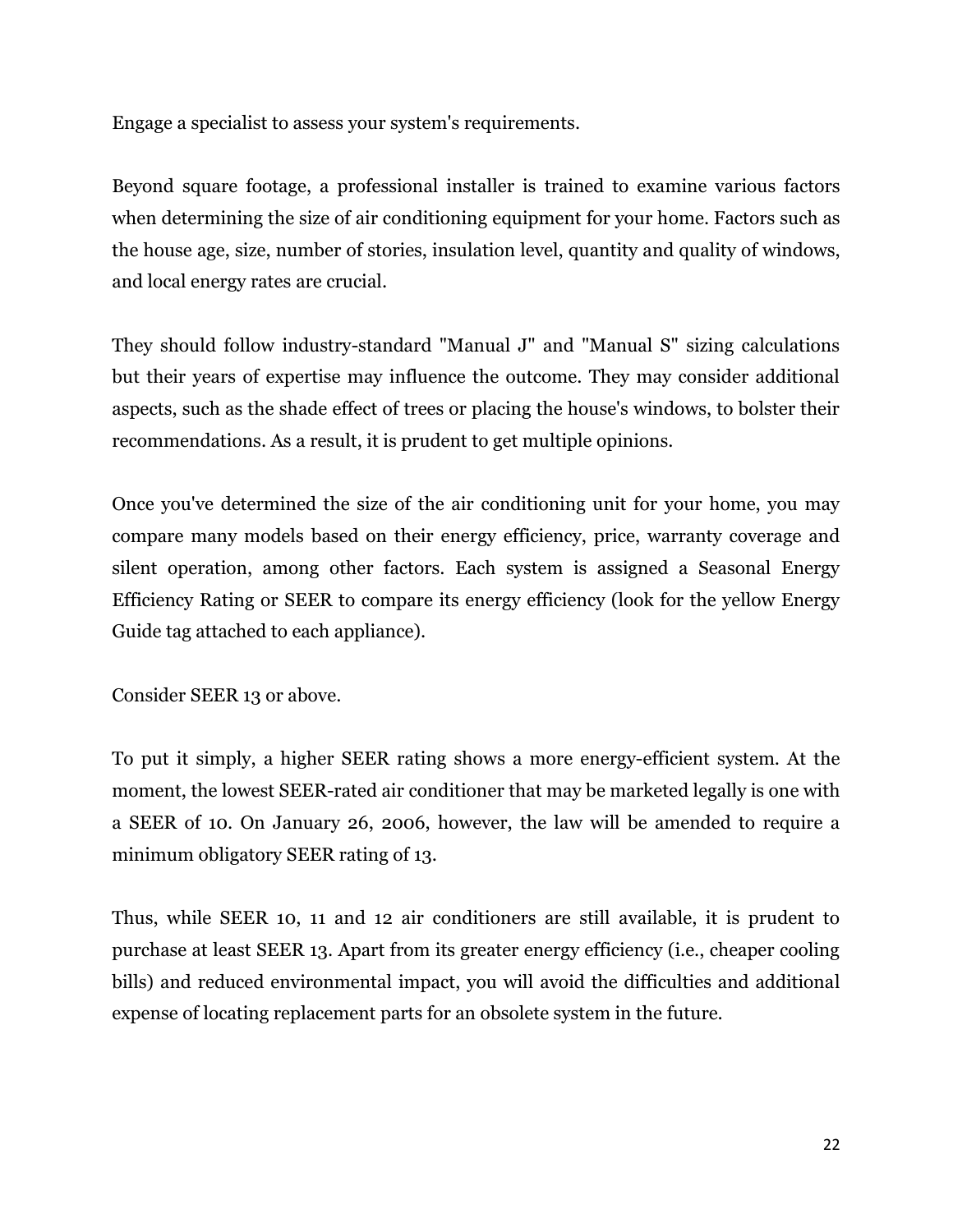Energy Star shows a product is energy efficient.

To guarantee that you are purchasing an energy-efficient system, look for the Energy Star label on the unit. Energy Star is a program developed jointly by the United States of America and Canada.

Environmental Protection Agency and the United States Department of Agriculture Department of Energy promote energy-efficient appliances that have a low impact on the environment.

According to the EPA, an Energy Star-qualified air conditioner that is correctly designed and installed, along with a properly sealed duct system, can save you up to 20% on energy bills compared to other new, conventional systems.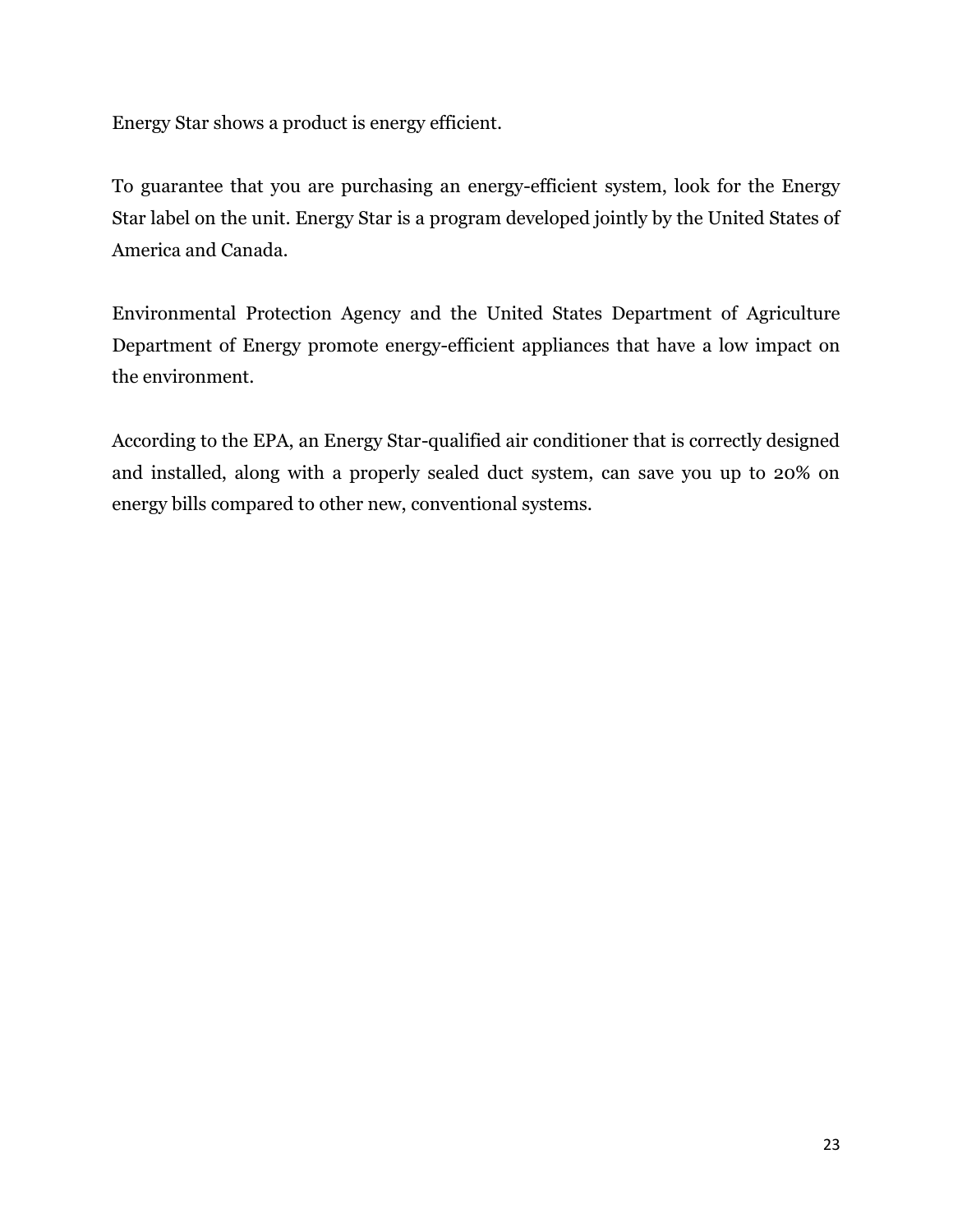## <span id="page-23-1"></span><span id="page-23-0"></span>*Why You Should Upgrade Now To Energy-Efficient Air Conditioning*

Whether or not you believe in global warming, most people agree that replacing inefficient equipment with more energy-efficient ones is a good idea. Perhaps your equipment has reached the end of its useful life and it is time to replace it.

Perhaps you are environmentally conscious and wish to reduce your carbon footprint. Perhaps you're looking for ways to save money on your energy expenses. Perhaps you are concerned about the depletion of natural energy resources.

There are many reasons you should your present inefficient equipment with energyefficient equipment soon. While installing energy-efficient air conditioning may be costly upfront, the money you save in the long run will more than offset the costs.

The Obama administration has made it exceedingly appealing to upgrade to energyefficient appliances. You now have a greater motivation than ever to invest in these changes.

Local and federal governments provide grants and tax credits to households who install energy-efficient products such as double or triple pane windows, energy-efficient air conditioners, tankless water heaters, insulated doors and high-efficiency heaters.

The primary reason for this is because the Obama administration has taken a strong position on environmental issues. Again, regardless of your belief in global warming, why not take advantage of the savings while they last?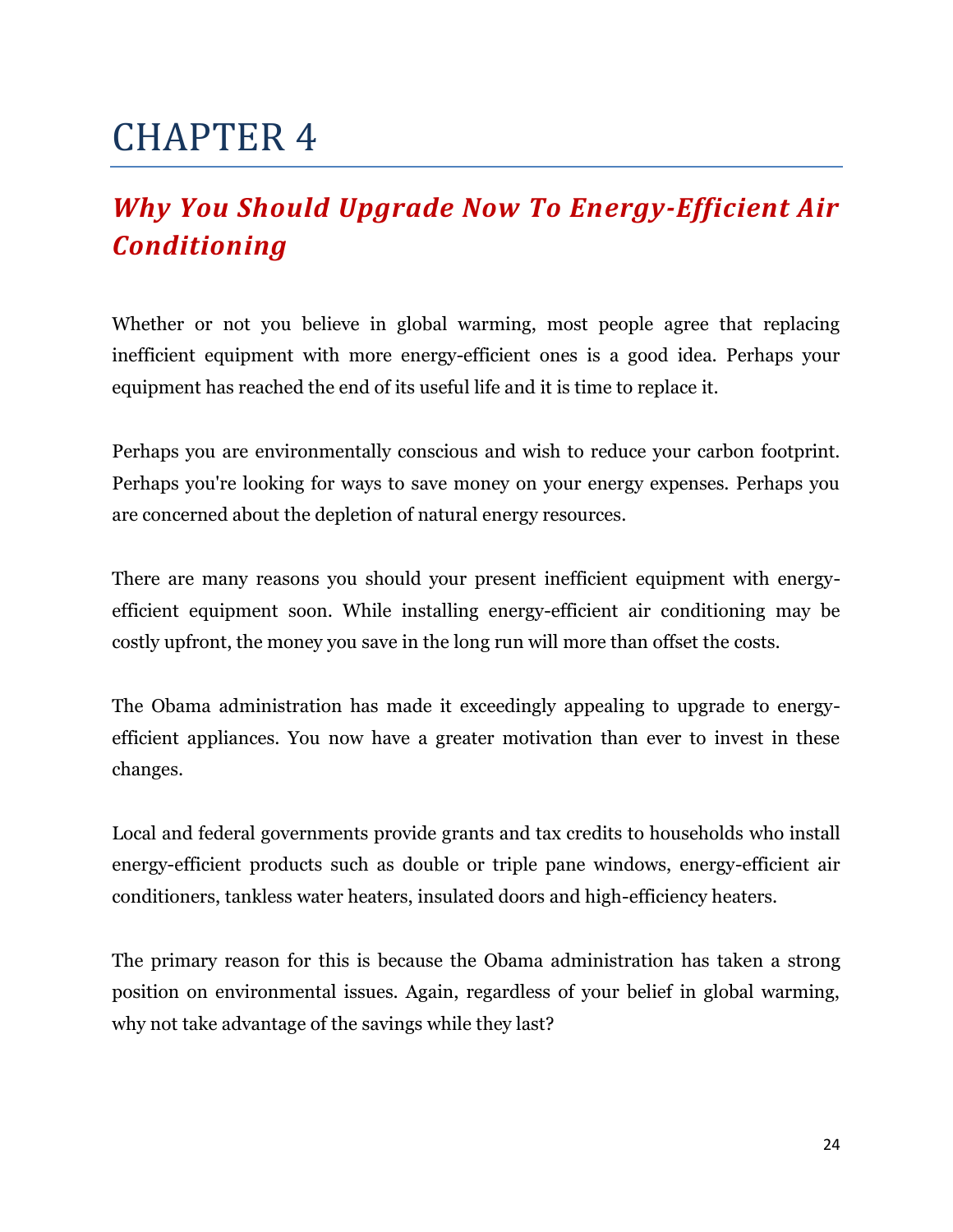You may be eligible for a tax credit of up to \$300 if you replace an inefficient air conditioner with a more energy-efficient model. Also, the Obama administration may enhance tax deductions for these items. On average, you'll save up to 30% on your energy bills.

Therefore, while the initial cost of your new air conditioner may be more, consider the tax credit you'll receive and the money you'll save each month. Within a year, your new air conditioner may pay for itself!

Another factor to consider is that even if you lack the immediate finances to purchase the most energy-efficient air conditioner required to qualify for the tax credit, you can still save money on your monthly energy bill by purchasing a less expensive Energy Star rated air conditioner.

With gas and electricity prices always rising, it's an easy decision that energy-efficient equipment, particularly an energy-efficient HVAC system, would save you thousands of dollars. Consider adjusting now for the sake of your future.

If you're weary of high gas bills or if you live in an all-electric home in Atlanta and want to save money on your utility bills, a new energy-efficient heat pump may be an enticing alternative.

This one piece of equipment can keep your home warm in the winter and cool in the summer and newer, more advanced, energy-efficient designs can save you up to \$500 per year in the correct circumstances.

Along with the savings associated with enhanced energy efficiency, some dealers may give special discounts to their customers on total system replacements, resulting in savings of many hundred dollars.

The US government also offers tax advantages for systems that satisfy energy efficiency standards. However, this often requires the installation of a whole new system. If your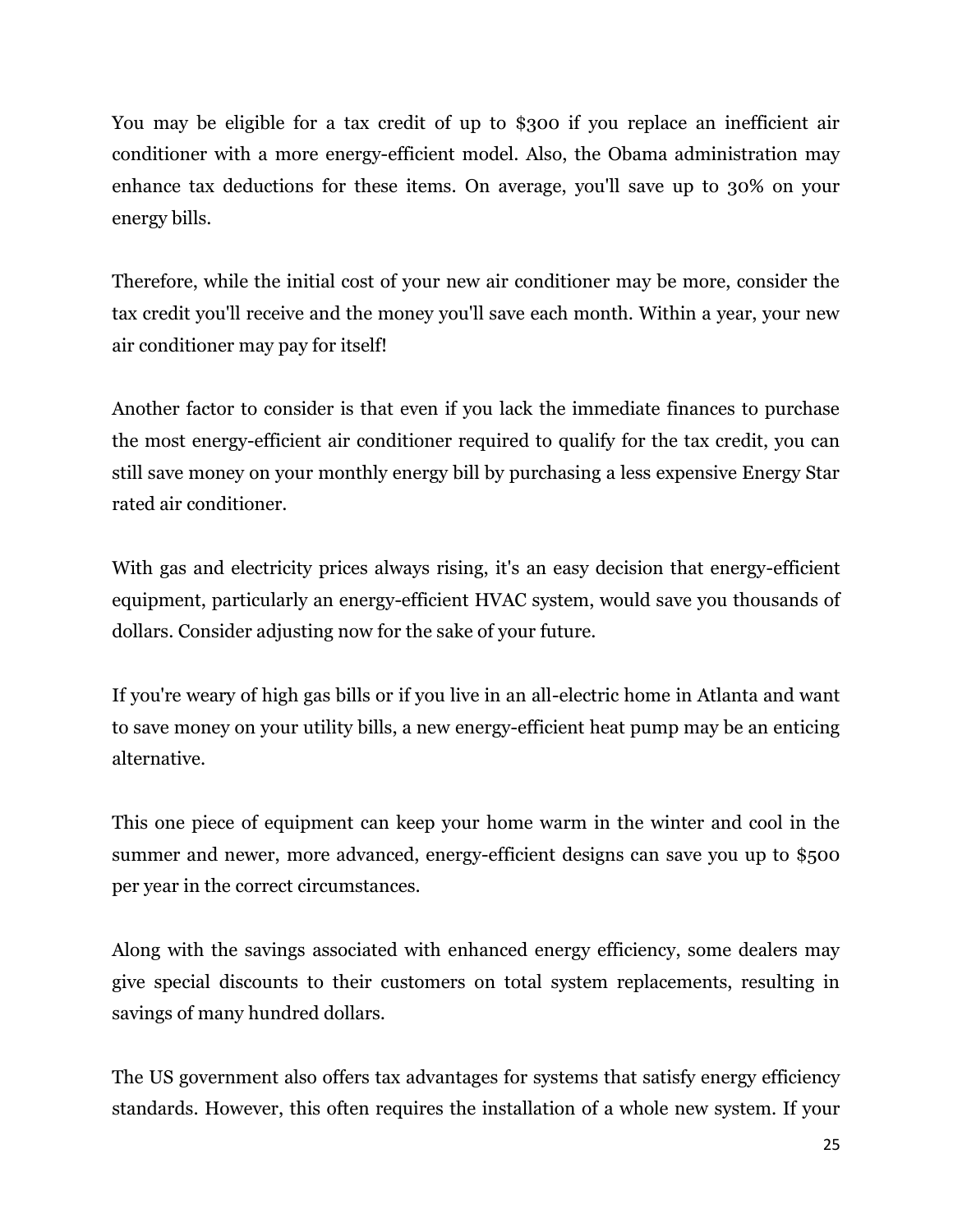central heating system is over 20 years old, you may discover that replacing it is the wisest course of action. If you purchased a new home, you might find that you need to upgrade even sooner.

Some builder model units placed in new homes are inferior quality and inadequately installed, causing inefficient operation. When dealer incentives and tax savings are combined, replacing your central heating system becomes significantly easier.

By incorporating an energy-efficient heat pump into your home, you are effectively slaying two birds with one stone. You will not only meet your home's winter heating needs but you will also contribute to your comfort and economy throughout the summer months. A modern heat pump system in Atlanta can be expected to last 20 years or more and it can add value to your property and make it easier to sell in the future.

A heat pump allows you the greatest flexibility in terms of equipment placement. Since heat pump systems do not require a flue to vent exhaust gases, you are not restricted to areas that already have flue vent holes. Also, it contributes to energy efficiency and lowers installation costs by removing the need to create holes in the roof of your home and seal them against potential moisture leaks.

All-electric heat pumps are safer because they do not rely on the burning of combustible gas. There is minimal chance of a fire occurring because there is no ignition source and any concern of carbon monoxide buildup is eliminated.

Particularly if your home is equipped with an older gas-fired furnace, you may make it safer by replacing it with a modern model if it is no longer serviceable or by converting it to an all-electric heat pump.

There are additional benefits to upgrading to a central heating system. By routing all of your home's air through a central air handler, you may increase your comfort by adding a system that regulates the humidity level in your indoor air. Also, installing a whole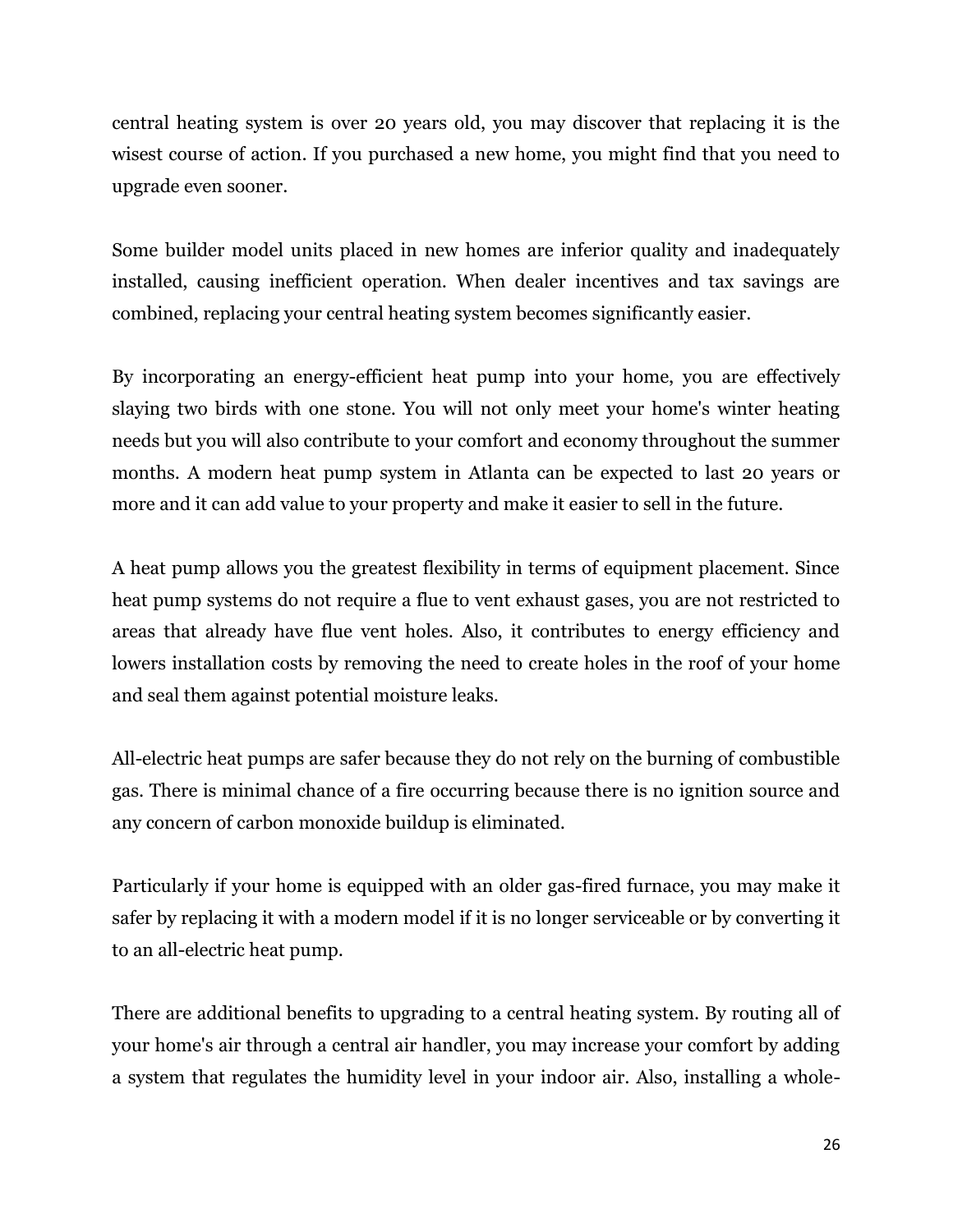house air filtration system will help you breathe easier throughout the spring when the trees and flowers bloom.

Given the many benefits of installing a central heating system, particularly an all-electric heat pump, it's worthwhile to contact your central heating system dealer to learn more about their offerings.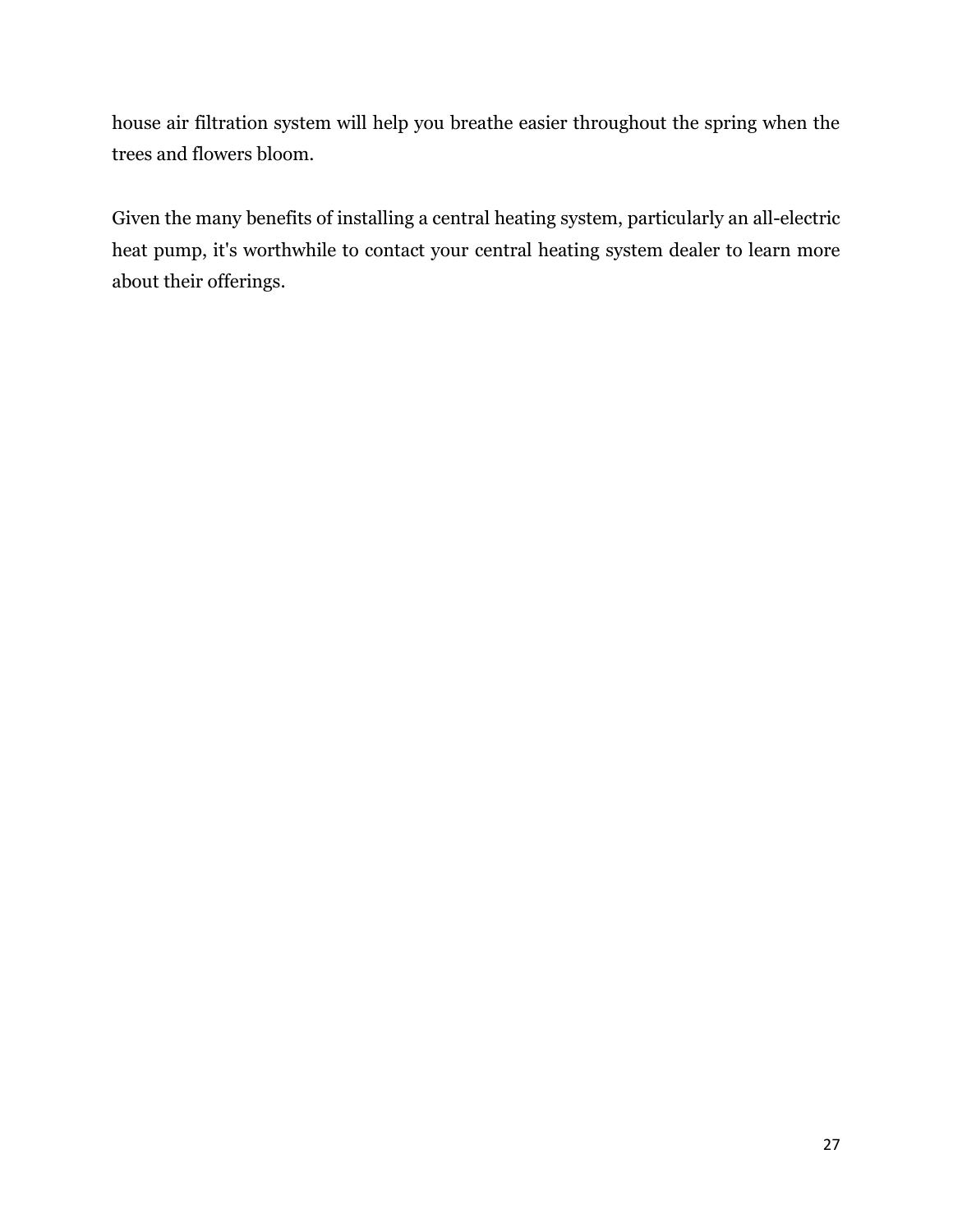### <span id="page-27-1"></span><span id="page-27-0"></span>*Upgrades That Are Beneficial To Your HVAC System*

When consumers consider improving their HVAC system, they often refer to energyefficiency improvements. They most likely wish to save money on their energy bills, reduce their energy output for environmental reasons or both.

Because of the high cost of these modifications, they are not undertaken as often. However, did you know of other low-cost changes you can make to your existing system that will benefit your family's health?

Americans spend 90% of their time indoors and the quality of our indoor air is deplorable. Indeed, multiple studies have shown that the interior air quality in most households is worse than the outdoor air quality. For system upgrades, don't let energy efficiency be the sole motivator. Other than that, consider your family's wellness as well.

While most HVAC systems incorporate precautions to prevent the trash from entering your home, they do not always operate 100 percent of the time. These precautions are referred to as air filters and they trap contaminants such as mold, mildew, pollen, dust and mites.

They are changed regularly to avoid becoming clogged, which can eventually cause strain on your system and pollute the air that is re-circulated back into your home.

Often, these filters are not replaced when they should be or low-quality filters are substituted. Here are a few inexpensive changes you can make to your system to assist its filters and provide the healthy boost your indoor air quality requires.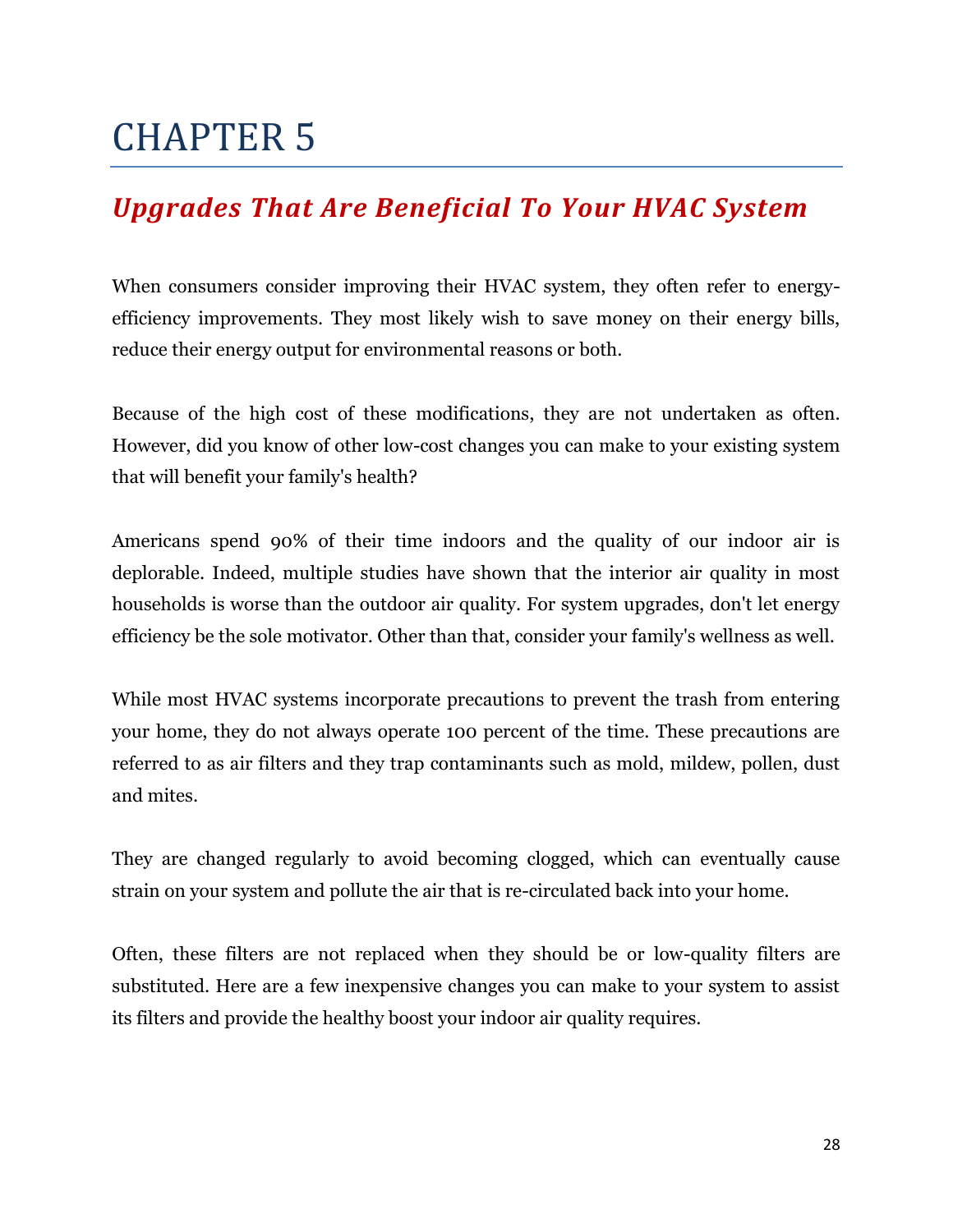1. Air Purifier - Air purifiers can remove allergens such as mold, mildew and pollen. Some air purifiers do not use filters and thus do not require replacement. Within an hour, some cleaners can clean your interior air up to eight times.

2. Humidifiers - When the heat is turned on, we all suffer. We experience a variety of unpleasant feelings, including dry skin and dry sinuses. Humidifiers can help combat the dry heat emitted by your heater, allowing you to feel more comfortable in your living environment while remaining warm.

3. Carbon Monoxide Alarms - If you live in a cooler climate, you are already aware of the dangers that carbon monoxide can cause to your family. While alarms cannot be directly connected to your HVAC system, they can serve as a useful adjunct. Install a carbon monoxide alarm to verify that your HVAC system is operating properly and that levels do not rise dangerously high.

UV Lamps - For your air conditioner to function properly and push out cool air, water is required. While this water should chill the air from the outside, an unintended consequence of this procedure is the growth of mold, germs and mildew. UV lamps can help reduce breeding and provide your family with the clean indoor air they deserve.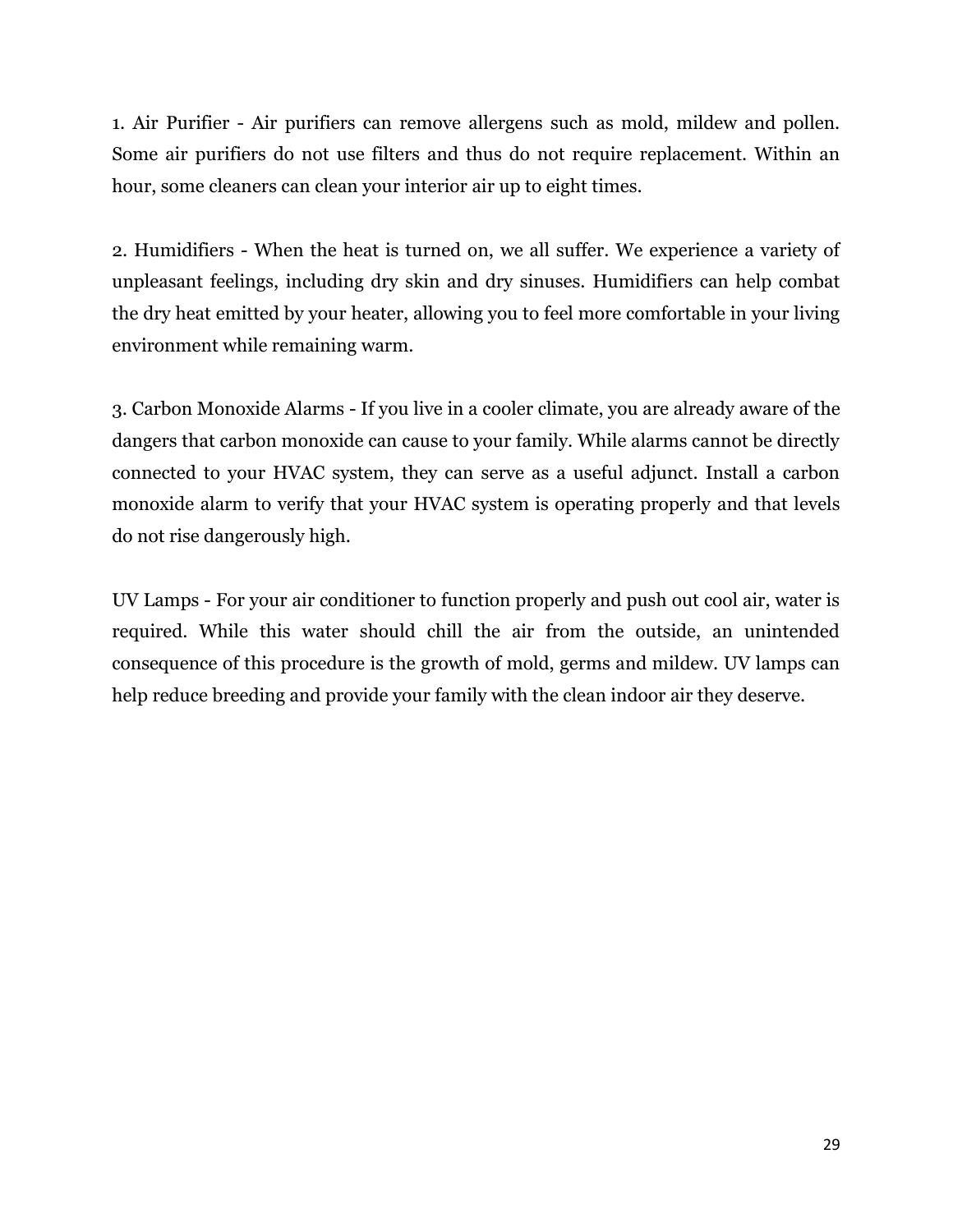### <span id="page-29-1"></span><span id="page-29-0"></span>*The Advantages of HVAC System Upgrades*

It's no secret that approximately half of your energy is used to heat and cool your house or business. If you want to save money on your electricity costs, you must make informed choices about your HVAC system.

If your HVAC repair expenses continue to rise and your system is no longer operating well, it may be time for an upgrade. Not only can an HVAC improvement save you money on your electricity bills but it will also improve your comfort level.

We'll look at the five incredible perks of updating your HVAC system in this chapter.

Convenience Control

After upgrading your **[HVAC system](https://romeoair.com/)**, you'll be able to regulate the inside temperature and guarantee that it matches your family's comfort demands. You'll be able to program your system to automatically change the temperature in each room, ensuring that everyone is comfortable.

Carbon Footprint Reduction

As environmental worries continue to grow in severity, turning green is becoming increasingly important for most house and company owners. Upgrading to a new HVAC system will benefit both your budget and the environment in the long run.

Many more efficient systems on the market consume about a third less gasoline than previous types. This results in less waste and greater conservation of natural resources.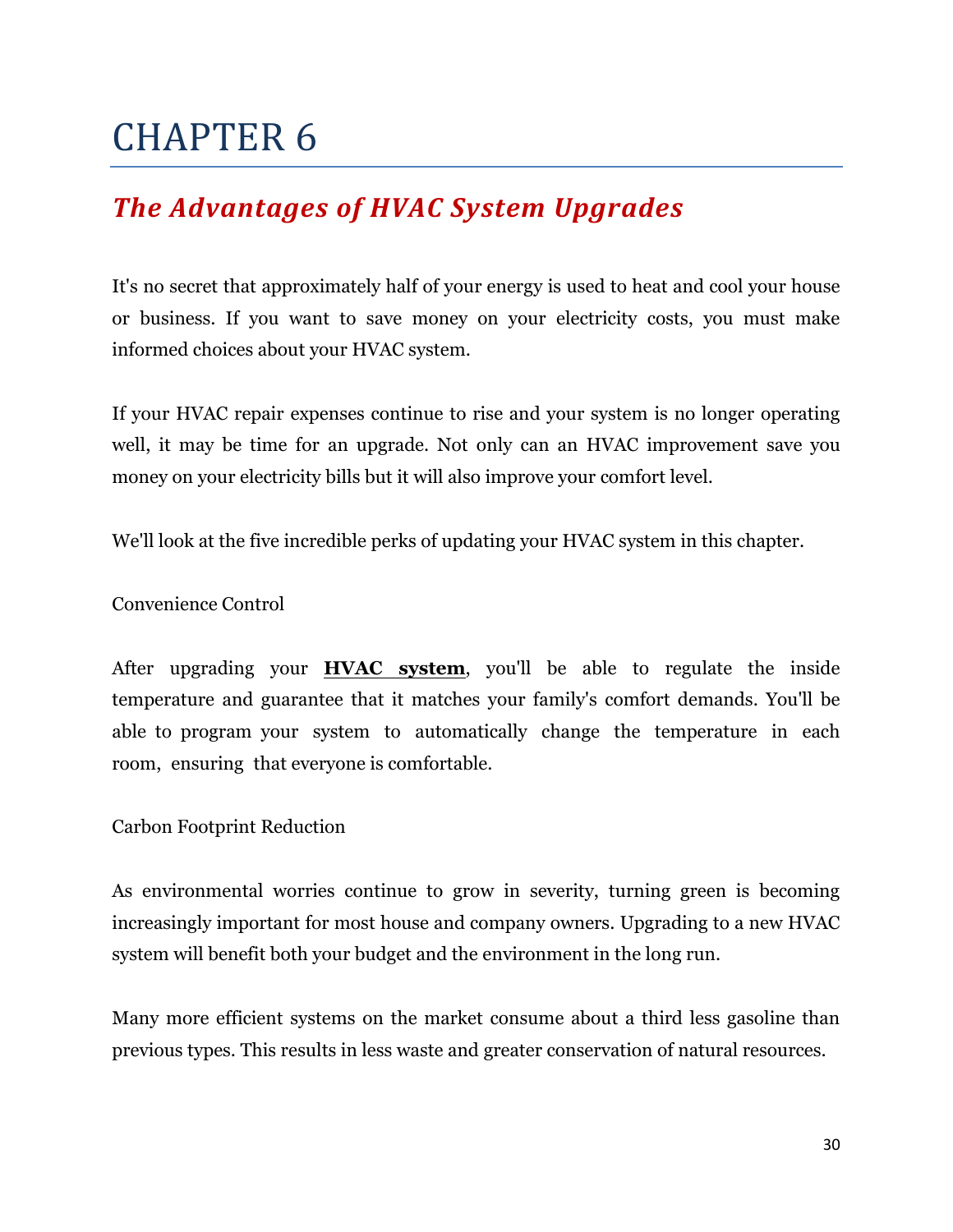#### Increased Value at Resale

Are you considering selling your home? It's important to keep in mind that when purchasers evaluate a property, they often look at the HVAC system and its quality before deciding whether to make the final investment.

They also analyze the system's operational costs before making a purchase. Therefore, if you want to boost the resale value of your property, it is recommended that you upgrade to a more efficient HVAC system.

### Improved Air Quality

Upgrading HVAC systems will significantly improve the air quality inside your home or commercial space, as current HVAC systems feature variable speed motors that enable you to maintain consistent airflow and enough ventilation.

This is beneficial for persons who suffer from asthma or allergies, as breathing lowquality air can exacerbate their health problems. The new filtration system will ensure that contaminants do not enter your home, allowing you to prioritize the health of all occupants.

#### Cost Savings on Repairs

Installing a new system also entitles you to a guarantee on all components and the equipment for at least a few years. While the initial cost may be higher, you will save money on maintenance and repair expenditures for a lengthy period, especially if you maintain your HVAC system properly.

Improved HVAC system efficiency is a top aim for most house and business owners and reasonably so. If your system is quite old and no longer operates efficiently, it may be time to upgrade to a more modern device.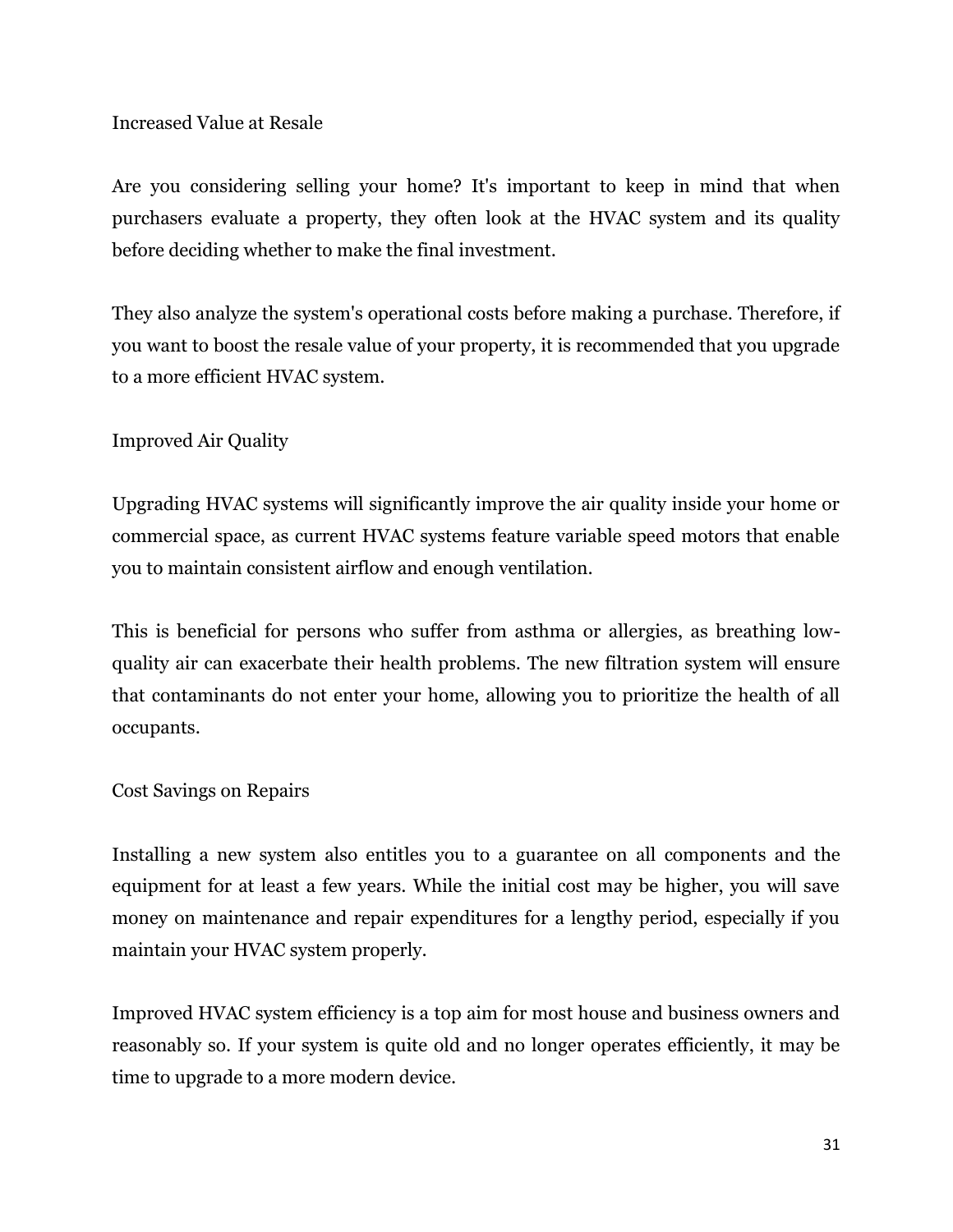### <span id="page-31-1"></span><span id="page-31-0"></span>*How to Make Your HVAC System More Efficient?*

As energy costs continue to rise, household owners and builders incorporate innovative and advanced technology to avoid the additional expenditures associated with their monthly energy bills.

Now, contractors, builders, and homeowners opt for more cost-effective renewable energy-powered equipment such as solar thermal and photovoltaic (PV). Also, most of them are choosing automated building controls to save energy waste. HVAC controls in the past were more complicated to regulate.

Even if you can get many systems to function together, controlling and troubleshooting them was tough. Now, the entire heating and cooling system have entered a new phase. The latest systems can integrate multiple cooling and heating units to maximize efficiency and comfort.

Integrating the five mechanical devices or fundamental elements into your system can make a world of difference. The six devices are a boiler, radiant heating system, water heater, heat pump, solar thermal system and storage tank. Each of these devices will have its control panel. An automated home system can aid in the efficient operation of the integrated system.

Automated systems in the house are gaining popularity because of their ability to manage lights and other appliances via a web-enabled phone. Similarly, you can operate your temperature control appliances. Homeowners are now attempting to build smart climate control systems that are more efficient and comfortable.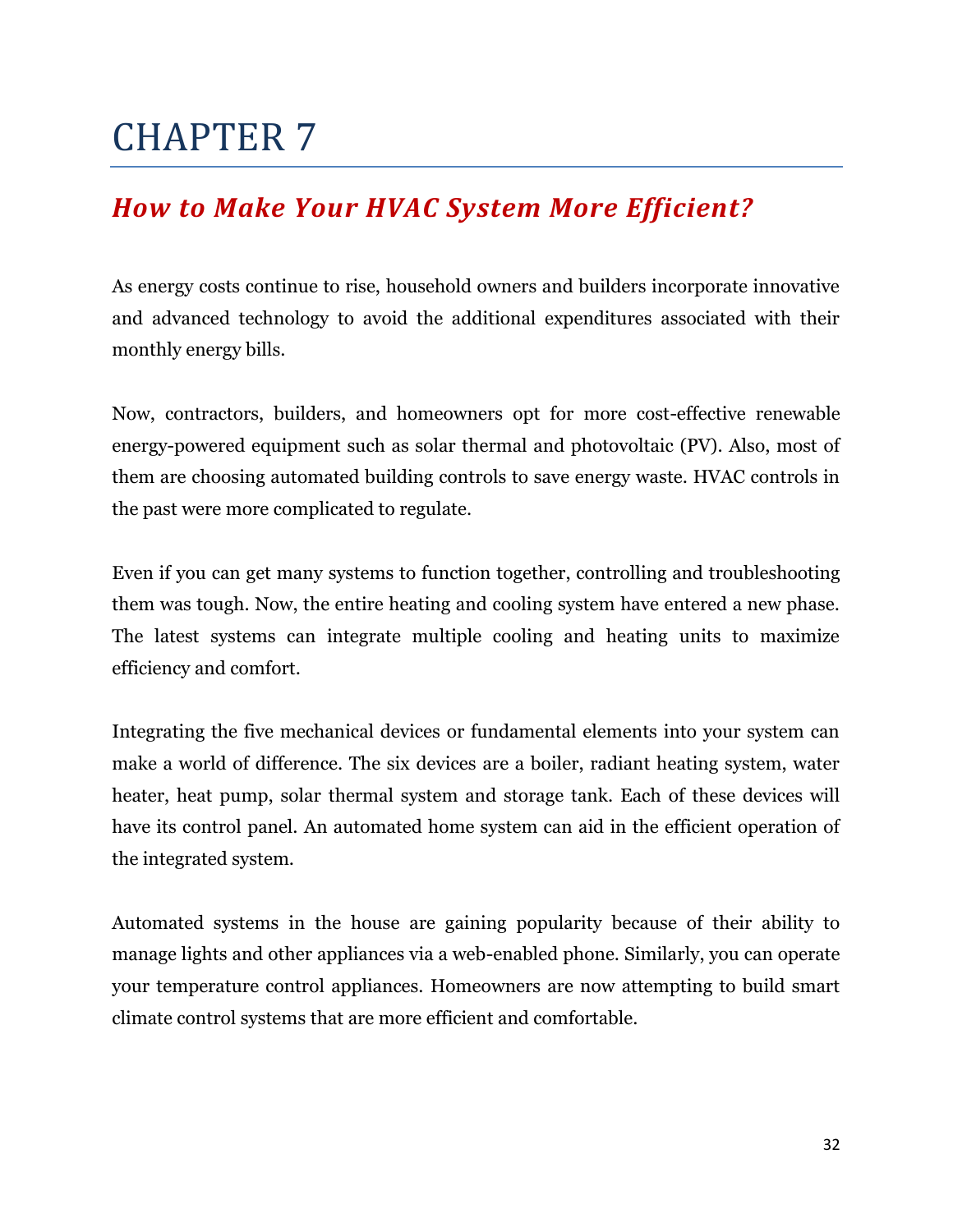The role of government in boosting the nation's energy efficiency

The government can significantly change the rate of energy efficiency improvement; therefore, they should work diligently to achieve higher efficiency rates that improve year after year. America's government should also implement new policies and regulations to accomplish this goal.

Appliances such as water heaters and air conditioners contribute significantly to the nation's energy consumption rate. To continually remind individuals to invest in energyefficient units, they must be reminded.

A higher energy bill is an excellent technique to get individuals to switch to more energy-efficient methods. Remind folks they will face the consequences of being cannot pay their energy bills at some point. If the government provides subsidies to households with an energy-efficient home, this will serve as an incentive to upgrade to an energyefficient home.

The government must be committed to energy conservation and energy-efficient activities, setting an example for its population. They should attempt to cut energy use in offices and other government facilities, resulting in significant energy savings.

This can be accomplished by installing renewable energy sources, such as solar energy. Also, the government should place a higher premium on and support various research and development projects centered on energy efficiency technologies.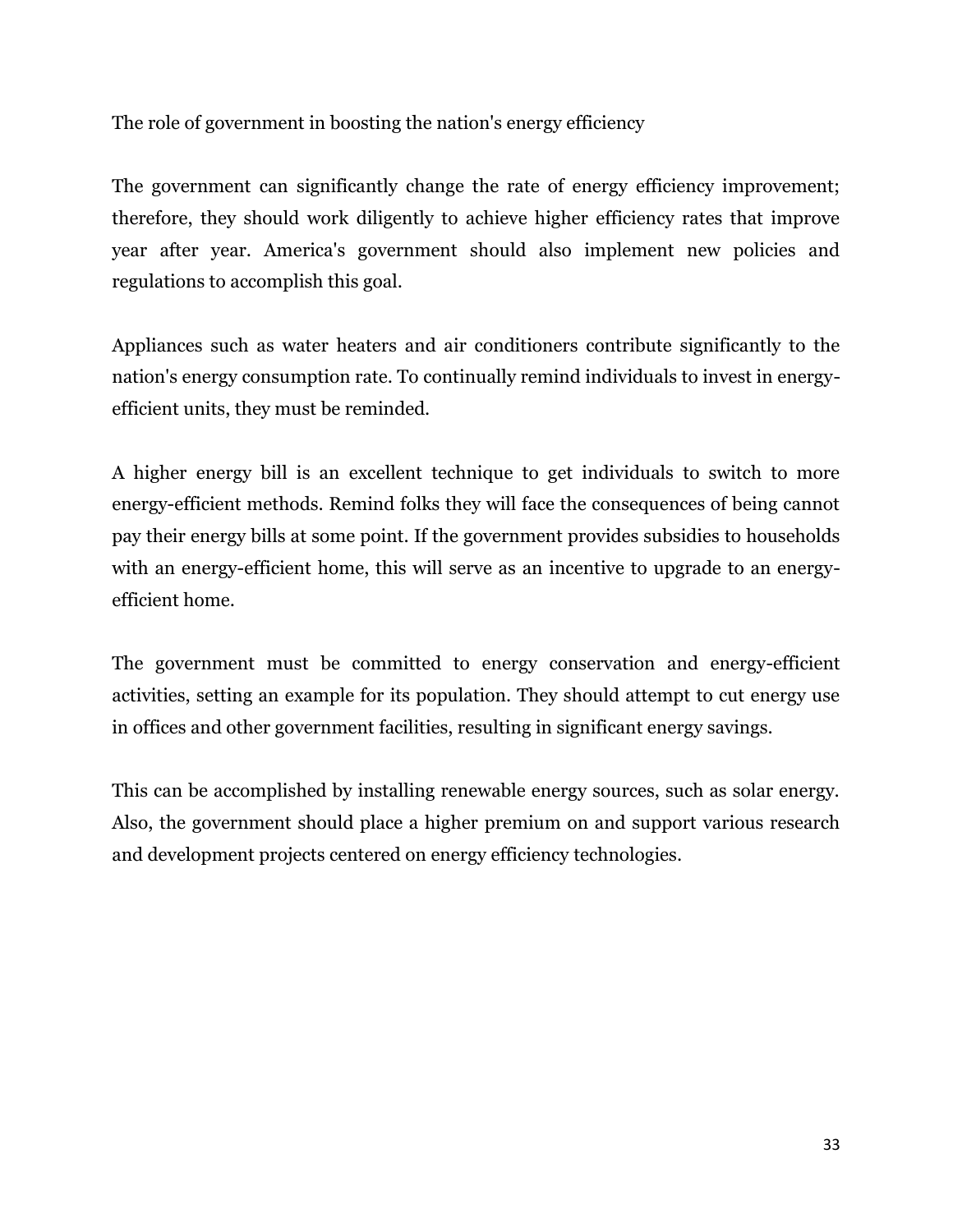## <span id="page-33-1"></span><span id="page-33-0"></span>*How HVAC System Upgrade Can Benefit Your Family's Health*

In their lifetime, the average homeowner updates their air conditioning twice. Typically, the thought process is to simply get the cheapest to avoid sweltering in your living room for another day.

However, this thinking prevents many people from taking advantage of the great advancements in AC technology in the last few years. Dozens of additional features available can significantly increase home comfort but many are only available for higher-tier systems.

Many of these changes can cause cost savings on utility bills during the unit's lifetime. To evaluate which features are appropriate for your family, you must first grasp the advancements available.

Humidity Control

In more humid locations, humidity often contributes more to discomfort than the actual outdoor temperature. 80 degrees with a high relative humidity feels far worse than 100 degrees with no relative humidity.

This is because extra moisture makes the air dense, allowing it to absorb more of the radiant heat. This thickness is particularly aggravating for asthmatics. Each breath is already a challenge for asthmatics and limiting the amount of breathable air in space forces asthmatics to work even harder to maintain regular breathing.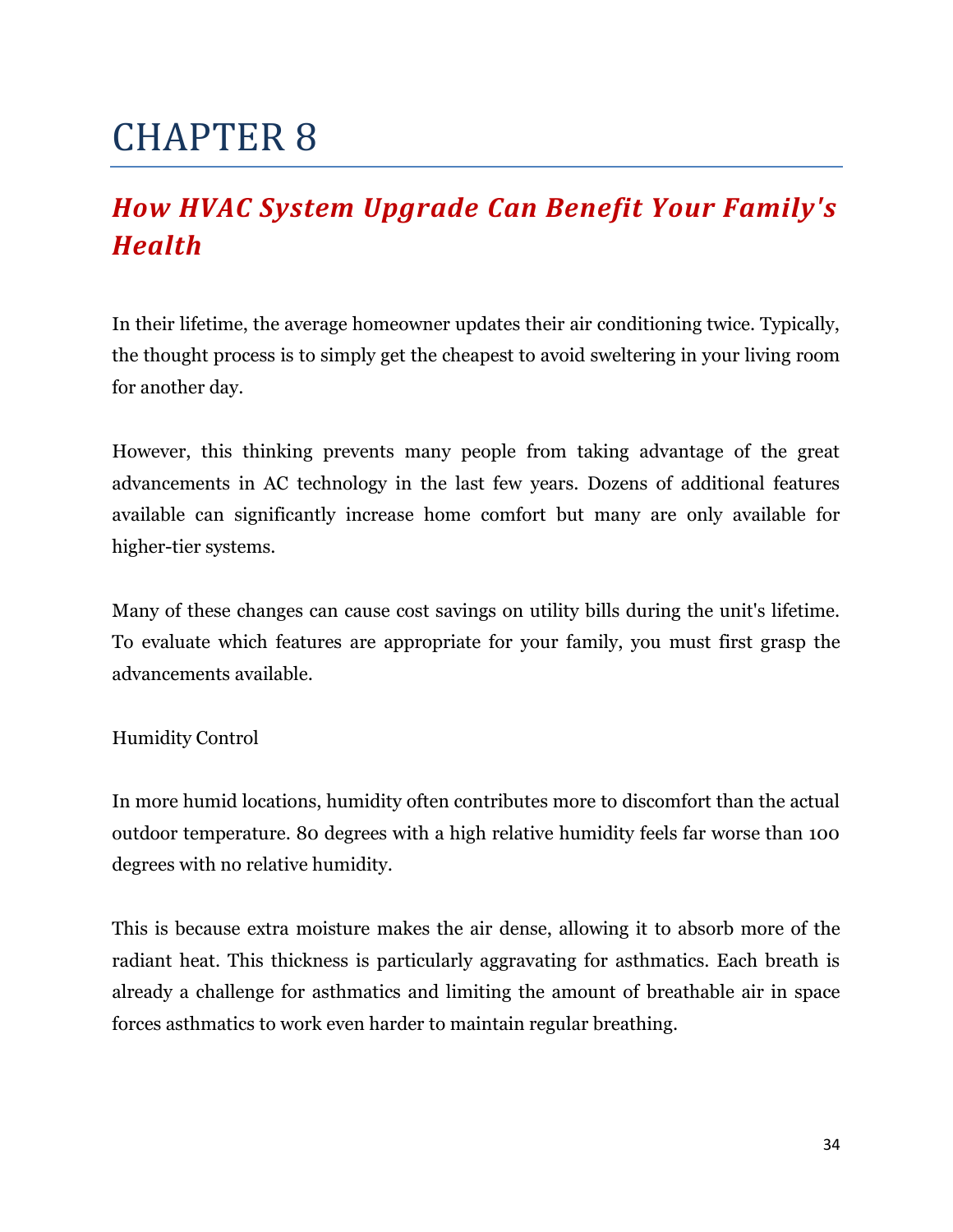High-quality air conditioners can detect excessive interior humidity and automatically reduce it. This is performed by decreasing the fan's airspeed and lengthening the unit's run time, a process referred to as "dehumidification." By constantly churning the air, moisture is dissipated, lowering the thickness and significantly increasing comfort for everyone.

### Air Purification

As the weather warms, more allergens such as dust mites and pollen enter the home. When this occurs, it is even more important to maintain the air you breathe as clean as possible, particularly for persons who suffer from severe allergies. While nearly every air conditioning unit includes some filter, most homeowners do not use the great filtration options available.

Filters that are thicker capture more dust, pollen and pet dander. Electronic filters magnetize the dust, aggregating it and making even the tiniest particles large enough to be trapped by the system. Some cleaners are so potent that they can effectively catch huge numbers of dangerous germs such as bacteria and flu viruses.

These filters must be cleansed outside, and it is recommended that you do so while wearing a surgical mask. Apart from capturing dead objects, purification alternatives can effectively eliminate hazardous bacteria in every house corner.

As the air flows through the ductwork, it is charged by ultraviolet light. When it gets into contact with microorganisms in the bathroom, on the kitchen worktops or in the ceiling corners, it assaults and destroys them all. This technique can even eradicate mold and mildew!

When many homeowners consider an HVAC improvement, they typically focus on improving their home's energy efficiency and reducing their monthly heating and cooling bills. While these are all important concerns, you may be unaware that you can also modify your existing HVAC system to improve the air quality in your home.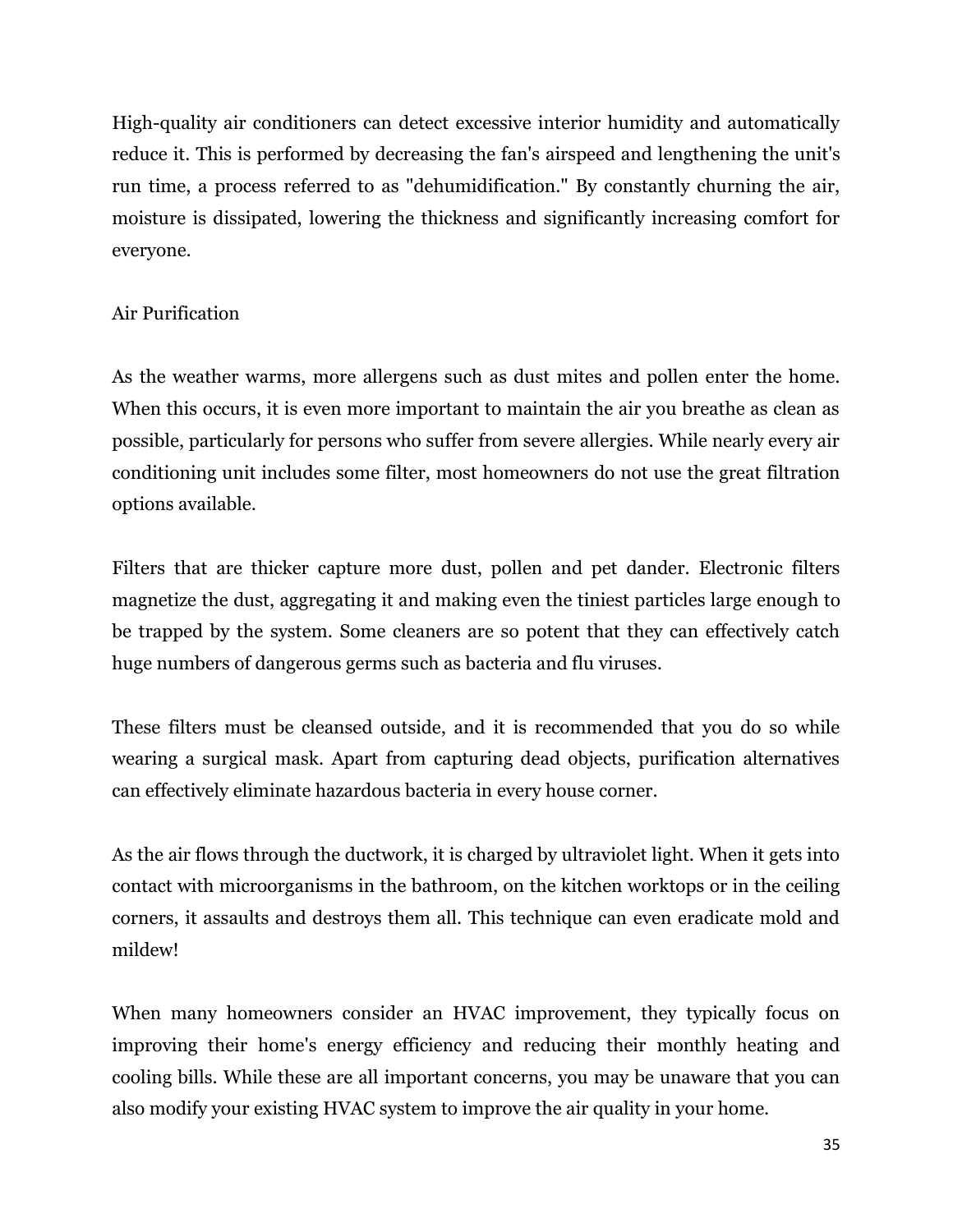These modifications are inexpensive, can be completed in a few hours and may even contribute to your family's improved health.

Upgrades to Improve the Indoor Air Quality of Your Home,

While the saying "you are what you eat" holds, the same might be said of the air you and your family breathe. Particles of dust, bacteria and excessively dry air can all contribute to respiratory issues, allergies and possibly more serious ailments.

Most modern HVAC systems incorporate fresh air and use a succession of typical filters to capture many dust particles as air passes via the ductwork and into your home. These filters are replaced or cleaned periodically.

While this setup is often effective, it does not always capture all debris that may move through your ducts. There are modifications available to improve the performance of your HVAC system; examine the following choices for your home:

Air Purifier - An air purifier can eliminate germs, mold, and viruses that a regular HVAC filter missed. Some air purifiers are self-cleaning, eliminating the stress of forgetting to change the filter and not impeding air movement. If clean air is a priority for your family, some models can re-purify your home's indoor air eight times each hour.

Humidifiers - While everyone enjoys a warm home in the winter, not everyone enjoys the dry sinuses that heat may create. While HVAC humidifiers come in a variety of configurations, they all add moisture to the indoor air of your home during the months when heat is needed. Inquire of your HVAC contractor which type is most appropriate for your system.

Carbon Monoxide Alarms - dubbed the silent killer, carbon monoxide is one of every family's greatest nightmares but how do you know if your family is at risk? Carbon monoxide alarms are not connected to your HVAC system, but they monitor your home's indoor air quality and sound an alert if CO levels reach dangerous levels.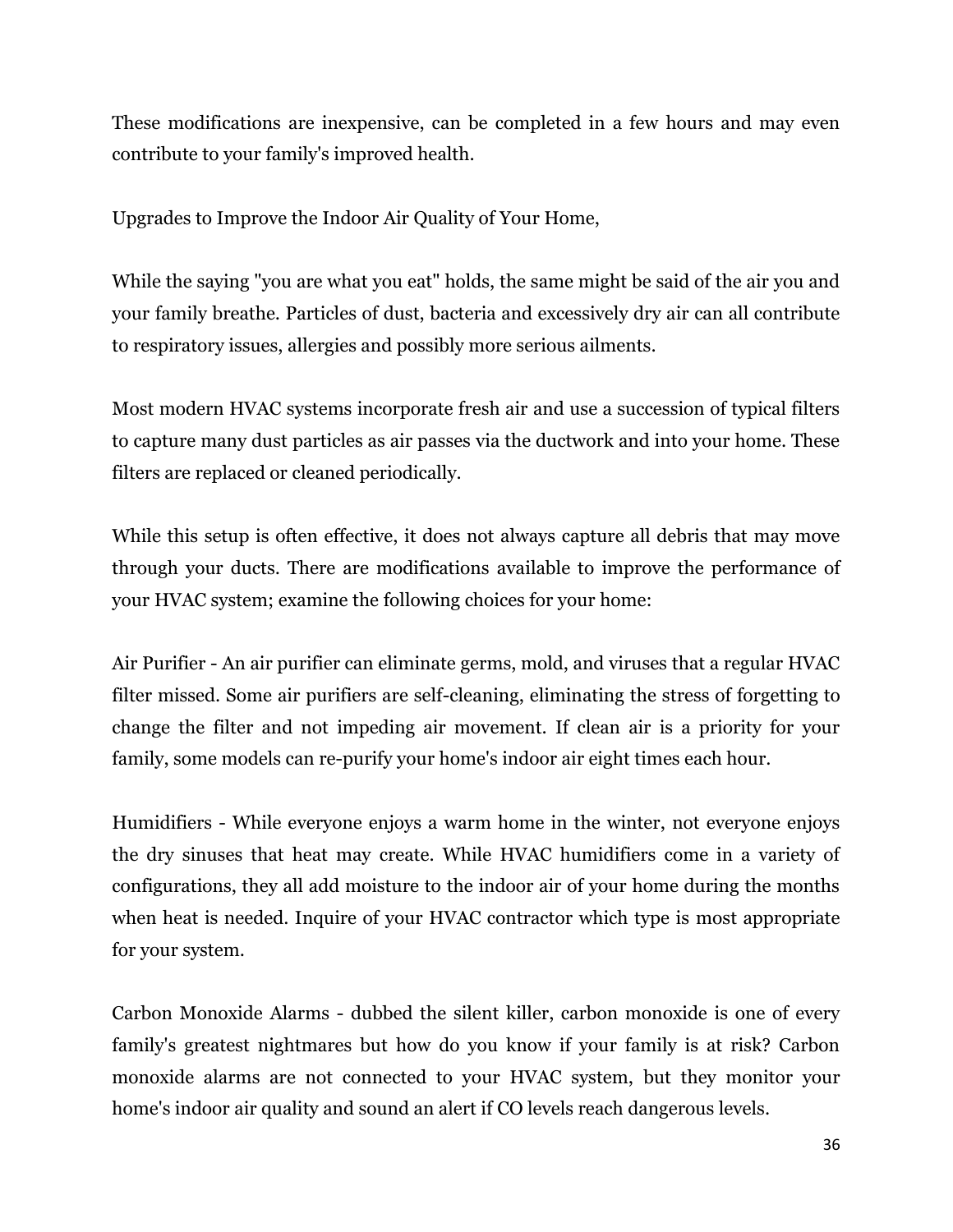UV Lamps - while cool air flowing from your home's vents feels wonderful on a hot summer day, the moisture created by that cool breeze can serve as a breeding ground for bacteria and mold. UV lamps eliminate germs and mold on cooling coils and help maintain your home's healthy indoor air quality.

These are just a few of the alternatives for keeping your family's indoor air clean and healthy. Enquire with your local HVAC contractor about further system enhancements that may be available for your home.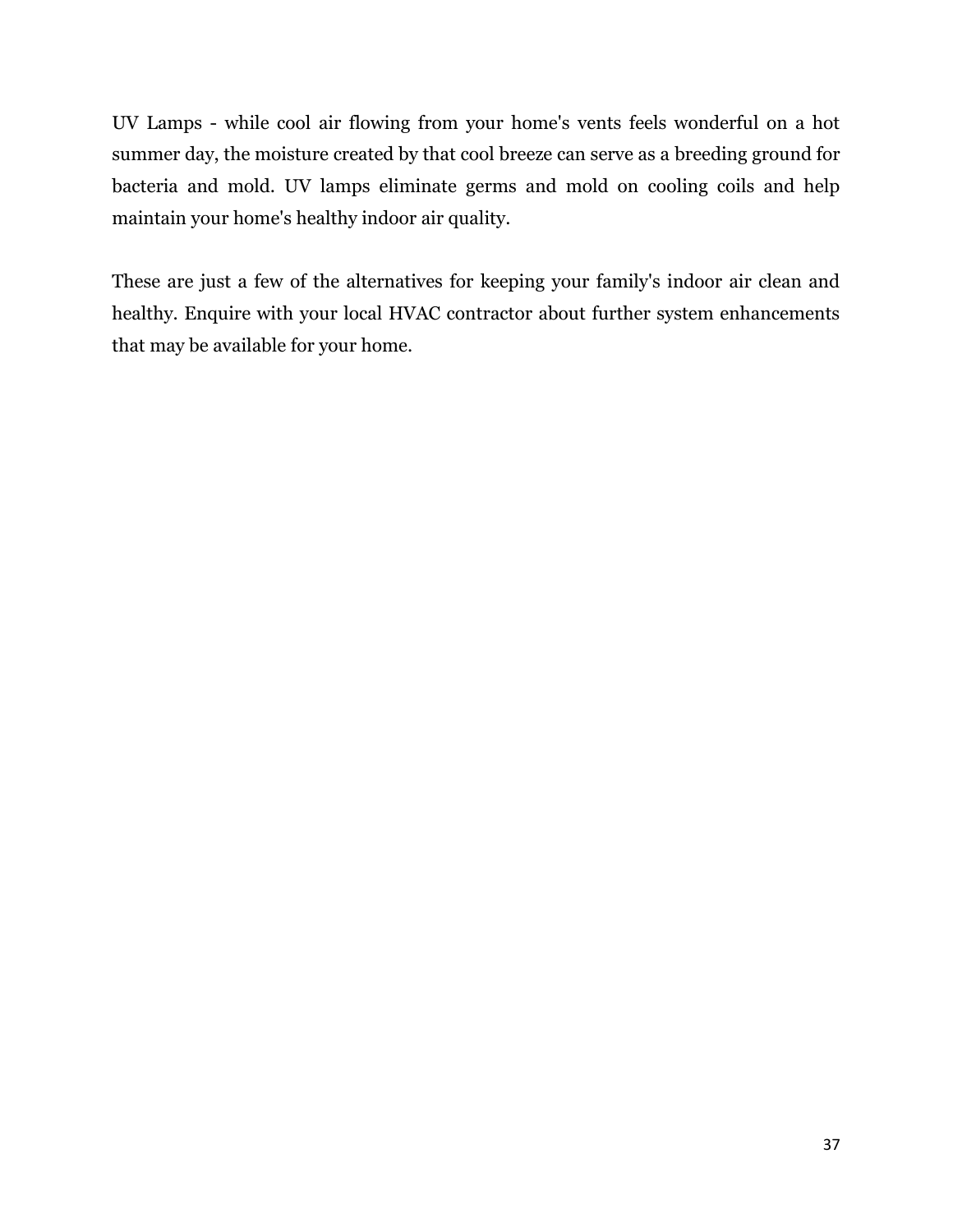### <span id="page-37-1"></span><span id="page-37-0"></span>*Regular HVAC Upgrades save Energy*

Regular mechanical maintenance of HVAC systems is the best way for homeowners to save money on their bills over the long run. While repairs might appear pricey at first, the payoffs later on are considerable.

Today's HVAC professionals have undergone full vocational training at technical institutions or universities involving classwork tailored to refrigeration, heating, cooling and mechanical maintenance vacation.

These vocational schools frequently educate students about cutting-edge HVAC technology, such as complex pumping and cooling system repair and strategies for retrofitting chlorofluorocarbon (CFC) coolant systems with environmentally acceptable materials.

Why is it necessary to do HVAC mechanical repairs on a regular basis?

The majority of homeowners are unaware that their HVAC system is malfunctioning or performing poorly until the system fails to operate. This is an ineffective method of HVAC maintenance. Early faults or weaknesses in the performance of an HVAC system might result in inefficiencies in heating and cooling.

In the end, these inefficiencies result in energy loss and increased gas and electric prices. If you've seen significant increases in your electricity costs, consider when your HVAC system was last serviced before blaming the high bill totals on inflation.

The degradation of an HVAC system's efficiency occurs gradually but is damaging. Frequent maintenance strives to keep small systemic leaks, gaps, cracks, or slowdowns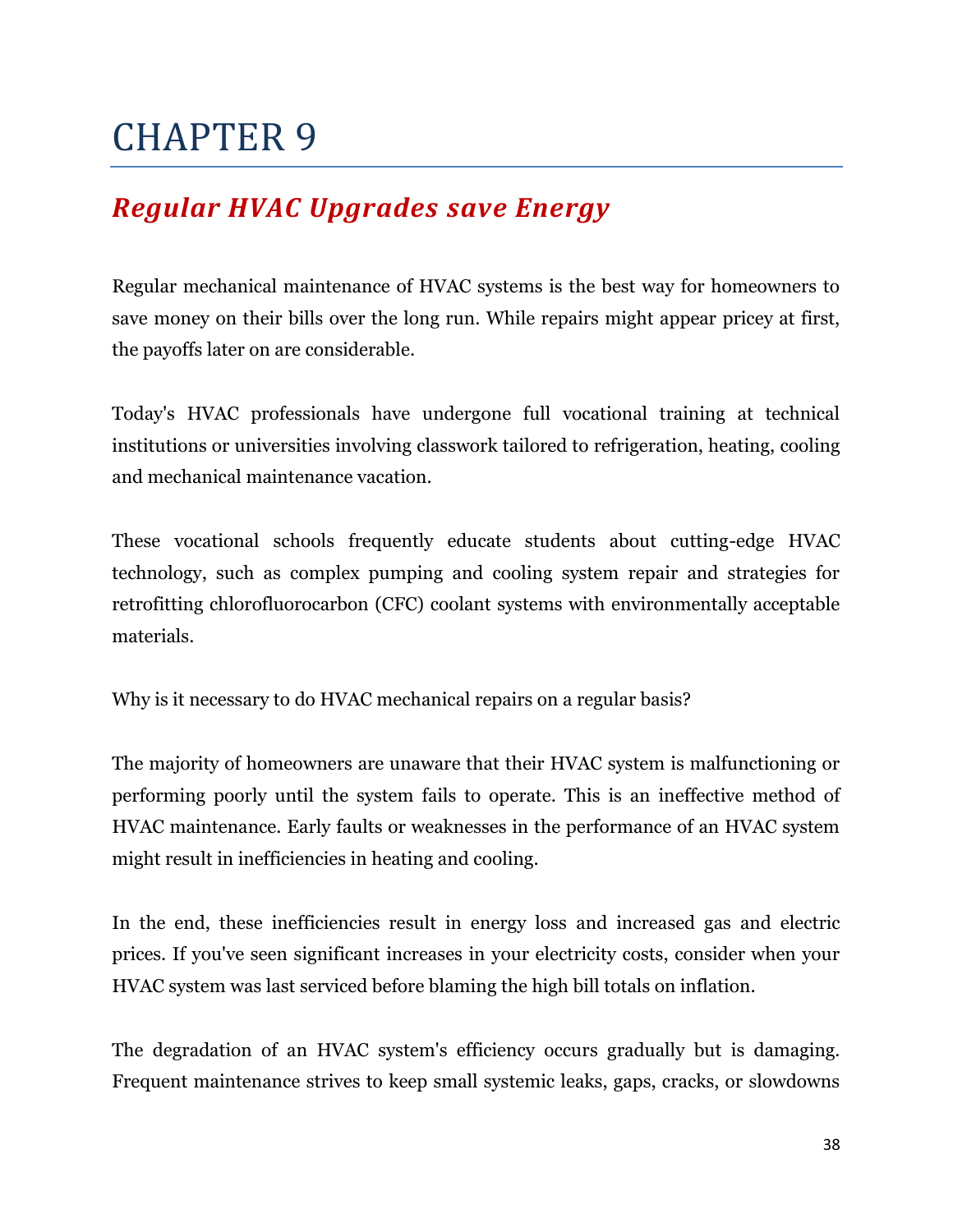under control, ensuring that homeowners have the best, most energy-efficient, continuously operating HVAC systems available.

HVAC and mechanical maintenance engineers are taught in trade schools to conduct detailed inspections in a proactive manner. HVAC and mechanical maintenance technicians are also capable of determining when a heating or cooling system should be completely replaced.

At first glance, the cost of updating an HVAC system may appear unrealistically high. However, the more recent a system is, the more likely it will have highly energy-efficient technologies, resulting in significant savings on your heating and cooling expenditures.

Between scheduled maintenance intervals, homeowners can take many actions to ensure their HVAC systems operate efficiently. Here are some pointers:

Avoid running your air conditioner continually on the coldest setting during hot weather. By increasing the air conditioners temperature by a few degrees, you can extend the life of your HVAC system.

Assure that your HVAC system has an appropriate supply of refrigerant before hot weather.

Your coolant levels can be determined by an HVAC technician or a mechanical maintenance engineer. If your system is cooled with chlorofluorocarbons (CFCs), consider replacing the cooling mechanism with a more environmentally friendly technology.

During hot weather, install ceiling and central room fans. These fans will increase your air conditioners efficiency, allowing it to operate more efficiently while conserving electricity.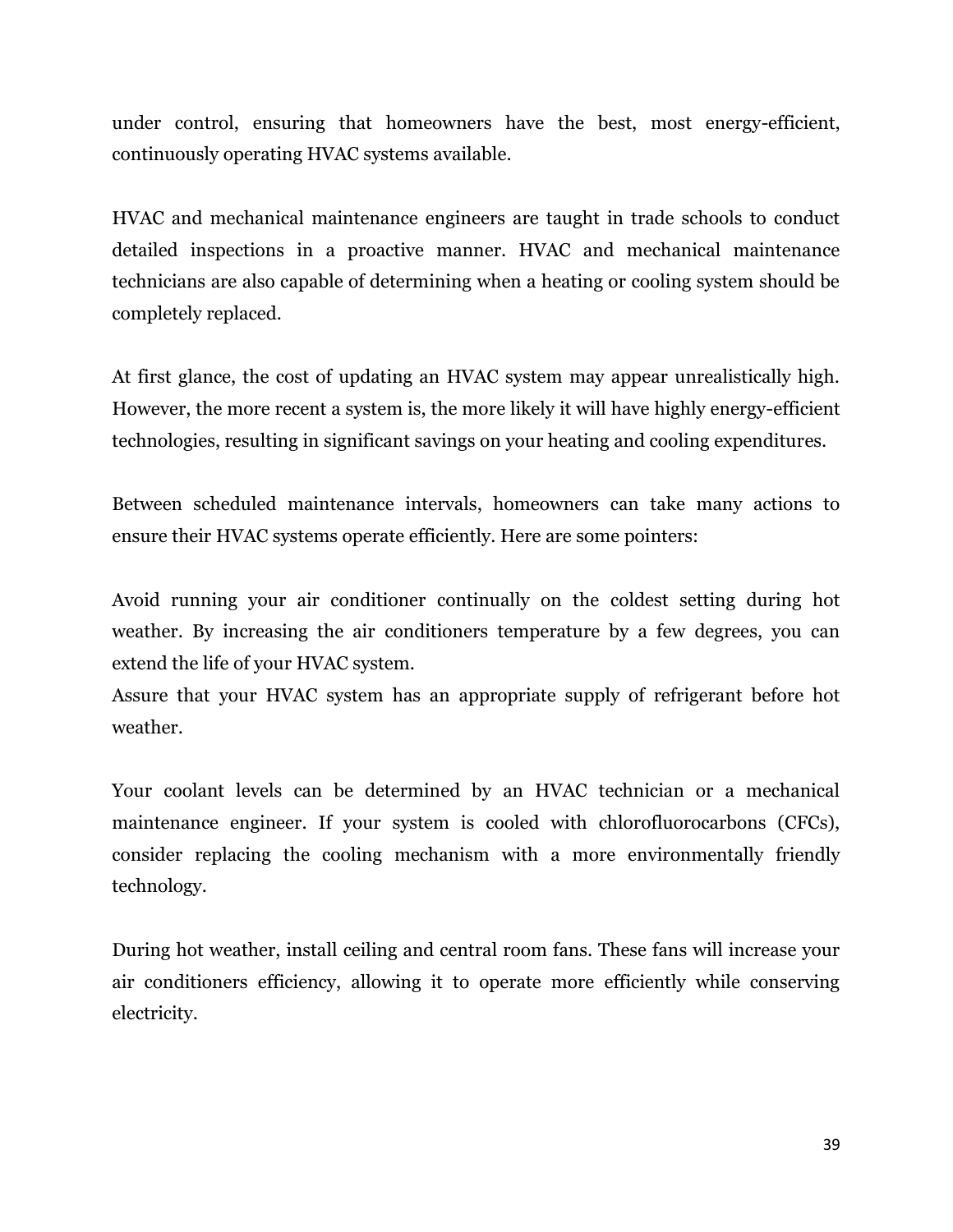Clean your heating ducts before the onset of cooler weather and replace your heating filter regularly after that. Clogged or unclean ducts or filters might reduce your HVAC system's effectiveness throughout the winter.

Has your furnace been inspected before the onset of winter?

Ineffective furnaces can cause wasted energy, inefficient system performance, CO2 leakage, carbon monoxide poisoning and even home fires.

Insulate your home against the cold so that your heater does not have to work as hard. Using plastic wrap or weatherproofing strips to insulate your windows helps. Also, you can insulate your home by caulking crevices around windows and doors.

Reduce the heat, even if you are at home. By lowering the thermostat a few degrees and wearing a sweater, you can significantly reduce your gas or electric expenditure.

Regular HVAC system maintenance and homeowner initiative and a focus on energy conservation result in more environmentally friendly and effective home heating and cooling.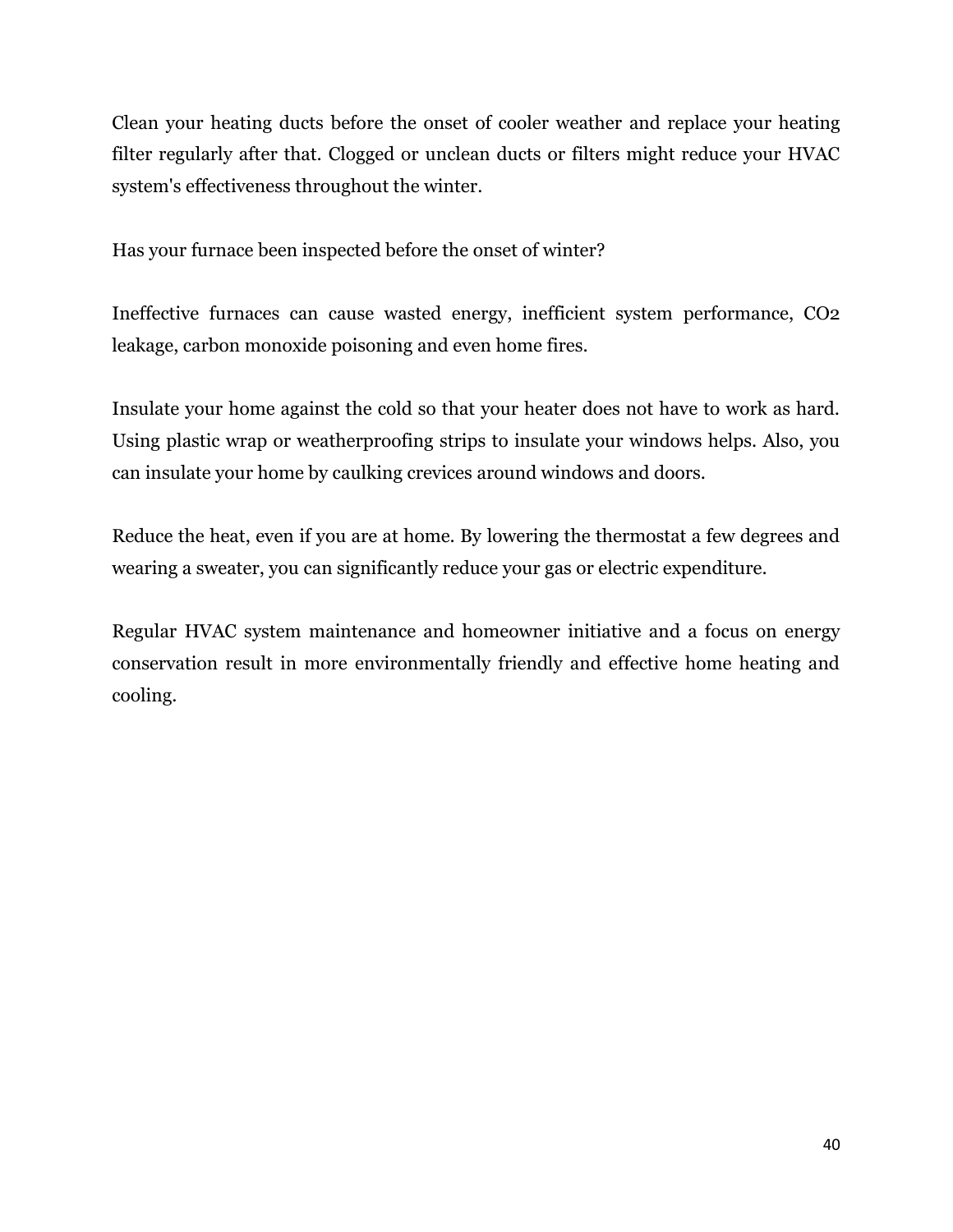### <span id="page-40-1"></span><span id="page-40-0"></span>*Affordability Of An Energy-Efficient Air Conditioner*

If you're in the market for a high-efficiency air conditioner, you need to understand the energy efficiency rating scale to distinguish a smart investment from a bad one. The SEER rating is used to describe the efficiency of air conditioners.

The term SEER refers to the Seasonal Energy Efficiency Ratio, which measures the ratio of cooling produced to the energy consumed. A high SEER rating shows a highly efficient air conditioning machine.

A new air conditioning unit can have a SEER rating of 13 to 23, whereas older ones often have a SEER rating of 10 or less. When you invest in a new air conditioning system, you may expect to save between 10% and 70% on your power bill. So, should you pay for a high-end air conditioner or opt for a less expensive model?

The climate, the size of your home, and the duration of the seasons all significantly affect the air conditioner that is best for you. If you live in Hawaii, where the climate is pleasant all year and trade winds keep homes from becoming stuffy, investing in a topof-the-line SEER-rated unit may not yield the return on investment you expect.

If you live in the south, where the weather is hot for most of the year, paying a greater upfront price for your AC unit will be well worth it.

The greater the SEER number, the more expensive the air conditioner. The SEER rating is typically shown on a sticker attached to the device. If you're debating whether to splurge initially or save money by purchasing a unit with a lower SEER rating, consider the following. During its lifespan, a high-efficiency air conditioner will pay for itself many times over in utility savings.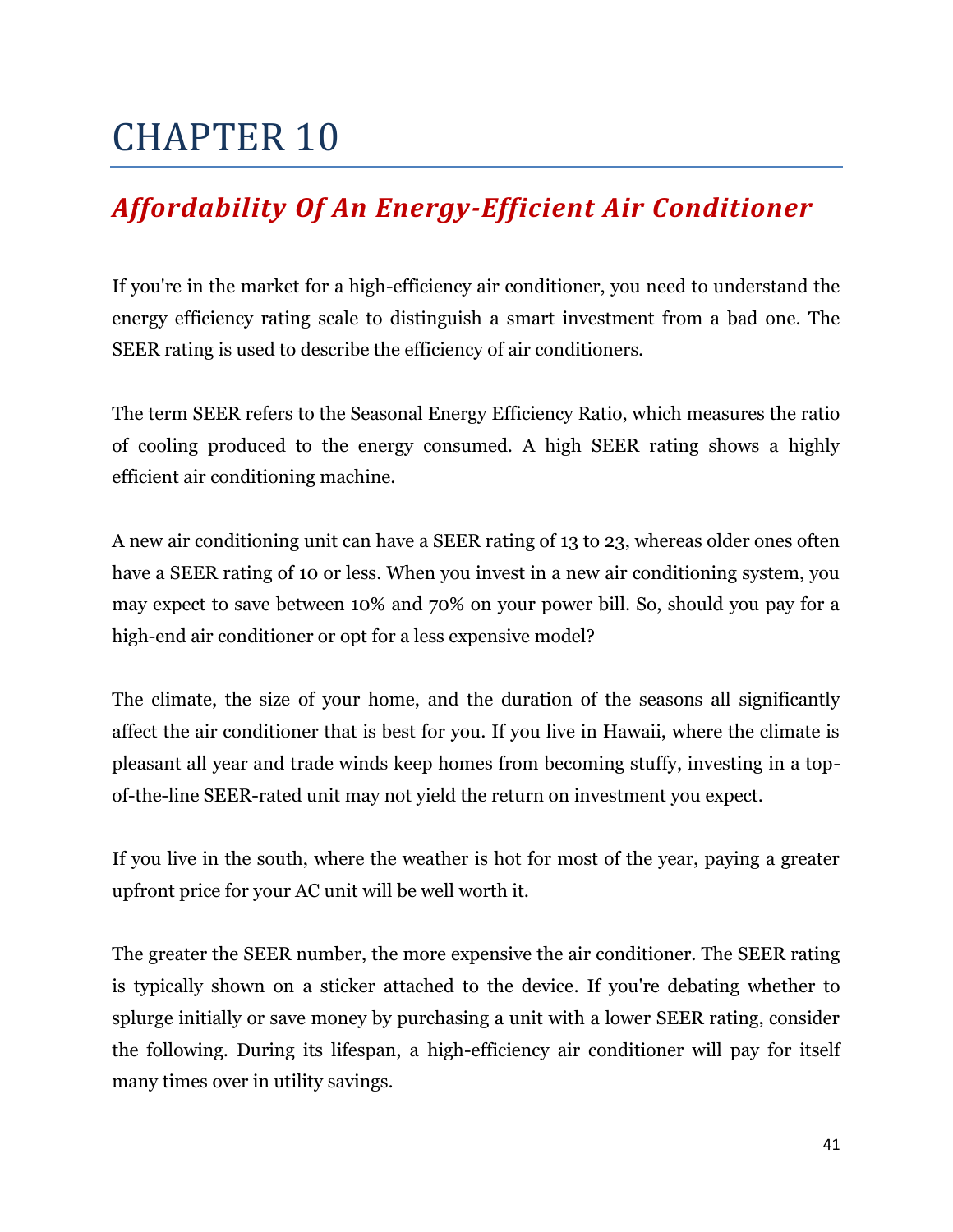How much money can you save by improving your air conditioning system?

Assume you owned an air conditioning system from the 1970s with a SEER rating of 8. If you change to a new, energy-efficient model with a SEER rating of 16, you can expect to see a 50% reduction in your monthly energy bill. Even if you live in a region with brief and moderate summers, updating your outdated air conditioner may be cost-effective.

If you're in the market for a new air conditioner or are tired of giving the utility company a portion of each paycheck, consider investing in an energy-efficient AC unit. By cooling your home more efficiently, you'll wind up saving money each month, keeping you and your pocketbook cool during summer.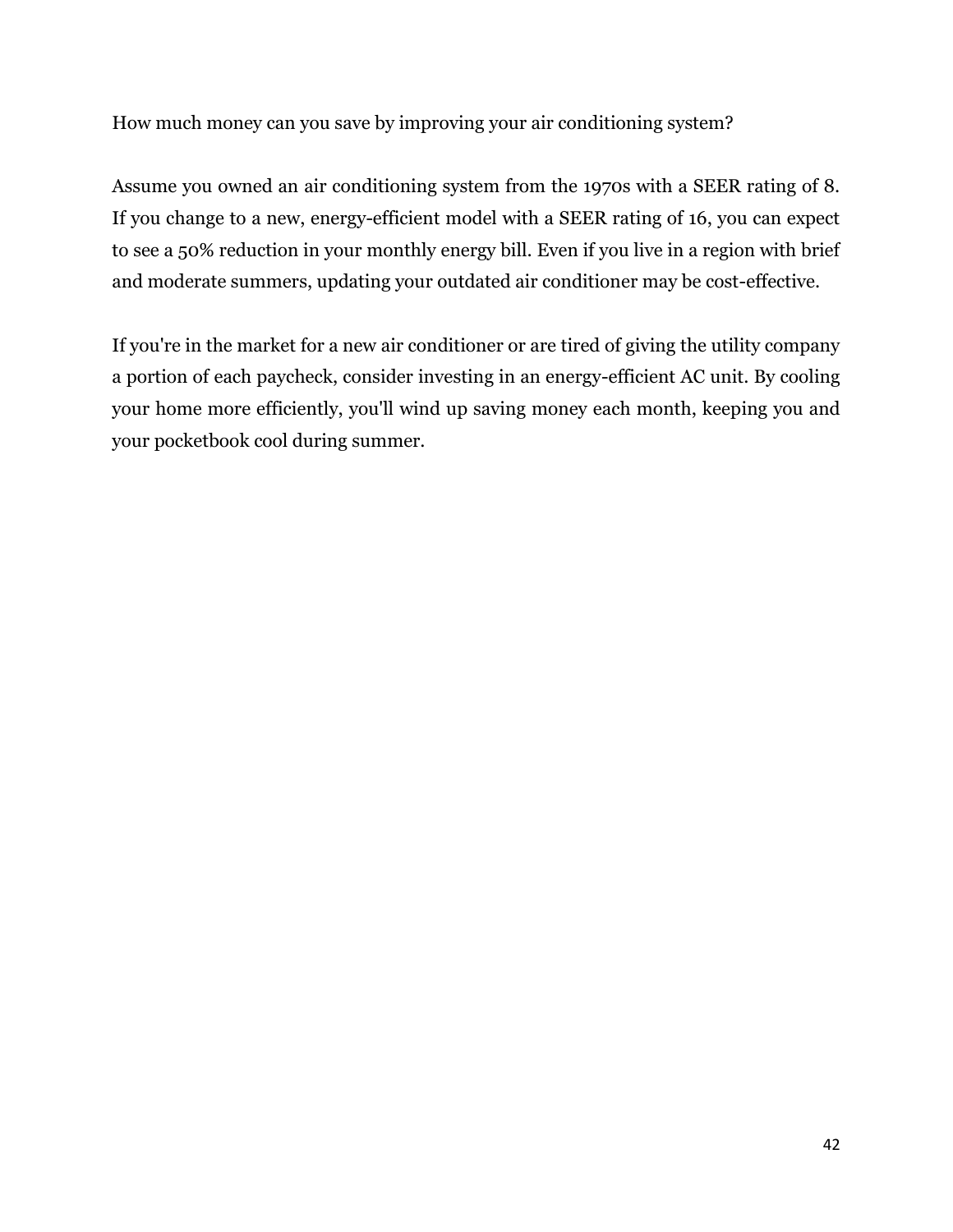## <span id="page-42-1"></span><span id="page-42-0"></span>*Energy Efficiency and SEER Ratings for Air Conditioning*

Consumers are highly motivated these days to replace inefficient appliances, heating and cooling systems and lighting systems with more efficient alternatives for various reasons. One cause is the high cost of energy in today's globe, resulting from the tenyear pattern of rising commodity prices.

Many famous commodities investment experts have forecast that this trend will continue for another decade or more. Globally, the green movement is another influence pressuring consumers to practice energy efficiency.

Also, incentives offered by local and national governments and equipment manufacturers provide another reason to upgrade to more efficient appliances, heating and cooling systems and lighting. Indeed, the United States' federal government has been granting a tax credit of up to \$1,500 to those who do so.

In terms of air conditioning efficiency, a 2006 regulation in the United States mandated any systems constructed after that year have a SEER rating of at least 13. Seasonal Energy Efficiency Ratio is an acronym for Seasonal Energy Efficiency Ratio and is the rating standard used to describe the efficiency of air conditioning systems.

According to the US Department of Energy, an air conditioner with a SEER rating of 13 will consume between 20% and 40% less energy than a system with a SEER rating of 10. Some devices on the market today have SEER ratings of up to 21.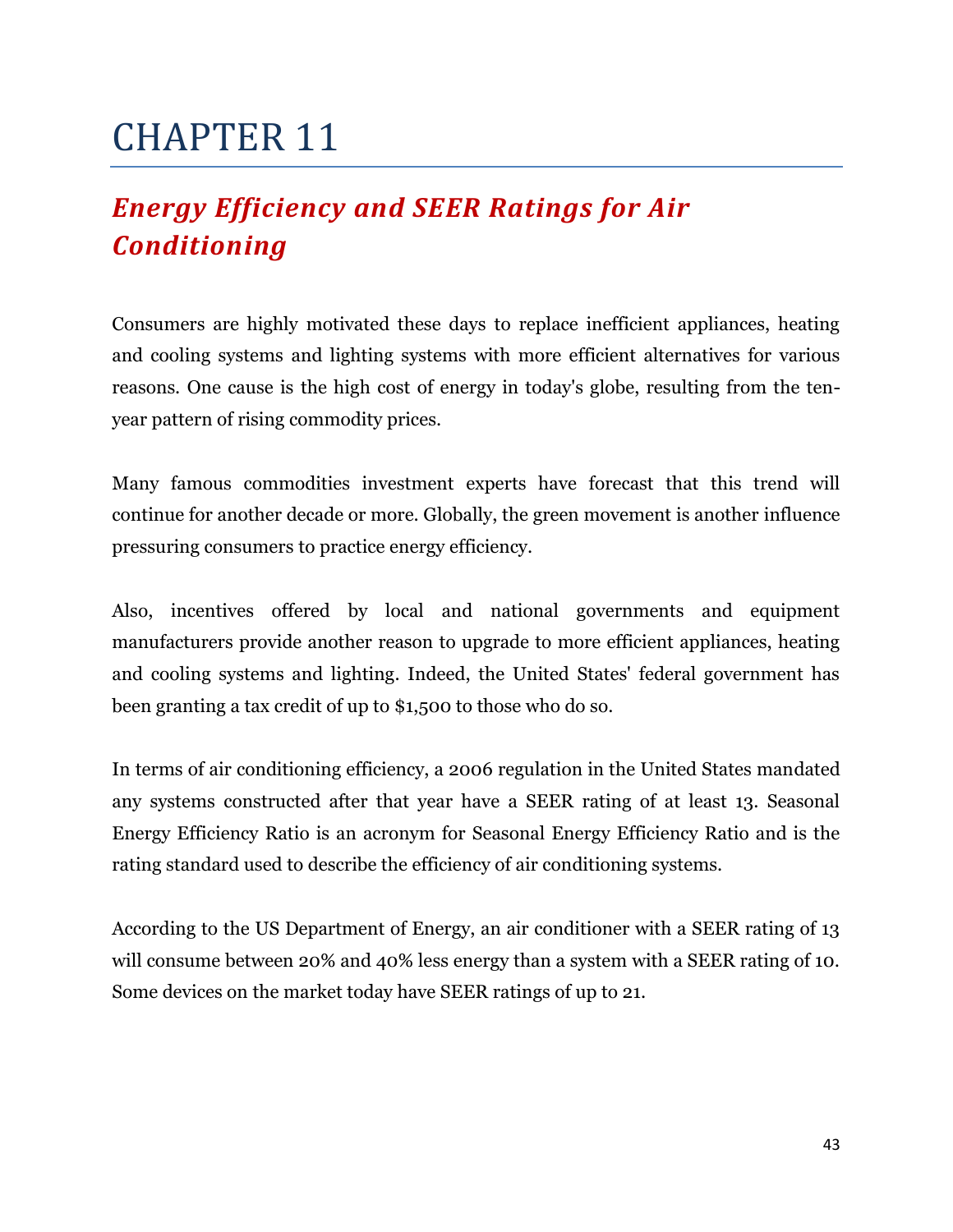Naturally, the more efficient the system, the higher the price. To qualify for the \$1,500 tax credit stated above, individuals must upgrade their air conditioning system to one with a SEER rating of at least 16.

If you consider upgrading your home's air conditioning or heating system, it is important to work with an experienced and highly qualified contractor and installer. If either system is not designed with the capacity, it will not operate correctly, resulting in hot or cold patches in your home. In that way, having too much capacity might be just as detrimental as not having enough.

Suppose you consider installing an HVAC system in your house or upgrading your existing equipment. In that case, you should know you can save money on your energy bills while also reducing your energy consumption.

By selecting equipment with a higher SEER rating, you may enjoy the peace of mind that comes with conserving the environment and lowering your monthly energy costs. You may even qualify for a loan to assist with the purchase of the equipment.

The US Environmental Protection Agency created the energy star badge to assist consumers in selecting the most energy-efficient equipment and appliances. Given that heating and cooling expenditures account for about half of all energy consumption in the home, you'll want to find every opportunity to save money with energy-efficient equipment.

SEER ratings are calculated by dividing the total cooling output by the total cooling input of the air conditioning system. The greater the SEER rating of your equipment, the more efficient it will be in performance. The government assigns an energy star rating to everything with a SEER rating of 13 or higher. The government intended to raise the minimum rating to 14 in 2015.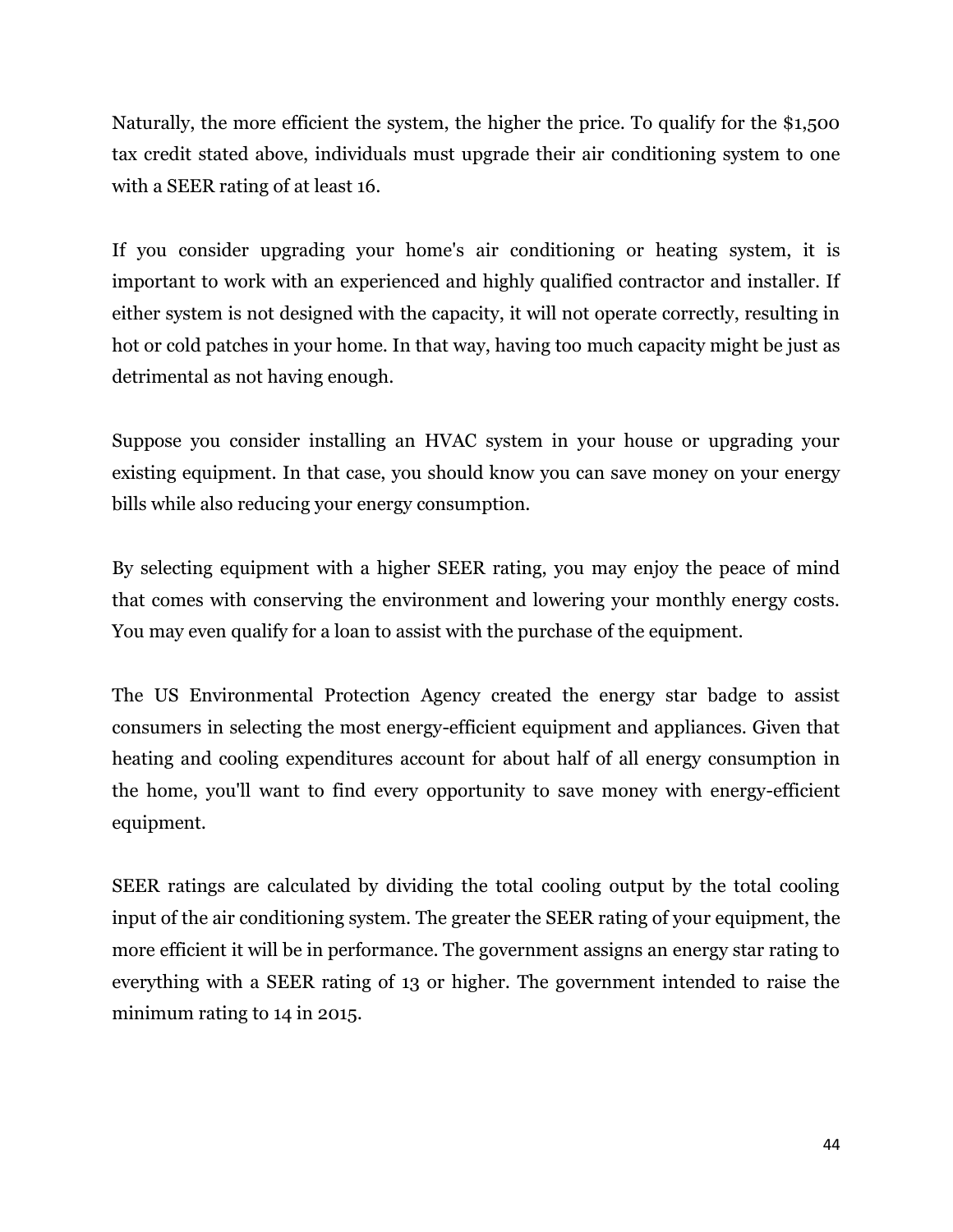#### Loans for Home Improvement

After deciding on a new system or upgrading a current one for a home performance loan. You can apply for these loans to assist with replacing your heat pump, installing a solar water heater, and upgrading your home to include R-19 insulation in the attic or the replacement of doors and windows.

With a variety of SEER units available, you can select the best-suited one for your specific needs. Professionals will install the unit to ensure that you enjoy the optimum heating and cooling benefits for your home.

#### Savings Are Abundant

When you opt to repair or upgrade your air conditioning ducts to achieve 10% duct leakage for outside air, you can save up to 7%. There is no reason to waste money when all that is required is to insulate your attic.

With all the loan programs accessible to you, there is no reason you should not upgrade your system to one of the most modern versions available from a reputable specialist.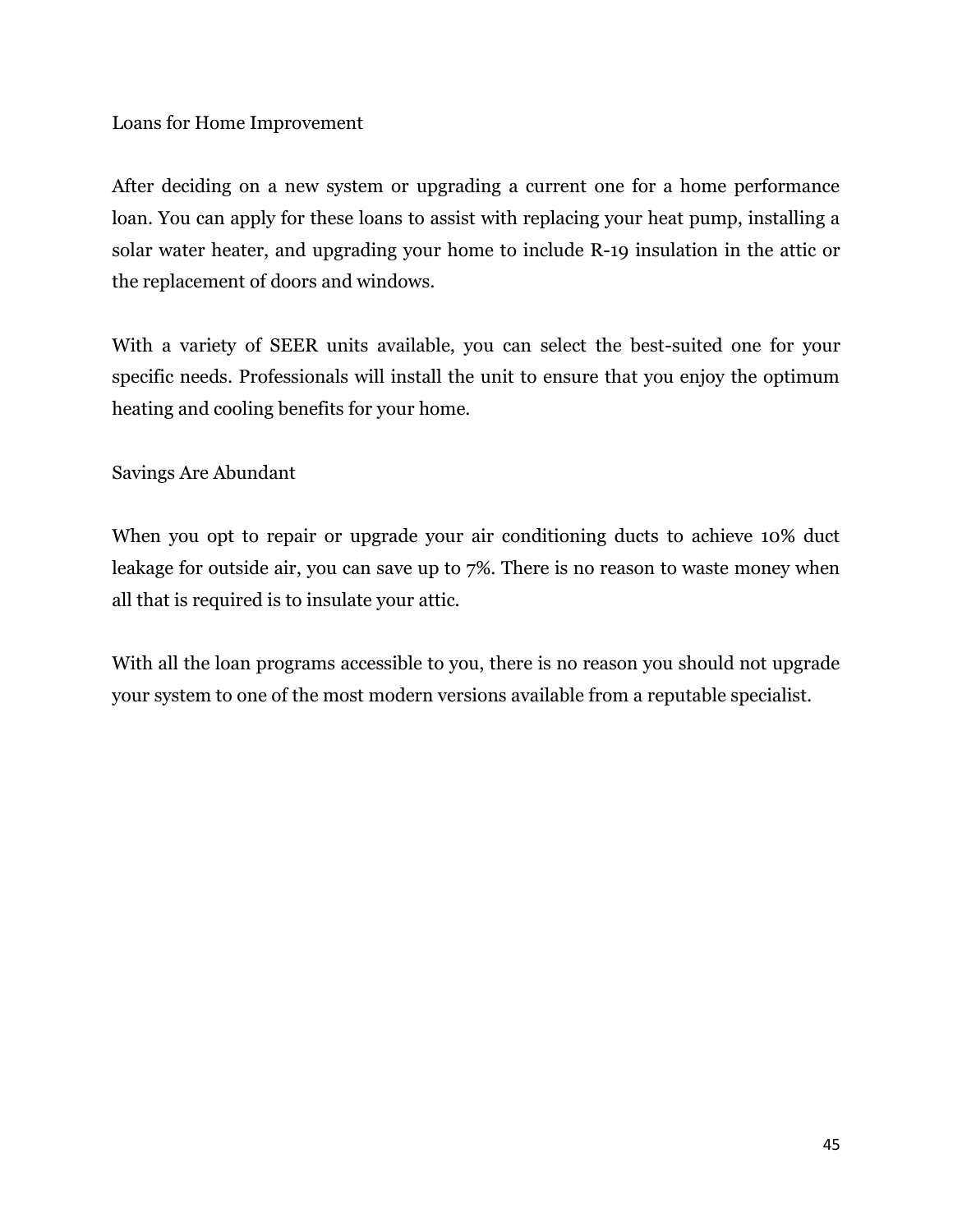### <span id="page-45-1"></span><span id="page-45-0"></span>*HVAC Experts Can Assist With Energy Efficiency*

HVAC repair and maintenance regularly is the most effective approach to ensure that your house or business does not lose money because of leaking ducts or inefficient HVAC systems.

Energy efficiency is becoming more prevalent as consumers become concerned about rising utility bills and the environmental impact of continuous energy consumption. Along with periodic air conditioning repair at your residence or company, you may wish to update to a more energy-efficient model.

HVAC professionals can install high-efficiency systems that might result in year-round energy savings. More efficient and environmentally friendly models can save up to 40% on heating and cooling costs compared to conventional systems. By supporting you in lowering your monthly energy expenses, this savings alone enables high-efficiency models to quickly pay for themselves.

With heating and cooling accounts for most energy consumption in homes and businesses, energy-efficient versions are an easy decision for any property owner. Not only will you save money each month by installing an energy-efficient system from an HVAC specialist but you'll also contribute less everyday pollution to our planet's atmosphere.

Enquire with your local HVAC technician about their system's seasonal energy efficiency ratios. You should also inquire about general energy efficiency ratios besides seasonal energy efficiency ratios. The higher the energy efficiency ratio, the less money you'll spend on electricity to power your HVAC system each month.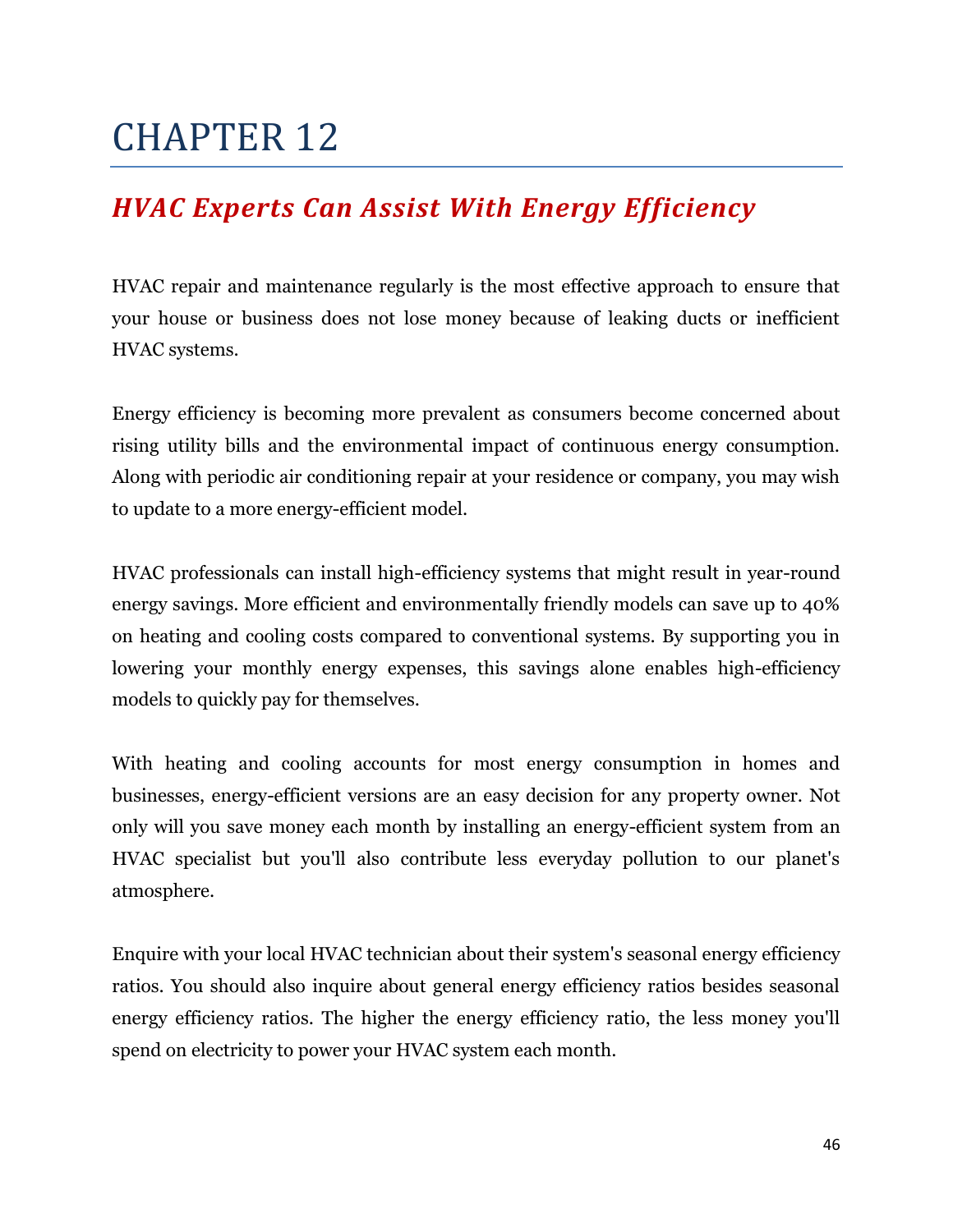HVAC units with seasonal energy efficiency ratios greater than 12 and overall energy efficiency ratios greater than 11 are permitted. You might expect to save a quarter or more on your annual energy bills by investing in one of these energy-efficient HVAC systems.

Apart from energy-efficient HVAC systems, programmable and timed thermostats can also help you save money. Energy Star programmable thermostats assist you in optimizing the everyday functioning of your HVAC system, potentially saving you a significant amount of money. Additionally, contractors providing air conditioning repair services might integrate energy management systems.

These energy management systems are employed when the complexity of your HVAC system prevents the usage of a programmed time clock or a timed thermostat. An energy management system enables you to regulate the temperature in various regions of a building. This helps reduces excessive HVAC system use and increases your monthly savings.

A fast annual inspection of your HVAC system will assist you in identifying any faults that could cost you money in the long run. Once an air conditioning repair service specialist inspects your system to ensure no leaks or malfunctions, wasted energy is no longer an issue.

Air conditioning is the most expensive energy consumption during the hot summer months. Using your air conditioner regularly can become much more expensive when duct leaks go undiscovered.

At Romeo Air Conditioning Repair Services, we're dedicated to keeping your home safe and comfortable, so schedule an appointment with our trained technicians here>> [http://www.romeoair.com](http://www.romeoair.com/) or give us a call at (239) 237-1518.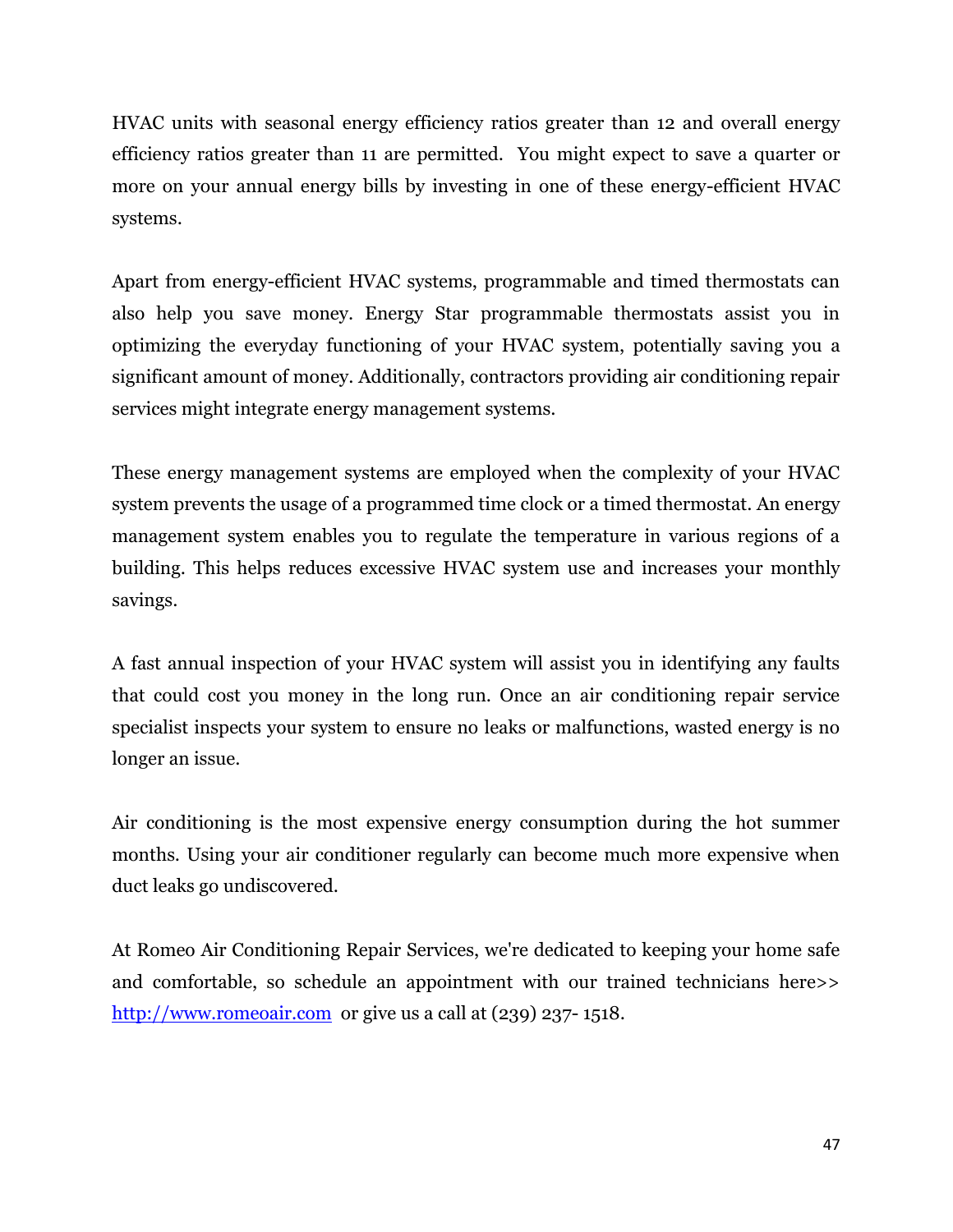## <span id="page-47-1"></span><span id="page-47-0"></span>*Repair Or Replace Your Furnace With A High-Efficiency Furnace*

When you awake on a cold morning and turn up the thermostat on your furnace and nothing happens, when you contact a professional for heating repairs, you discover the bill will be quite high since the problem is not as straightforward as you previously believed. Do you go with the repairs or do you simply buy a new one?

This is often a significant question, especially when the repair cost is nearly equal to the cost of new equipment. If you find yourself in this scenario, follow these steps to decide:

1. Consider your home security.

Your home's security should be a top priority. If the problem with the furnace becomes a safety hazard, you should not hesitate to replace it. You don't want to jeopardize your health or safety if you're facing issues such as carbon monoxide gas leakage. You would put your life at risk if you did not make systemic changes.

2. Consider the system longevity

Consider the system's longevity. With regular maintenance, these systems often operate efficiently for up to 20 years. However, some can run considerably longer. Consult the manufacturer's website to determine the average lifespan of the model you've placed in your home. You can use these figures to determine whether to replace or repair the old system.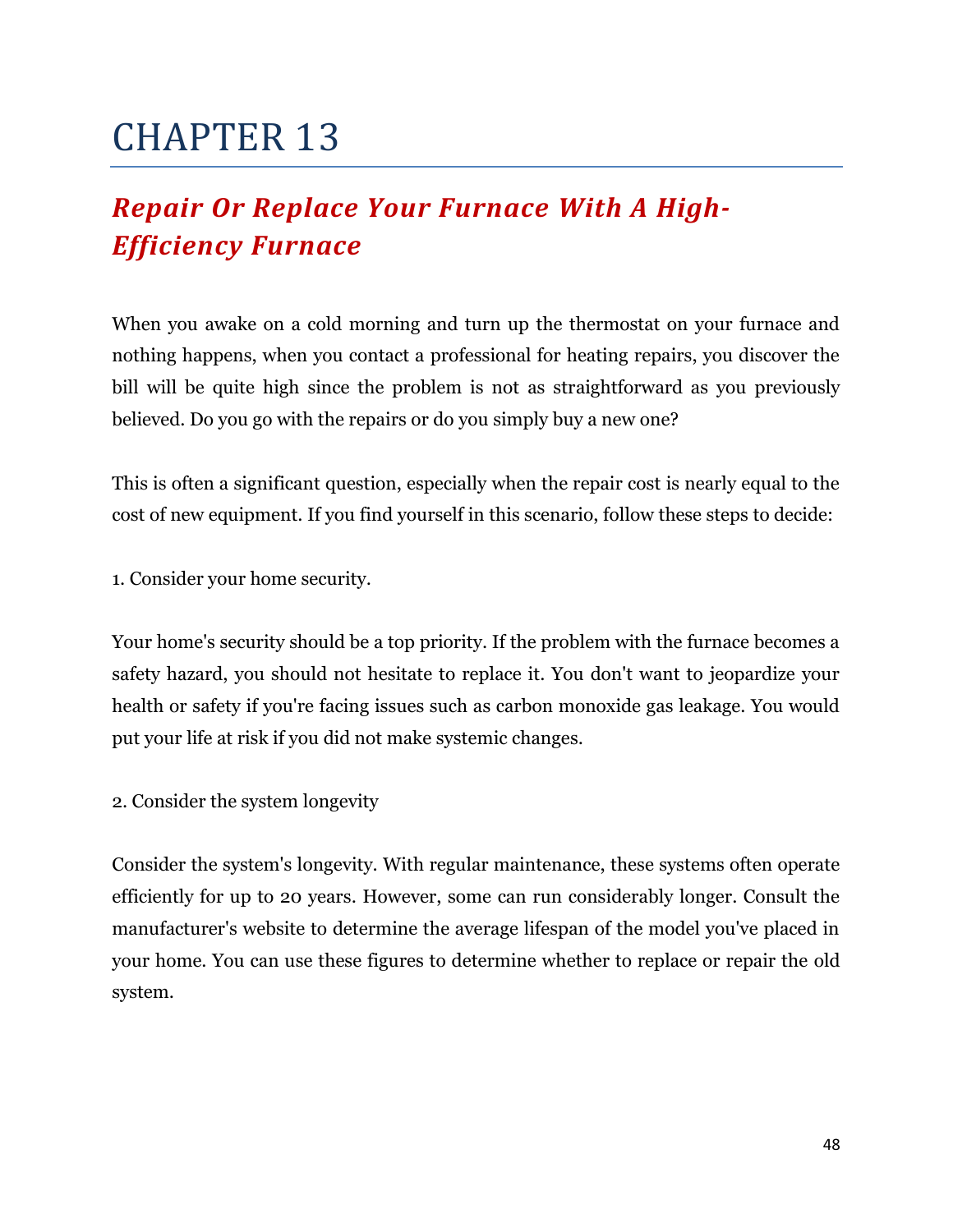3. Contrast the cost of repair with the cost of replacement.

How much does it cost to purchase and install a new furnace?

Remember the cost of transportation and installation as well. Many individuals overlook the additional charges and discover that, while the new system is less expensive than repairing the old one, the whole cost, including installation, maybe more.

If you cannot replace the system, it is preferable to get it repaired. Regular maintenance and cleaning are necessary to keep it working efficiently.

4. Effectiveness

The efficiency of the system is important in ensuring that it does not cost you excessively to operate. If your system is inefficient, you will incur greater energy expenditures.

Older systems are less efficient; for example, a system that is 20 years old will have an efficiency of approximately 70%, whereas a new system will have an efficiency of up to 95%. This will cause a 25% reduction in your monthly bills. Thus, replacing your system rather than repairing it will save you money in the long term.

It is certainly worth considering the various aspects that contribute to the cost of upgrading and repairing heating systems. Take your time and evaluate all the variables.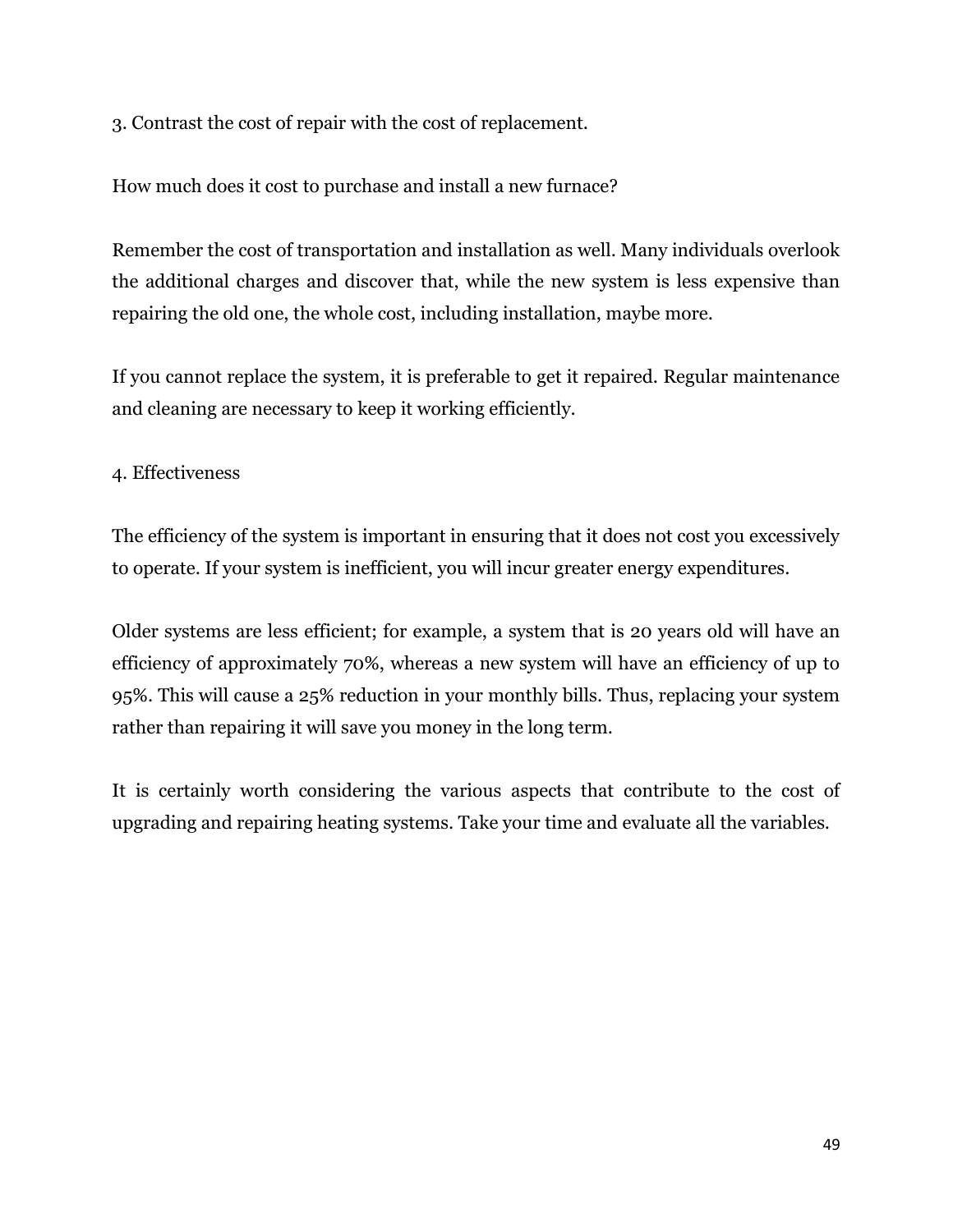### <span id="page-49-1"></span><span id="page-49-0"></span>*New Energy Efficiency Standards Encourage Air Conditioner and Furnace Upgrades*

Perhaps you are unaware but something changed in 2006 that will affect the goods accessible to you when the time comes to replace your Heating, Ventilating and Air Conditioning (HVAC) equipment. Do not be alarmed; this effect on the equipment available to you is beneficial.

The United States government has mandated that any HVAC systems installed after January 23, 2006 must fulfill specific minimum energy efficiency standards. The Seasonal Energy Efficiency Ratio (SEER) and Annual Fuel Utilization Efficiency are used as benchmarks (AFUE).

Before enacting this regulation, many air conditioners had a SEER of 10 and furnaces had AFUE rates as low as 50%. New air conditioners must now have a SEER rating of at least 13, while furnaces must attain an AFUE rating of at least 80%. This is a 30% gain in efficiency over 10 SEER air conditioners and a 38% increase over a furnace with a 50% AFUE.

The government will not require you to replace your existing system to comply with the new requirement; this only applies to new HVAC installations. If you own one of these older, inefficient systems, you may use it indefinitely but why would you want to?

Many of the systems available today are significantly more efficient than those prescribed by the government, allowing you to save significantly on power expenses.

Reduced utility expenditures alone may save an average household roughly \$600 per year. However, there is more—the IRS is offering tax credits to homeowners who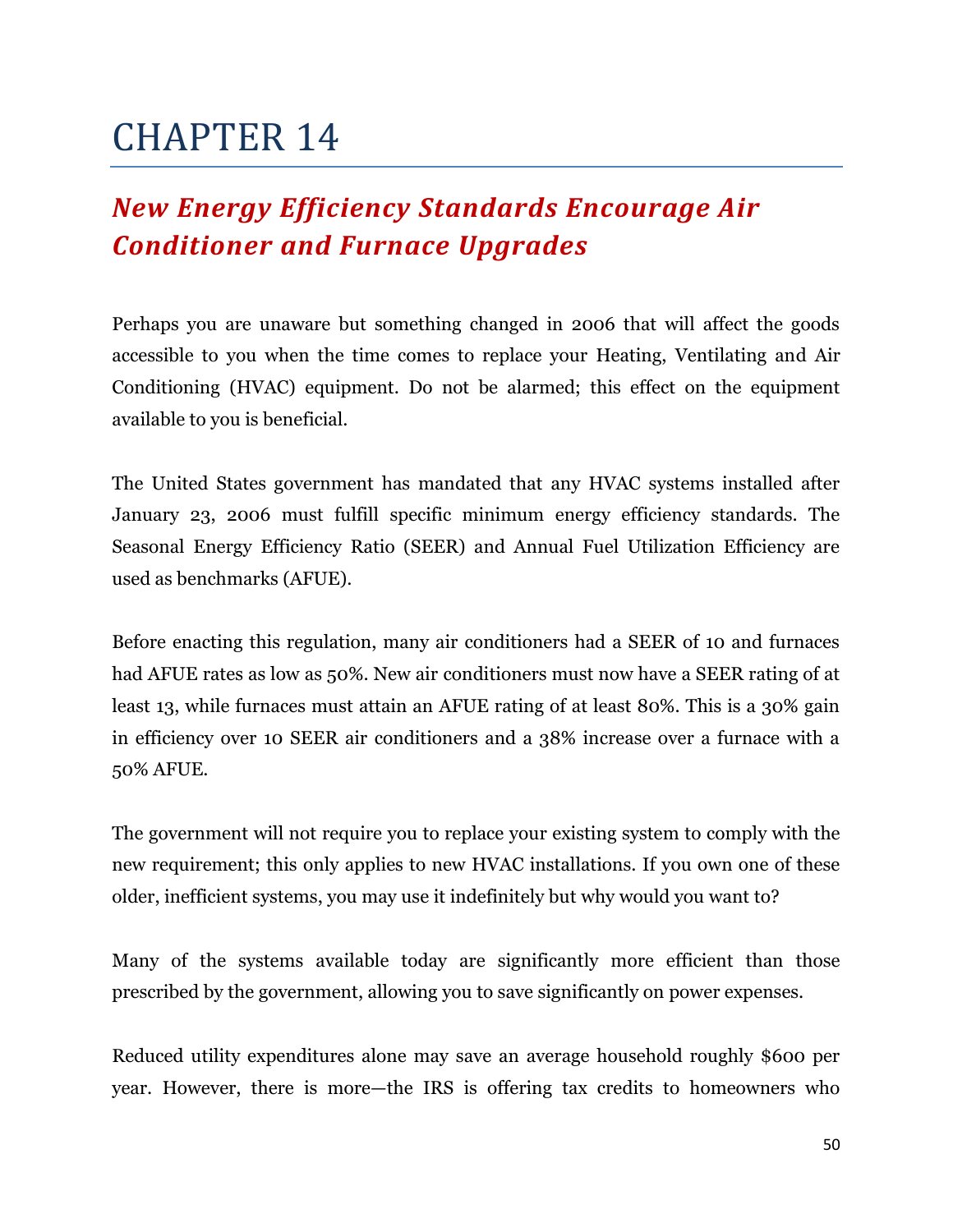improve their home's energy efficiency to meet the government's program requirements. This requires fulfilling higher energy efficiency standards, yet these are easily achievable with today's equipment.

There is another point to consider. Service on your older air conditioner will become more expensive. It is almost certainly using a CFC or HCFC refrigerant, both of which have been effectively prohibited.

Indeed, they will be severely restricted after 2010, with your HVAC service provider able to purchase them only at a premium. Using these to service your outdated air conditioner will be prohibitively expensive.

Replacement refrigerants are available. However, they are incompatible with older systems and may only be used in newer systems specifically intended for them. You don't want to be stuck in a sweltering Atlanta summer with an inefficient, broken-down air conditioner that can't be serviced.

Given the savings in utility costs and tax incentives and serviceability, there are many reasons to upgrade to a more ecologically friendly system. However, it is also a moral thing to do.

Heating and cooling account for around 50% of a home's energy consumption; therefore, by reducing this portion of your energy consumption, you are reducing the size of your footprint on a highly trampled earth.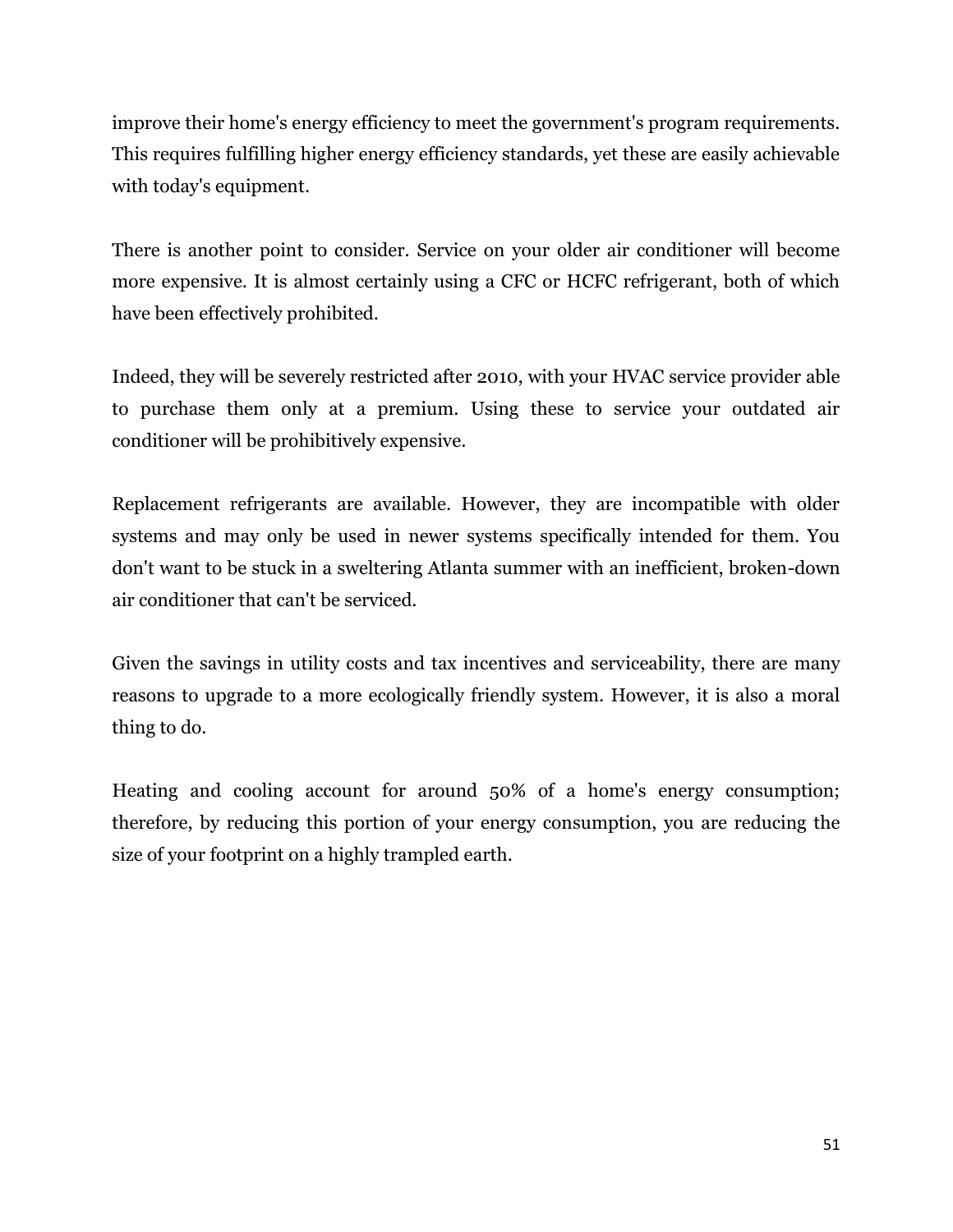### <span id="page-51-1"></span><span id="page-51-0"></span>*Facts About Your HVAC System You Need to Know*

Here are a few basic facts about your HVAC system that will help you get the most out of it.

What Type of HVAC System Do You Have?

HVAC stands for heating, ventilation and air conditioning. It refers to the components of your household or business H-heating, V-ventilation and AC-air conditioning systems. Technically, this includes central heating and cooling for the entire structure and window-mounted air conditioning units and space heaters for individual rooms.

This chapter will focus on whole-structure systems because they are the most popular, efficient and cost-effective. Typically, these systems include an outdoor unit, an indoor unit, a filter and a web of ductwork.

Not All Heating, Ventilation and Air Conditioning Systems Are Created Equal

HVAC systems come in various configurations, including heat pumps, AC/furnace combinations and gas furnace hybrids. It's important to understand that HVAC quality and efficiency can vary significantly, even though they're all required to meet regulatory performance standards.

Whether you're purchasing a new HVAC system or upgrading an older one, it's important to engage with a reputable HVAC service provider that can recommend the most reliable and efficient units available.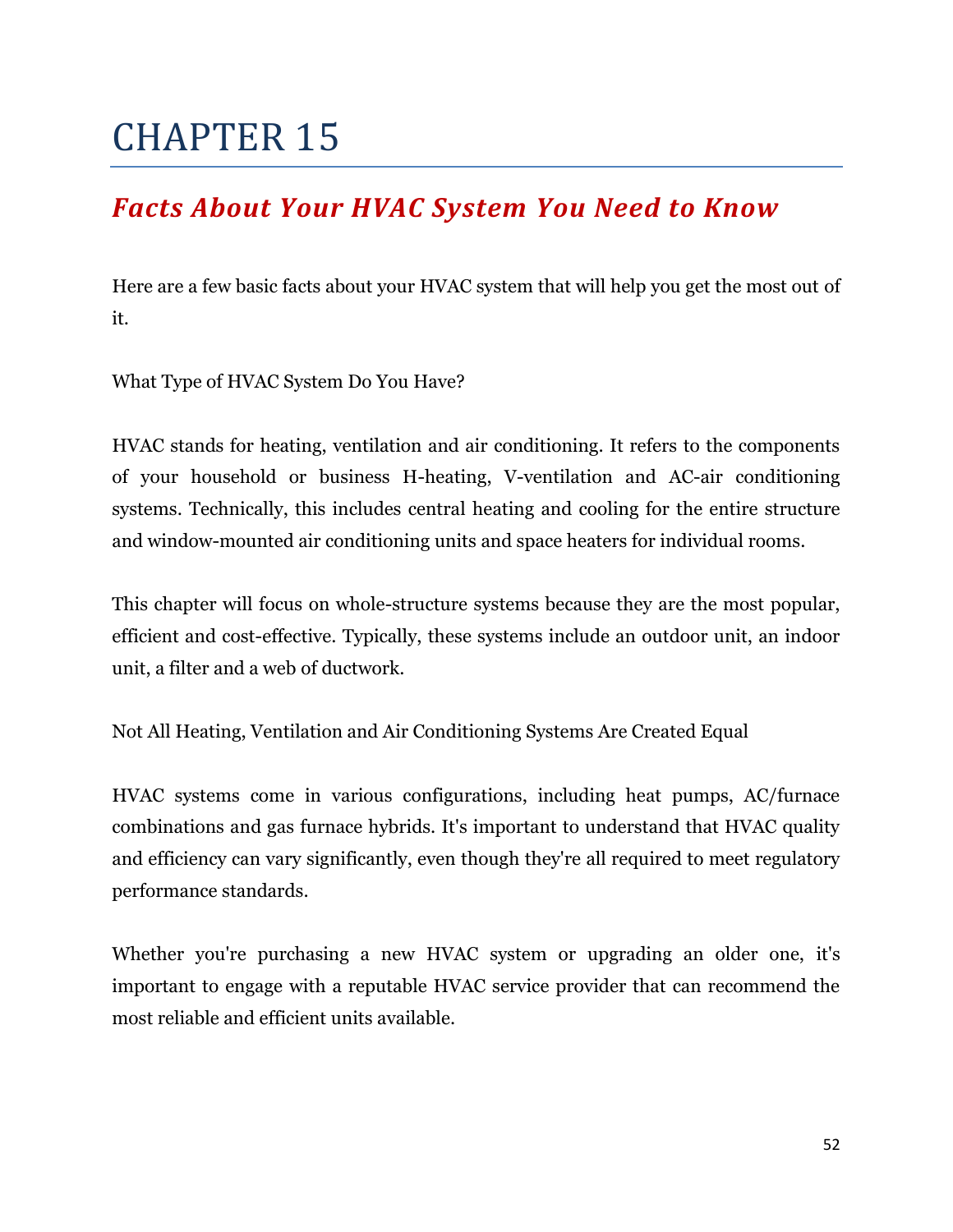The ideal HVAC professional will be ready to explore alternative means of heating and cooling, such as hybrid solar systems.

#### What Is A MERV Filter?

The MERV (Minimum Efficiency Reporting Value) is a mechanism for rating the efficiency of filters on a scale of 1 to 16. The lower efficiency ratings (1-4) remove up to 80% of pollutants. This rating is usual for fiberglass, disposable or washable filters. Electronic filters remove the highest pollutants (up to 98 percent) at the higher classifications (13-16).

A Higher MERV Rating Does Not Always Mean a Better Product

While higher MERV filters are more effective at removing pollutants, they can increase your HVAC operating costs. They restrict airflow and may cause your system to perform more difficultly.

While lower MERV filters are more energy-efficient, they are unlikely to filter out pollutants that aggravate allergies or other respiratory diseases. It is important to have the optimal combination of accessible airflow, appropriate air filtering and energy efficiency. Consult an HVAC professional.

What Is The Optimal Air Conditioning Temperature Setting?

While the desire to save money on energy and utility costs is subjective, saving money on energy and utility bills is universal! Most people consider 72 degrees to be cool enough when the HVAC system is appropriately humidified.

Increasing your savings potential is as simple as increasing the temperature in the indoor thermostat setting. Each degree is quantifiable in terms of cash and sense.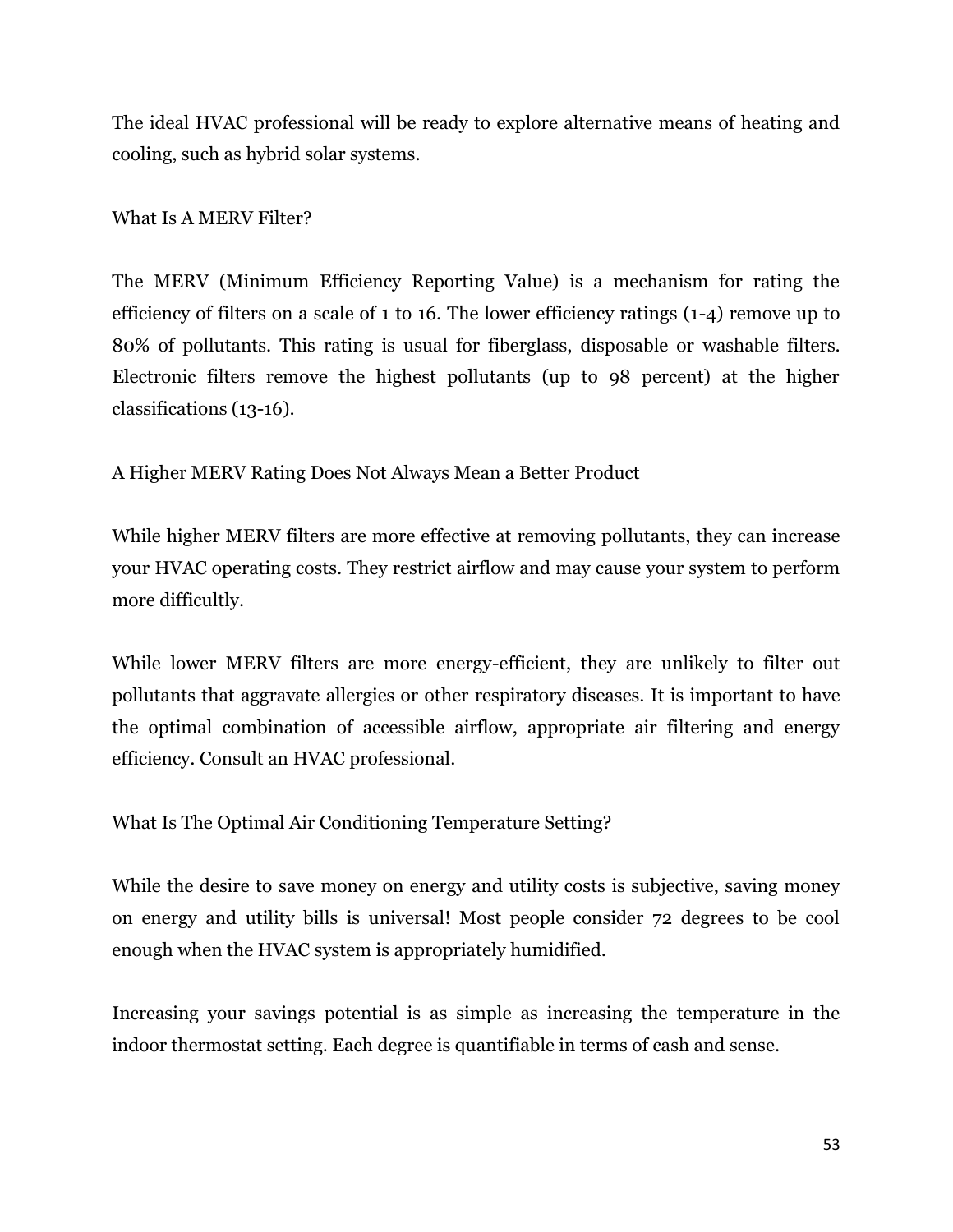HVAC Maintenance Is Economical

Do not overlook the value of frequent, scheduled maintenance for your HVAC system proper maintenance results in lower repair costs and increased savings on heating and utility expenditures.

AC maintenance is best performed in the spring and early summer; heating maintenance is best performed in the fall. Prepare to operate at top efficiency before a situation requiring it.

The Benefits Of Dual-Fuel Heat Pumps

The heat pump's efficiency HVAC systems continue to gain popularity because they perform many functions: they provide cooling in the warmer months and cost-effective heating in the cooler months.

Configure your dual heat pump system to function following the ambient temperature. Determine an upper range in which the electric heat pump should be activated and a lower range in which the alternate fuel pump should be activated.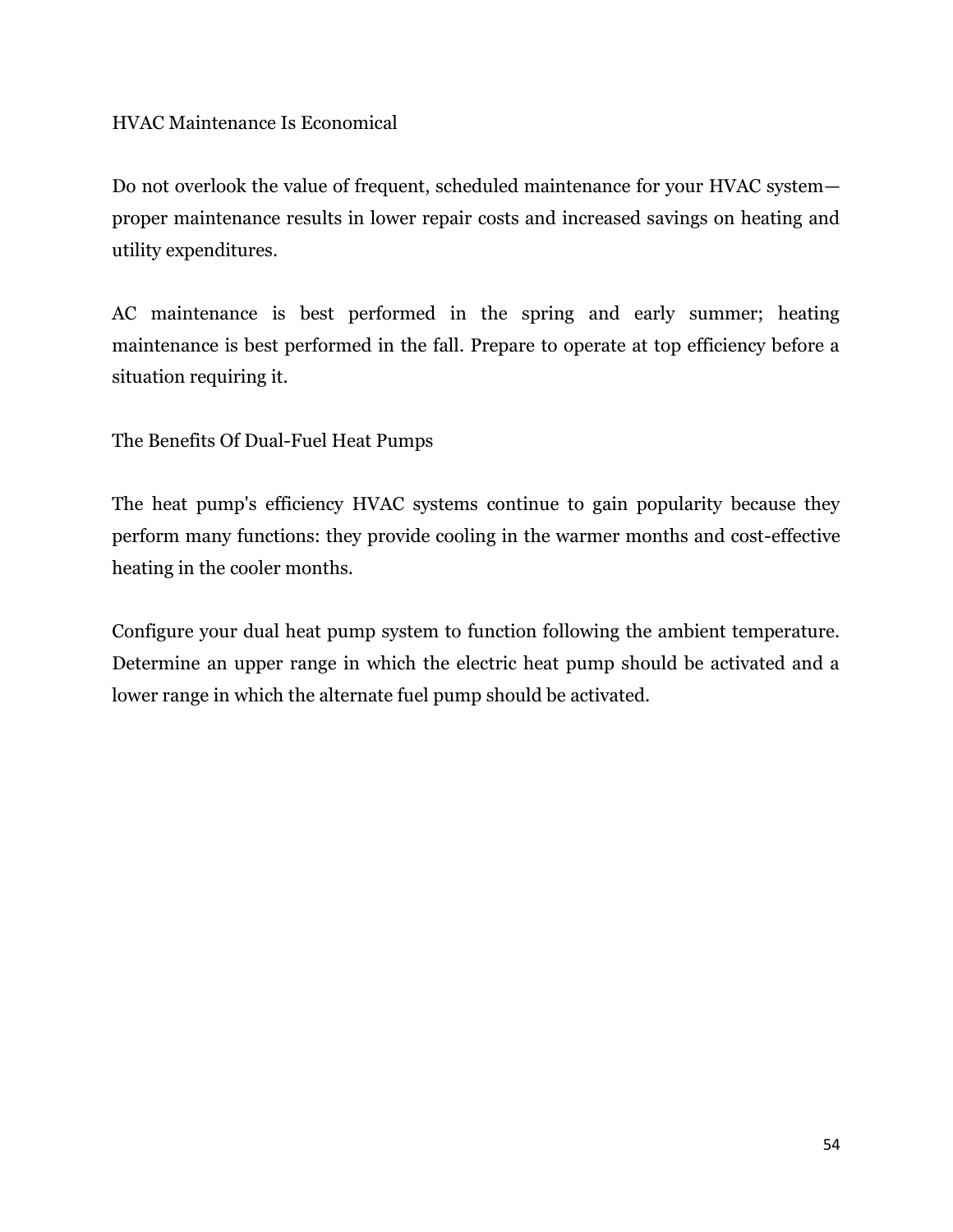## <span id="page-54-1"></span><span id="page-54-0"></span>*Proper Air Conditioning and Heating System Maintenance*

One of the primary benefits of routine air conditioning and heating system maintenance is increased equipment reliability. Maintaining an HVAC system is vital to guarantee that it operates properly and efficiently at all times. If the air conditioning and heating systems are not cleaned, tuned and maintained regularly, the equipment operating poorly increases.

Not only would a neglected HVAC system function poorly compared to a wellmaintained system, but it will also significantly reduce the system's life. Repairing air conditioning and heating system problems as soon as possible saves money and extends the life of the appliances.

Also, it contributes significantly to cost savings associated with energy squandered by an inefficient appliance. Your HVAC system should be inspected thoroughly at least once a year by a professional.

Depending on the purpose of the facility, it may require inspections multiple times a year. For instance, in a high dust environment, such as a manufacturing facility, air filters should be replaced more often than usual. Great care should be given to prevent damage to HVAC equipment.

The easiest method to begin routine maintenance with an air-conditioning service technician is to review maintenance records from past examinations of the HVAC system. Inadequate maintenance and failing to schedule inspections by industrial air conditioning service experts regularly are immediately visible.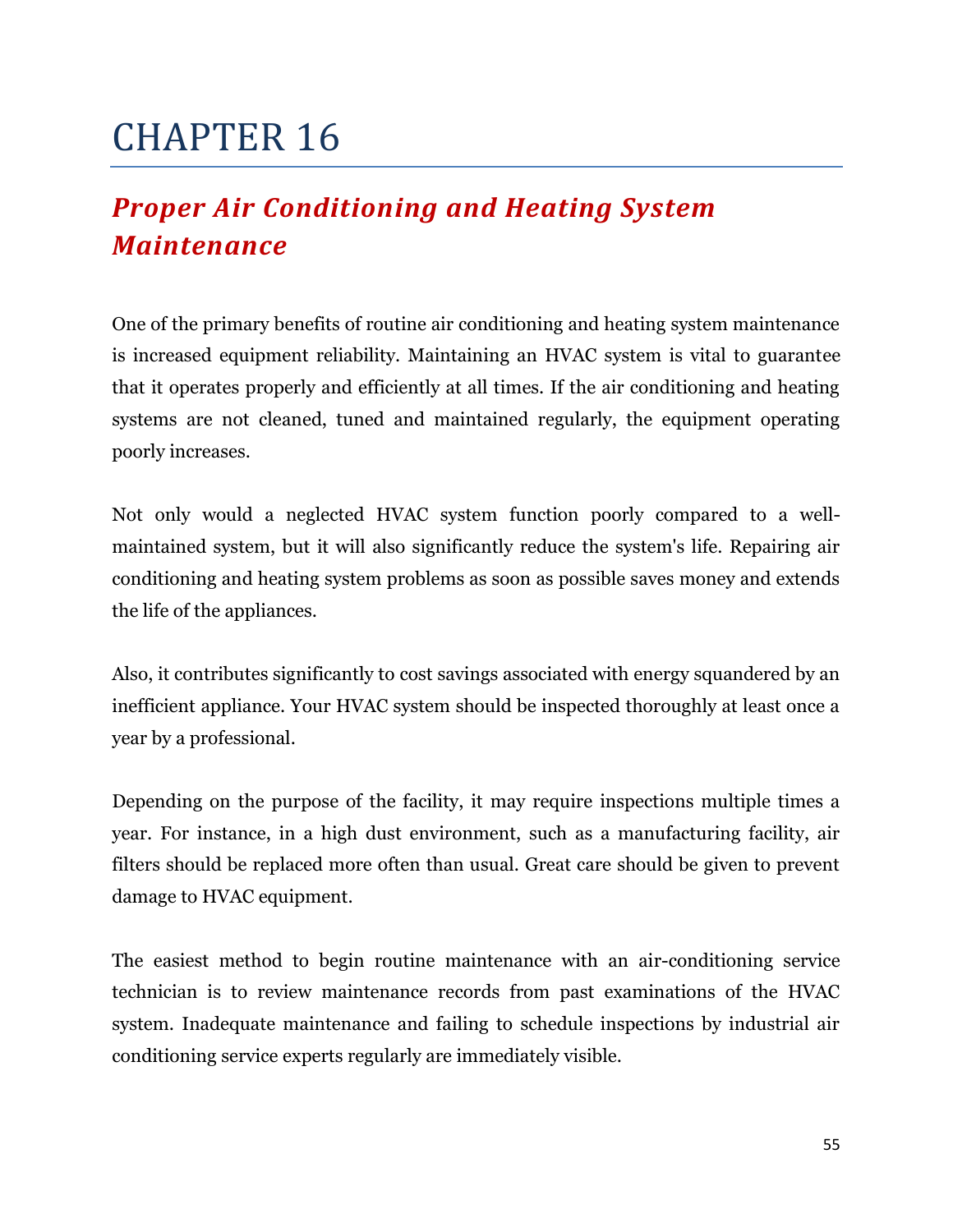If the HVAC maintenance records reveal that system problems may have been avoided with frequent system checks, it's time to invest in establishing a consistent system maintenance schedule.

Often, building managers are unaware that without routine maintenance, air conditioning and heating systems can fail and require replacement sooner than wellmaintained appliances.

Inspections and tune-ups should always be prioritized in budgets as a preventative strategy. Often, contacting an air conditioning service business when an appliance develops a problem can be avoided by just maintaining the device.

Having an industrial air conditioning service firm maintain an HVAC system properly benefits more than just the people who have invested in the building's appliances. The building's primary occupants will also benefit from clean, healthy indoor air at a pleasant temperature.

Complaints from building tenants will be significantly greater in a structure that does not prioritize HVAC inspection. Regardless of whether the HVAC appliances are installed in an office building, commercial space or apartment complex, it is always in the owner's best interest to keep the residents happy and comfortable.

When interviewing industrial air conditioning repair companies about maintenance of your HVAC system, inquire about maintenance procedures and corporate policies.

Do they guarantee they will identify frequent problems before they grow into larger, more expensive problems?

What do they examine?

Is the checkup inclusive of system cleaning?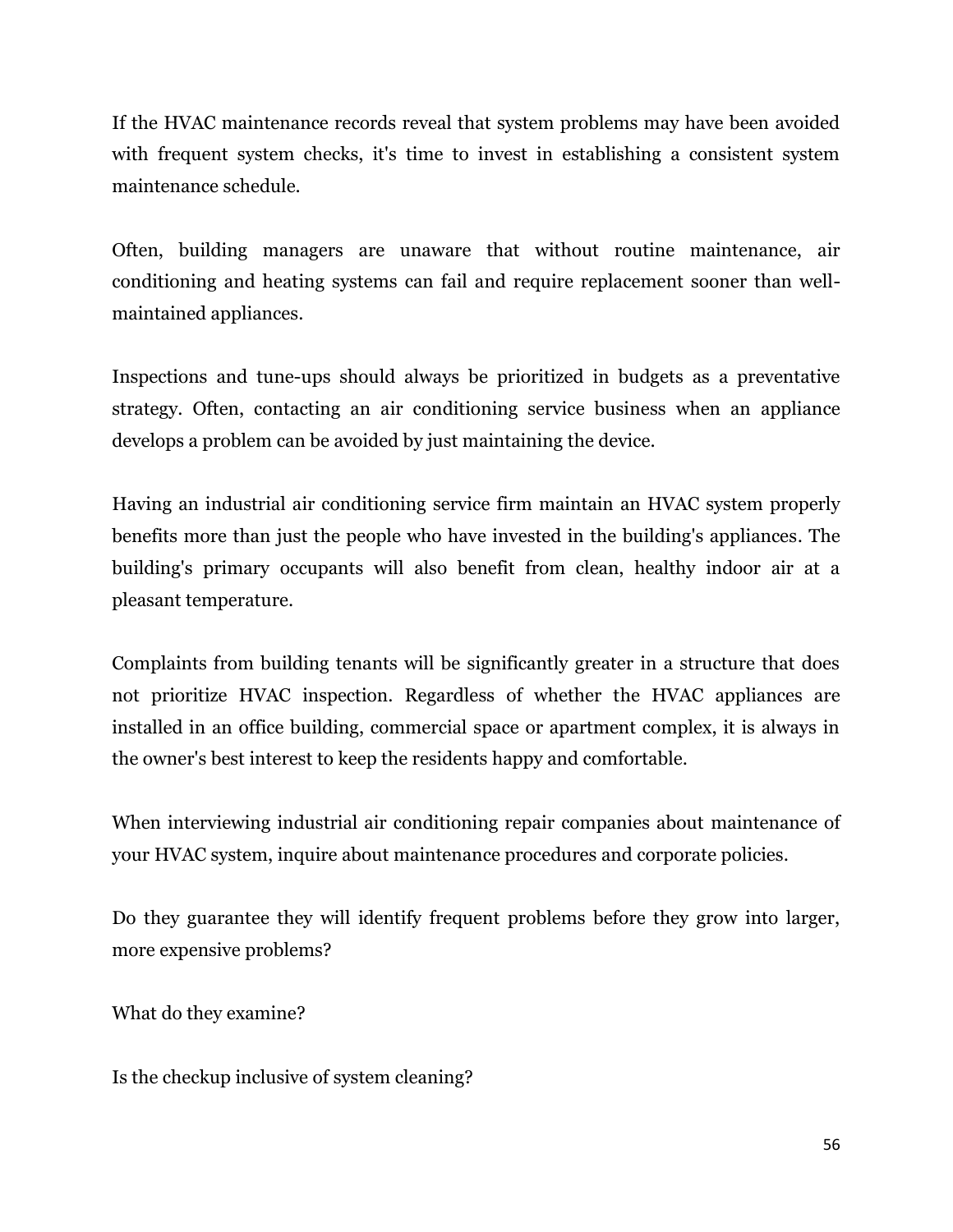Are their staffs compensated for upgrades or replacements you may not require?

A reputable business should always be willing to provide detailed responses to these queries. At Romeo Air Conditioning Repair Services, we're dedicated to keeping your home safe and comfortable, so schedule an appointment with our trained technicians here>> [http://www.romeoair.com](http://www.romeoair.com/) or give us a call at (239) 237-1518.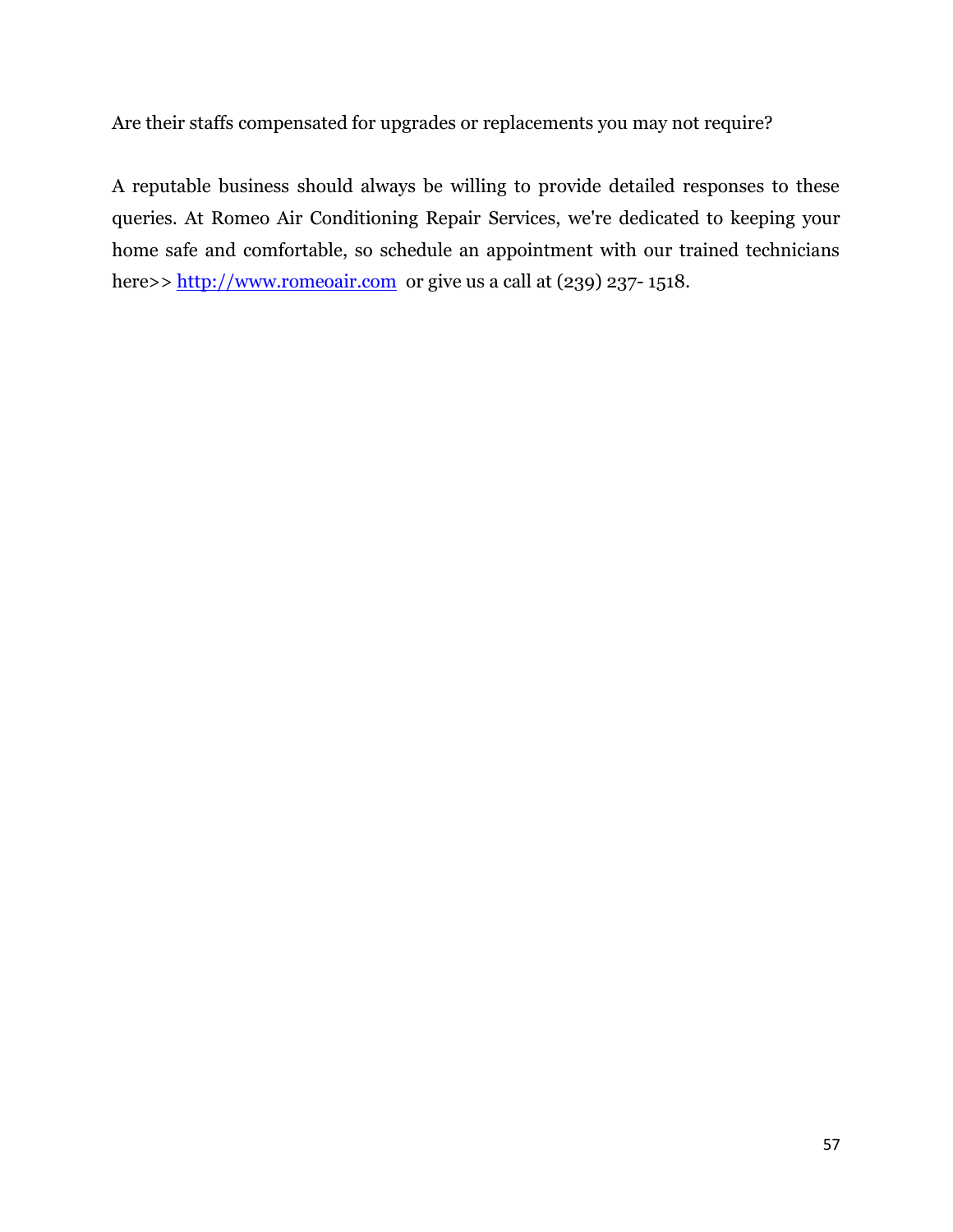### <span id="page-57-1"></span><span id="page-57-0"></span>*Justifications for Upgrading Your HVAC System*

You may wonder why it is necessary to upgrade your HVAC framework. We understand; heating and air conditioning systems are not inexpensive. Apart from energy efficiency and flawless gadget coordination, many reasons are investing in a new HVAC system makes sense.

Here are five reasons you should your HVAC system.

Wires That Have Been Aged Are Fire Hazards

According to the National Fire Protection Association, over 47,000 home fires and 16,700 non-home fires occurred in 2011 because of old, damaged or faulty wiring and the wiring inside your HVAC framework is no exception.

If your HVAC system is outdated, you could be just one spark away from causing damage to your residential or commercial property. Far more heinous, a fire at your home or place of business could cause significant losses for you, your family, your associates or your customers.

Regularly have your HVAC system inspected by a professional. They will inspect the HVAC system's wiring and internal components to ensure they are functioning properly. This way, you can save a significant amount of money in the event of an accident.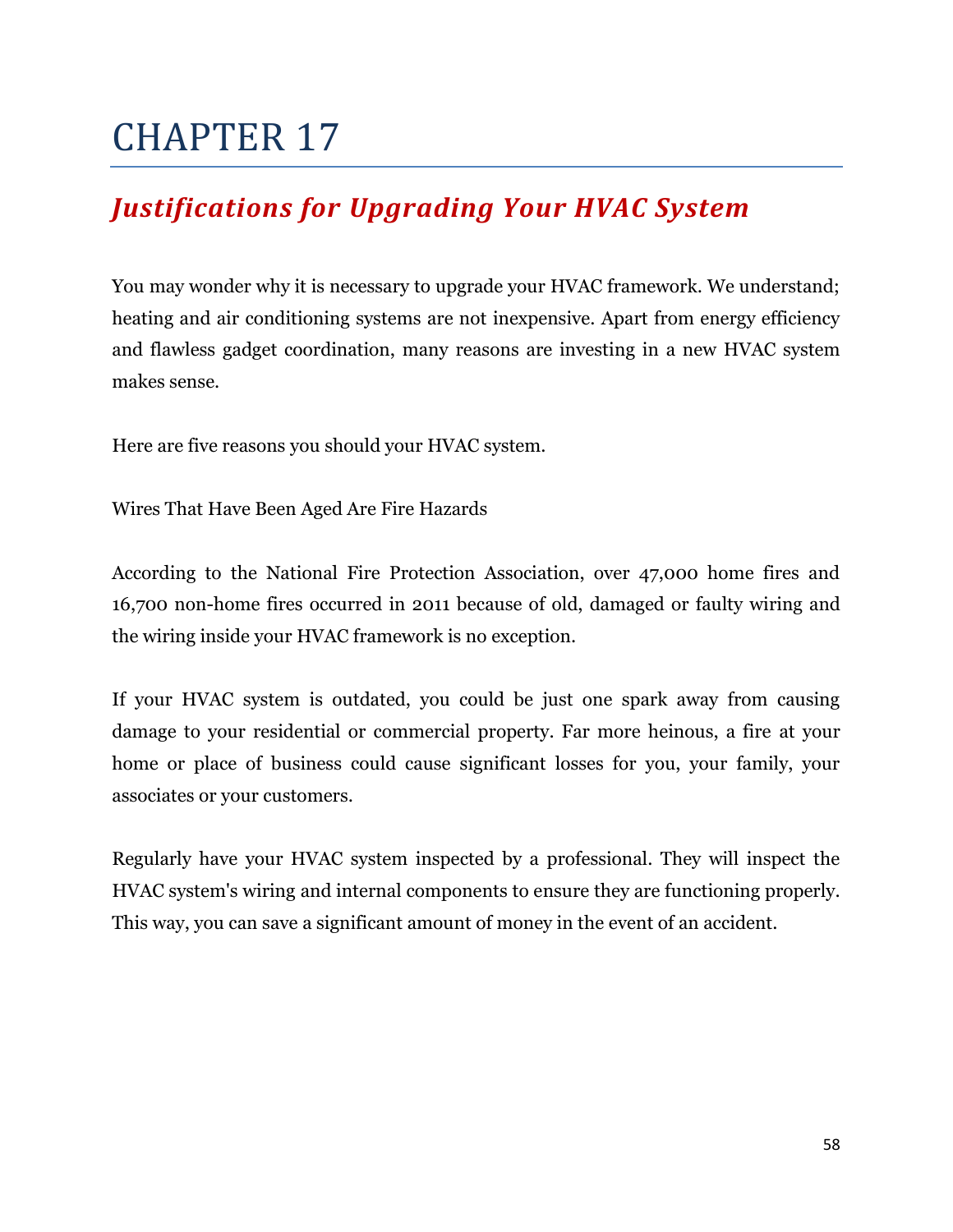#### Wallet Salvation

Changing to a more modern climate control system may cause greater energy savings than previously. Current frameworks consume less energy while producing very similar results, if not worse, than a ten-year-old forced-air system.

A few components, however, will affect how well the climate control system works in your home. These factors include the type of protection your home receives, its concealment, the size of the HVAC framework and the indoor regulator settings.

The climate control system is possibly the most energy-intensive component of any home. Upgrading to a more modern, energy-efficient climate control system can help you save significant amounts of money. According to research, today's HVAC frames are 20% to 40% more efficient than ones manufactured ten years ago.

Greener and Healthier Air

The new cooling units include variable-speed engines that improve air development throughout the residence. This can help create a more consistent temperature throughout your home—no more viral hotspots or problem areas.

Since newer HVAC frameworks incorporate superior air filtration, they may improve air quality by removing residue, halting or preventing mold development and evaporating excessive moisture. On the off chance that you or anyone in your home has dust hypersensitivity, you may notice a significant improvement with a new framework.

#### Silence

Are you hearing many noises coming from your HVAC system? You can now quiet it with a more recent upgrade. New HVAC units are renowned for creating very little noise.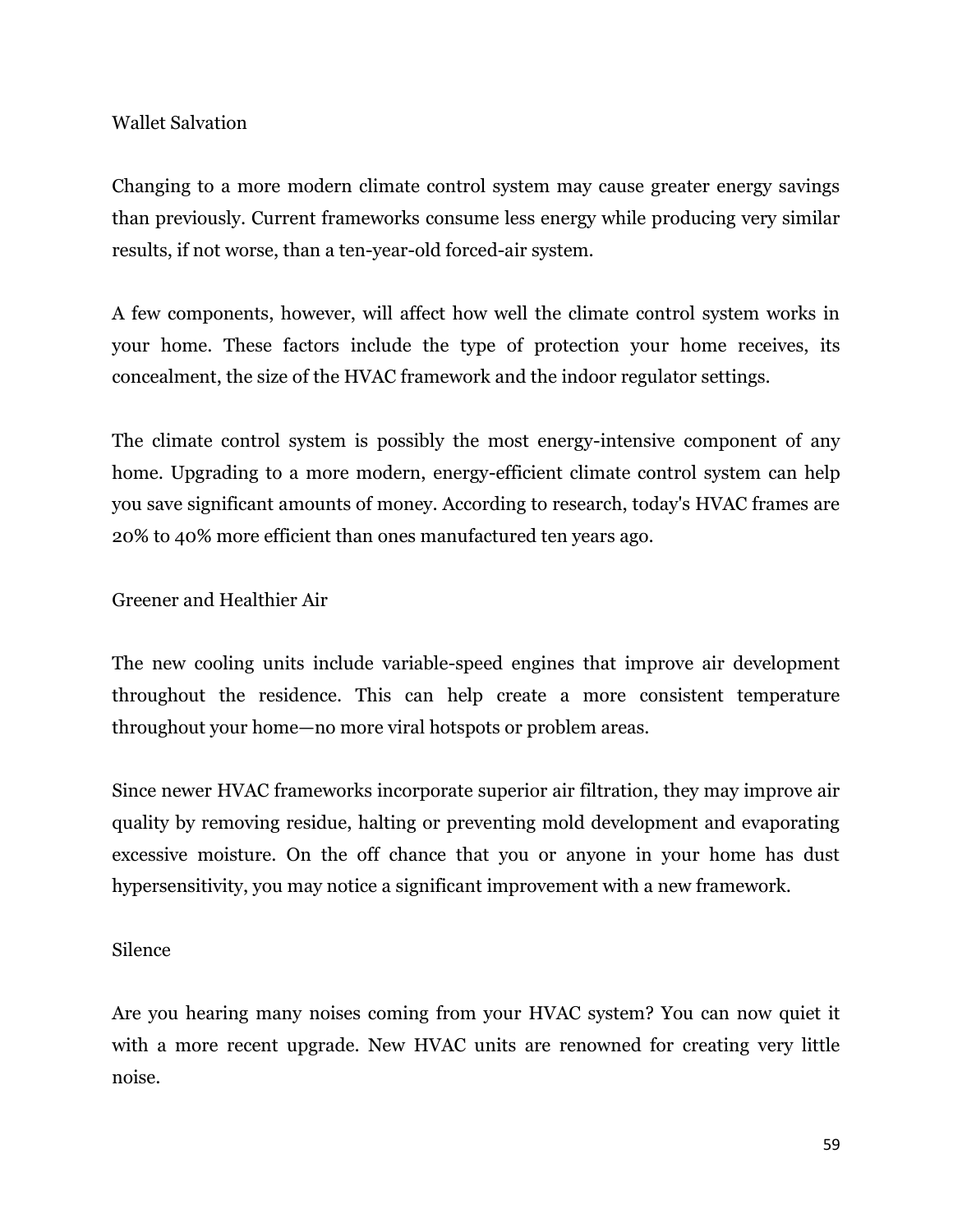## <span id="page-59-1"></span><span id="page-59-0"></span>*Upgrading To A Solar-Powered Heating And Air Conditioning System*

Solar energy is limitless and one of the cleanest energy sources known. Many homeowners are aware of the significant benefits solar panels may have on their property's value. However, there are other ways to live a greener lifestyle in your house.

Considered a major appliance, your heating and cooling system maintains a comfortable indoor climate throughout the year.

Did you know that?

Solar-powered HVAC systems operate similarly to conventional HVAC systems in that they keep you cool in the summer and warm in the winter. These systems are extremely silent, have no moving parts, and are extremely simple to maintain.

Although the expense of installing a solar system deters many, you may qualify for a tax credit of up to 30%. (please check with your tax professional). State and even some local governments are offering incentives to homeowners who elect to convert to solar energy.

You will save money by converting if you keep your system for an extended period (or stay in your current home). For solar energy, electric companies are an odd source of untapped savings.

Many electric companies offer cash rebates when your solar energy is converted to grid power. Electric utilities are seeking to stay abreast of developing technologies and keep customers by offering green alternatives. Also, this method enables them to offer fossil fuel options for generating power and emergency backup systems.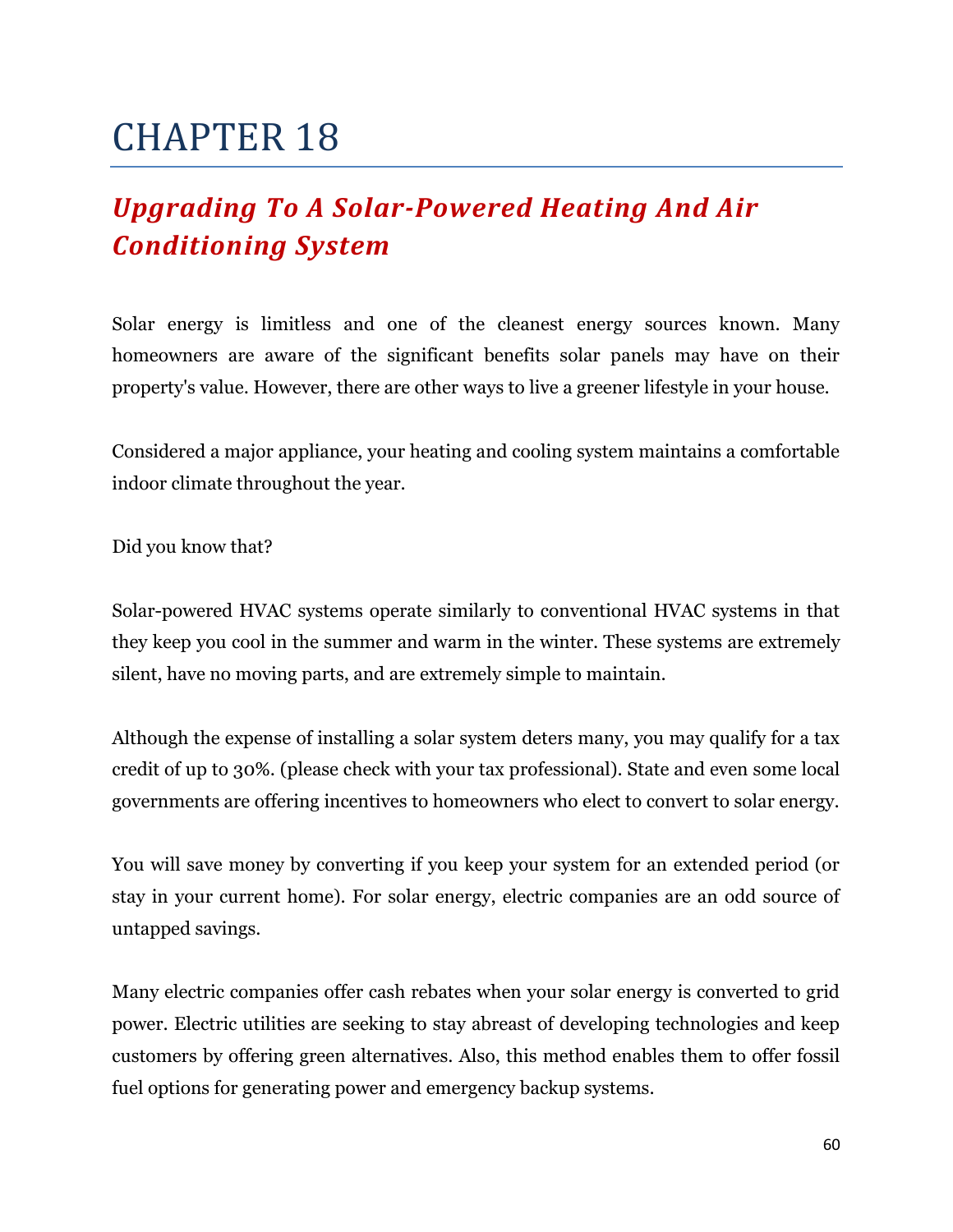Converting one of your home's most expensive appliances to solar energy will lower utility expenses, raise the value of your house and benefit the environment by creating clean energy.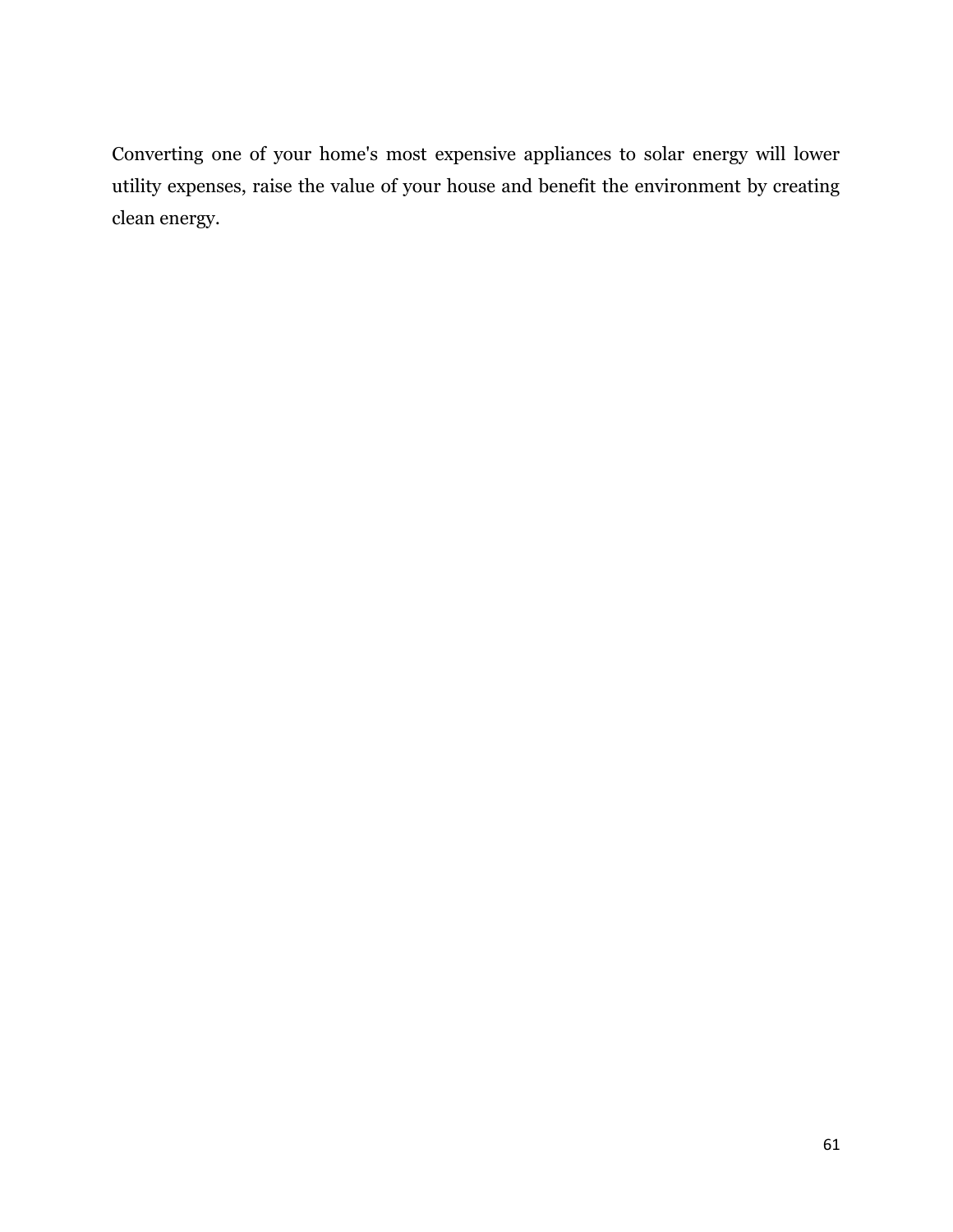# <span id="page-61-0"></span>**CONCLUSION**

In contrast to a conventional air conditioner, an HVAC unit heats, ventilates and cools your entire home with a unit. This increases the quantity of energy consumed by your home, hence increasing your energy cost. In most places, heating and cooling account for approximately 44% of the power expenditure.

It would be perfect if everyone lived in a climate that never fluctuated over a pleasant seventy degrees throughout the year. Regrettably, this is not true for anyone.

Because of the rising severity of weather patterns, which result in hotter summers and colder winters, an HVAC unit needs a person's health and comfort and sanity. Fortunately, there are many low-cost solutions to keep your house pleasant without spending more than required.

To begin, determine the SEER efficiency rating of your HVAC system. Typically, ratings vary from 13 to 23, with the higher values representing the most energy-efficient products. If you discover that your system has a poor efficiency rating, just switching to a higher-rated system will cause significant savings.

There are simpler, less expensive ways to conserve money and energy.

#### Weatherproofing

Simply by caulking all of your windows and doors, you can save 15% on your energy bills. Find out that all of your windows and doors are firmly sealed. Adhesive closed-cell foam can seal the seams of your windows, ensuring that they are airtight and preventing air from entering or leaving your property.